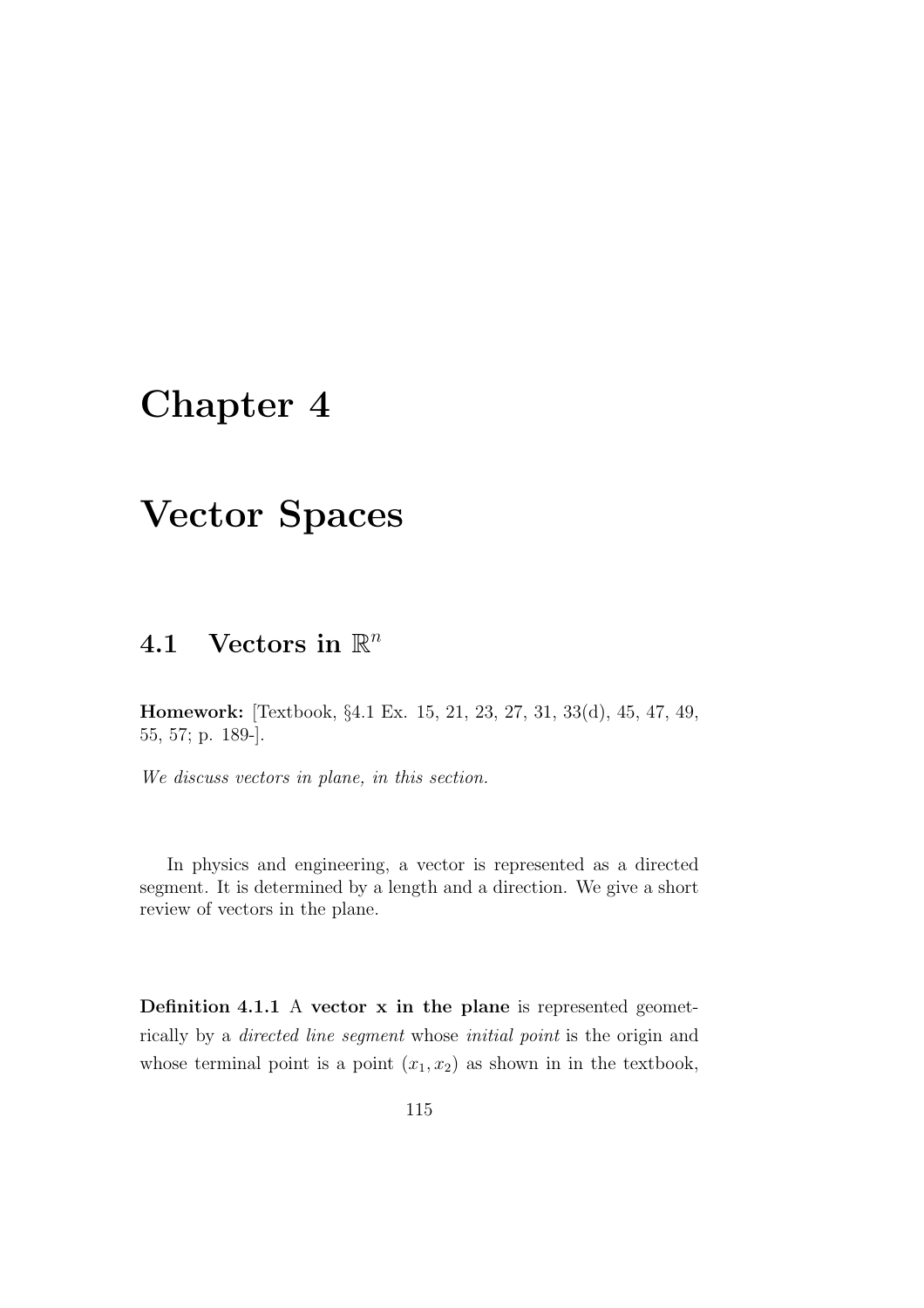



The bullet at the end of the arrow is the terminal point  $(x_1, x_2)$ . (*See the textbook,page 180 for a better diagram.*) This vector is represented by the same *ordered pair* and we write

$$
\mathbf{x} = (x_1, x_2).
$$

- 1. We do this because other information is superfluous. Two vectors  **and**  $**v** = (v<sub>1</sub>, v<sub>2</sub>)$  **are equal if**  $u<sub>1</sub> = v<sub>1</sub>$  **and**  $u<sub>2</sub> = v<sub>2</sub>$ **.**
- 2. Given two vectors  $\mathbf{u} = (u_1, u_2)$  and  $\mathbf{v} = (v_1, v_2)$ , we define vector addition

$$
\mathbf{u} + \mathbf{v} = (u_1 + v_1, u_2 + v_2).
$$

See the diagram in the textbook, page 180 for geometric interpretation of vector addition.

3. For a scalar c and a vector  $\mathbf{v} = (v_1, v_2)$  define

$$
c\mathbf{v} = (cv_1, cv_2)
$$

See the diagram in the textbook, page 181 for geometric interpretation of scalar multiplication.

4. Denote  $-\mathbf{v} = (-1)\mathbf{v}$ .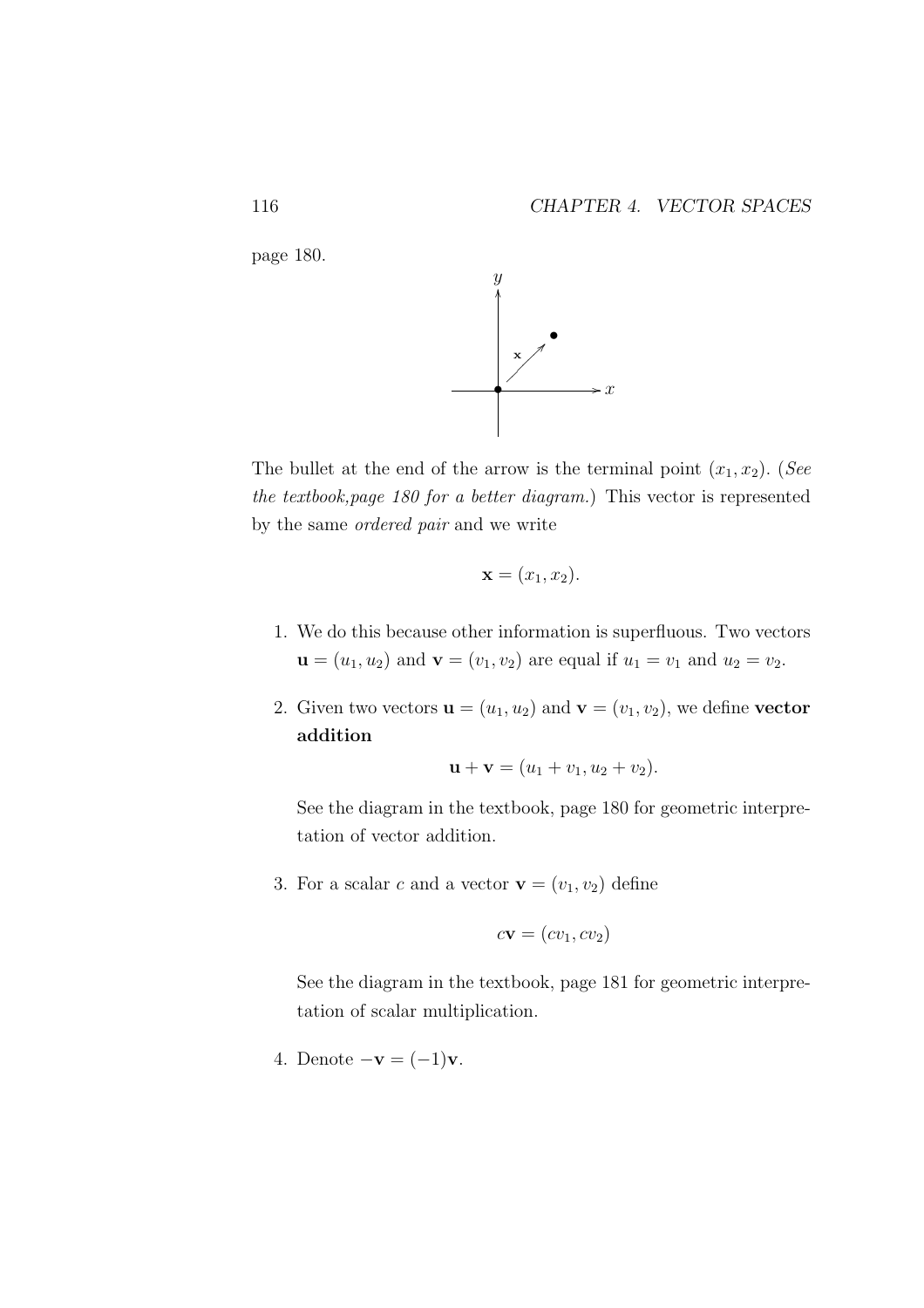Reading assignment: Read [Textbook, Example 1-3, p. 180-] and study all the diagrams.

Obvioulsly, these vectors behave like row matrices. Following list of properties of vectors play a fundamental role in linear algebra. In fact, in the next section these properties will be abstracted to define vector spaces.

**Theorem 4.1.2** Let  $\mathbf{u}, \mathbf{v}, \mathbf{w}$  be three vectors in the plane and let c, d be two scalar.

| 1. $\mathbf{u} + \mathbf{v}$ is a vector in the plane              | <i>closure under addition</i>              |
|--------------------------------------------------------------------|--------------------------------------------|
| 2. $u + v = v + u$                                                 | Commutative property of addition           |
| 3. $({\bf u} + {\bf v}) + {\bf w} = {\bf u} + ({\bf v} + {\bf w})$ | <i>Associate property of addition</i>      |
| 4. $({\bf u} + {\bf 0}) = {\bf u}$                                 | <i>Additive identity</i>                   |
| 5. $u + (-1)u = 0$                                                 | Additive inverse                           |
| 6. cu is a vector in the plane                                     | <i>closure under scalar multiplication</i> |
| 7. $c(\mathbf{u} + \mathbf{v}) = c\mathbf{u} + c\mathbf{v}$        | Distributive property of scalar mult.      |
| 8. $(c+d)\mathbf{u} = c\mathbf{u} + d\mathbf{u}$                   | Distributive property of scalar mult.      |
| 9. $c(du) = (cd)u$                                                 | Associate property of scalar mult.         |
| 10. $1(u) = u$                                                     | Multiplicative identity property           |
|                                                                    |                                            |

Proof. Easy, see the textbook, papge 182.

# 4.1.1 Vectors in  $\mathbb{R}^n$

The discussion of vectors in plane can now be extended to a discussion of vectors in  $n$ -space. A vector in  $n$ -space is represented by an **ordered**  $n$ −tuple  $(x_1, x_2, \ldots, x_n)$ .

The set of all ordered  $n$ -tuples is called the  $n$ -space and is denoted by  $\mathbb{R}^n$ . So,

1.  $\mathbb{R}^1 = 1 - space = set$  of all real numbers,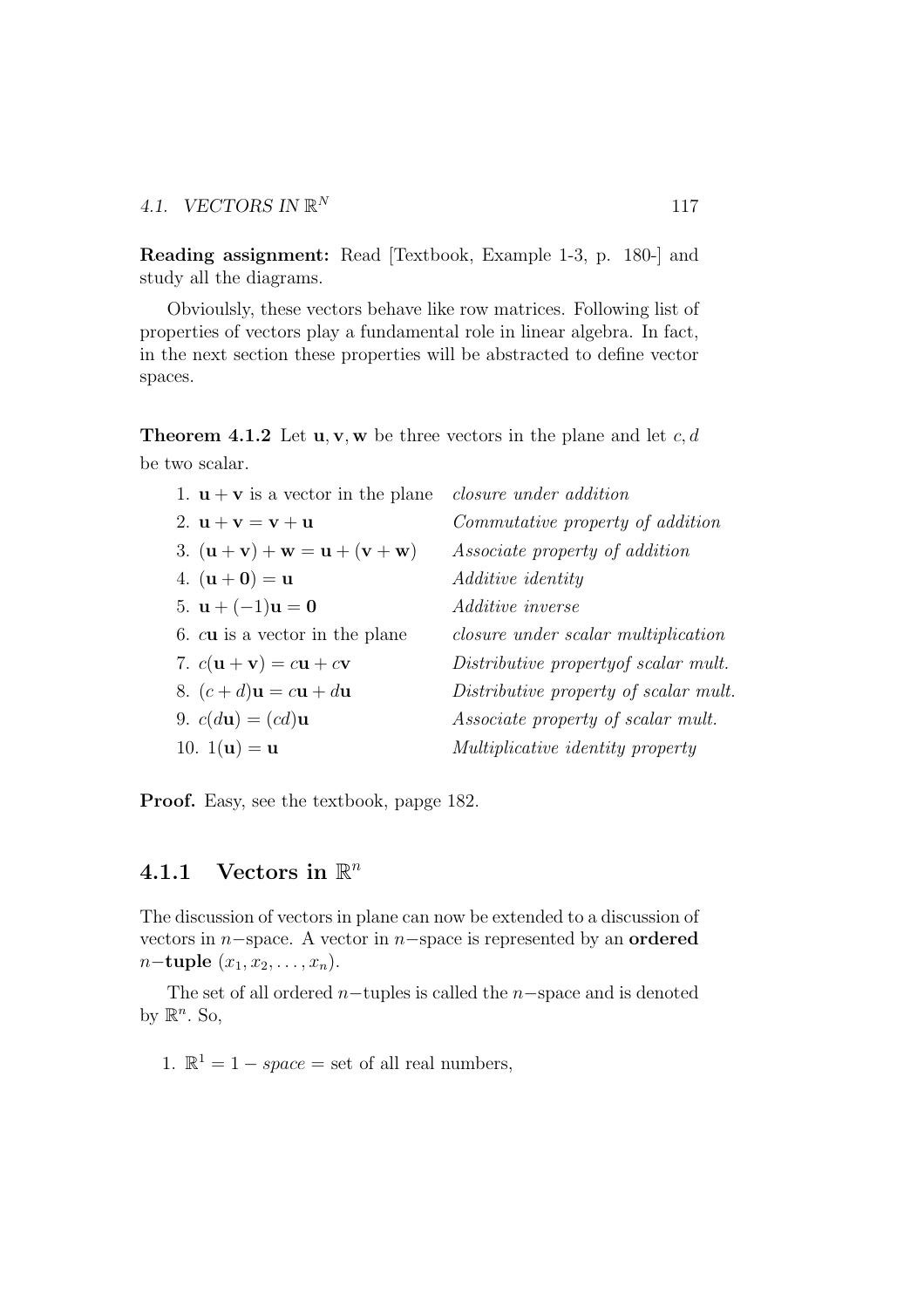- 2.  $\mathbb{R}^2 = 2 space = set$  of all ordered pairs  $(x_1, x_2)$  of real numbers
- 3.  $\mathbb{R}^3 = 3$  space = set of all ordered triples  $(x_1, x_2, x_3)$  of real numbers
- 4.  $\mathbb{R}^4 = 4 space = set$  of all ordered quadruples  $(x_1, x_2, x_3, x_4)$  of real numbers. (*Think of space-time.*)
- 5. . . . . . .
- 6.  $\mathbb{R}^n = n space = set$  of all ordered ordered  $n$ -tuples  $(x_1, x_2, \ldots, x_n)$ of real numbers.

**Remark.** We do not distinguish between points in the n-space  $\mathbb{R}^n$ and **vectors** in  $n$ –space (defined similalry as in definition 4.1.1). This is because both are describled by same data or information. A vector in the n–space  $\mathbb{R}^n$  is denoted by (and determined) by an n–tuples  $(x_1, x_2, \ldots, x_n)$  of real numbers and same for a point in n-space  $\mathbb{R}^n$ . The  $i^{th}$ -entry  $x_i$  is called the  $i^{th}$ -coordinate.

Also, a point in n−space R n can be thought of as row matrix. (*Some how, the textbook avoids saying this.*) So, the addition and scalar multiplications can be defined is a similar way, as follows.

**Definition 4.1.3** Let  $u = (u_1, u_2, \dots, u_n)$  and  $v = (v_1, v_2, \dots, v_n)$  be vectors in  $\mathbb{R}^n$ . The the sum of these two vectors is defined as the vector

$$
\mathbf{u} + \mathbf{v} = (u_1 + v_1, u_2 + v_2, \dots, u_n + v_n).
$$

For a scalar c, define scalar multiplications, as the vector

$$
c\mathbf{u}=(cu_1, cu_2,\ldots, cu_n).
$$

Also, we define negative of u as the vector

$$
-\mathbf{u} = (-1)(u_1, u_2, \dots, u_n) = (-u_1, -u_2, \dots, -u_n)
$$

and the difference

$$
\mathbf{u} - \mathbf{v} = \mathbf{u} + (-\mathbf{v}) = (u_1 - v_1, u_2 - v_2, \dots, u_n - v_n).
$$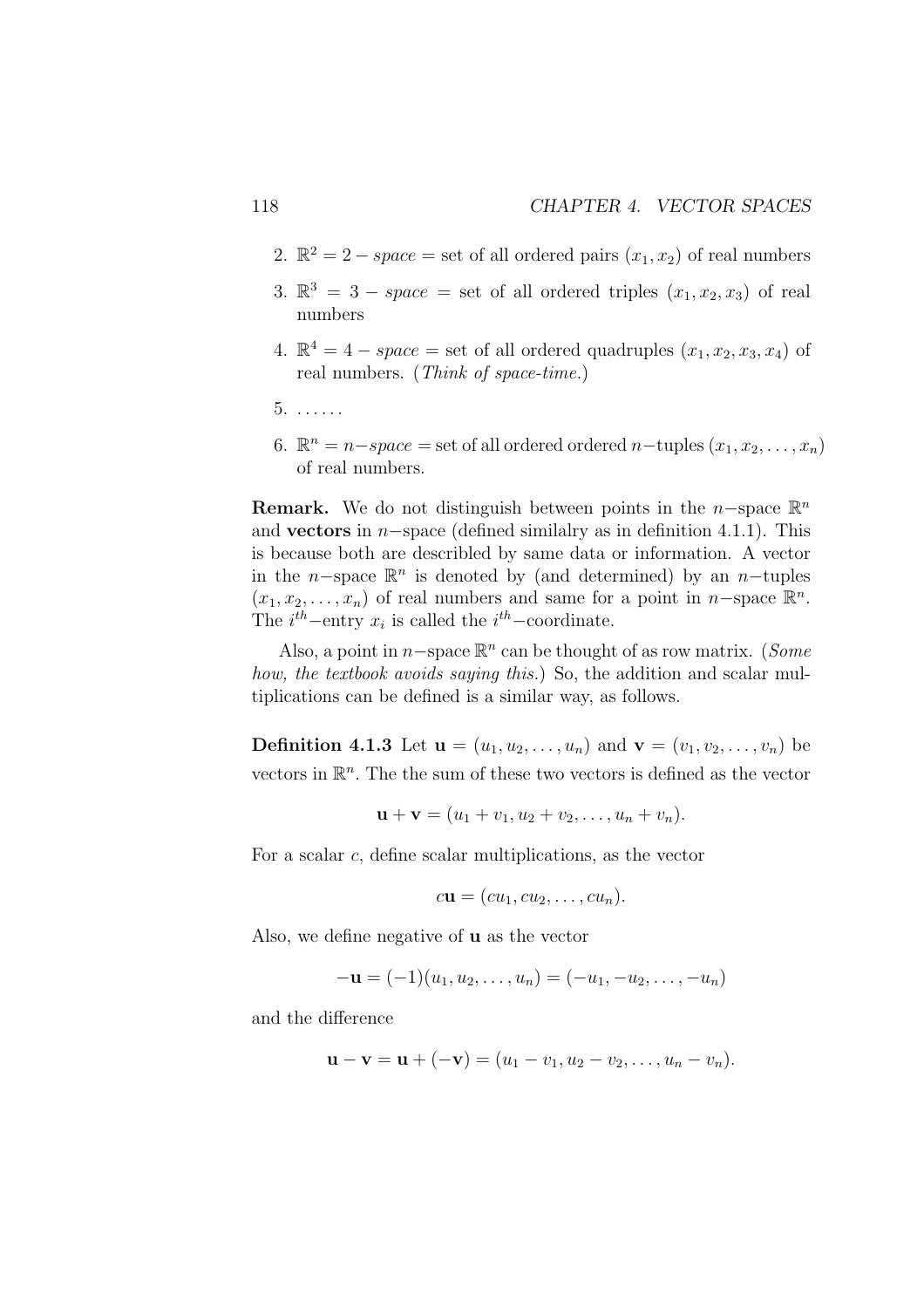Theorem 4.1.4 All the properties of theorem 4.1.2 hold, for any three vectors **u**, **v**, **w** in  $n$ -space  $\mathbb{R}^n$  and salars c, d.

**Theorem 4.1.5** Let **v** be a vector in  $\mathbb{R}^n$  and let c be a scalar. Then,

1.  $v + 0 = v$ .

(*Because of this property,* 0 *is called the* additive identity *in*  $\mathbb{R}^n$ .)

Further, the additive identitiy unique. That means, if  $\mathbf{v} + \mathbf{u} = \mathbf{v}$ for all vectors **v** in  $\mathbb{R}^n$  than **u** = **0**.

2. Also  $\mathbf{v} + (-\mathbf{v}) = \mathbf{0}$ .

(*Because of this property,*  $-\mathbf{v}$  *is called the additive inverse of*  $\mathbf{v}$ *.*)

Further, the additive inverse of  $\bf{v}$  is unique. This means that  $\mathbf{v} + \mathbf{u} = \mathbf{0}$  for some vector  $\mathbf{u}$  in  $\mathbb{R}^n$ , then  $\mathbf{u} = -\mathbf{v}$ .

3.  $0v = 0$ .

Here the  $0$  on left side is the scalar zero and the bold  $0$  is the vector zero in  $\mathbb{R}^n$ .

- 4.  $c0 = 0$ .
- 5. If  $c**v** = **0**$ , then  $c = 0$  or **.**

**Proof.** To prove that additive identity is unique, suppose  $v + u = v$ for all **v** in  $\mathbb{R}^n$ . Then, taking **v** = **0**, we have **0** + **u** = **0**. Therefore,  $u = 0$ .

To prove that additive inverse is unique, suppose  $v+u = 0$  for some vector u. Add −v on both sides, from left side. So,

$$
-\mathbf{v} + (\mathbf{v} + \mathbf{u}) = -\mathbf{v} + \mathbf{0}
$$

<sup>6.</sup>  $-(-\mathbf{v}) = \mathbf{v}$ .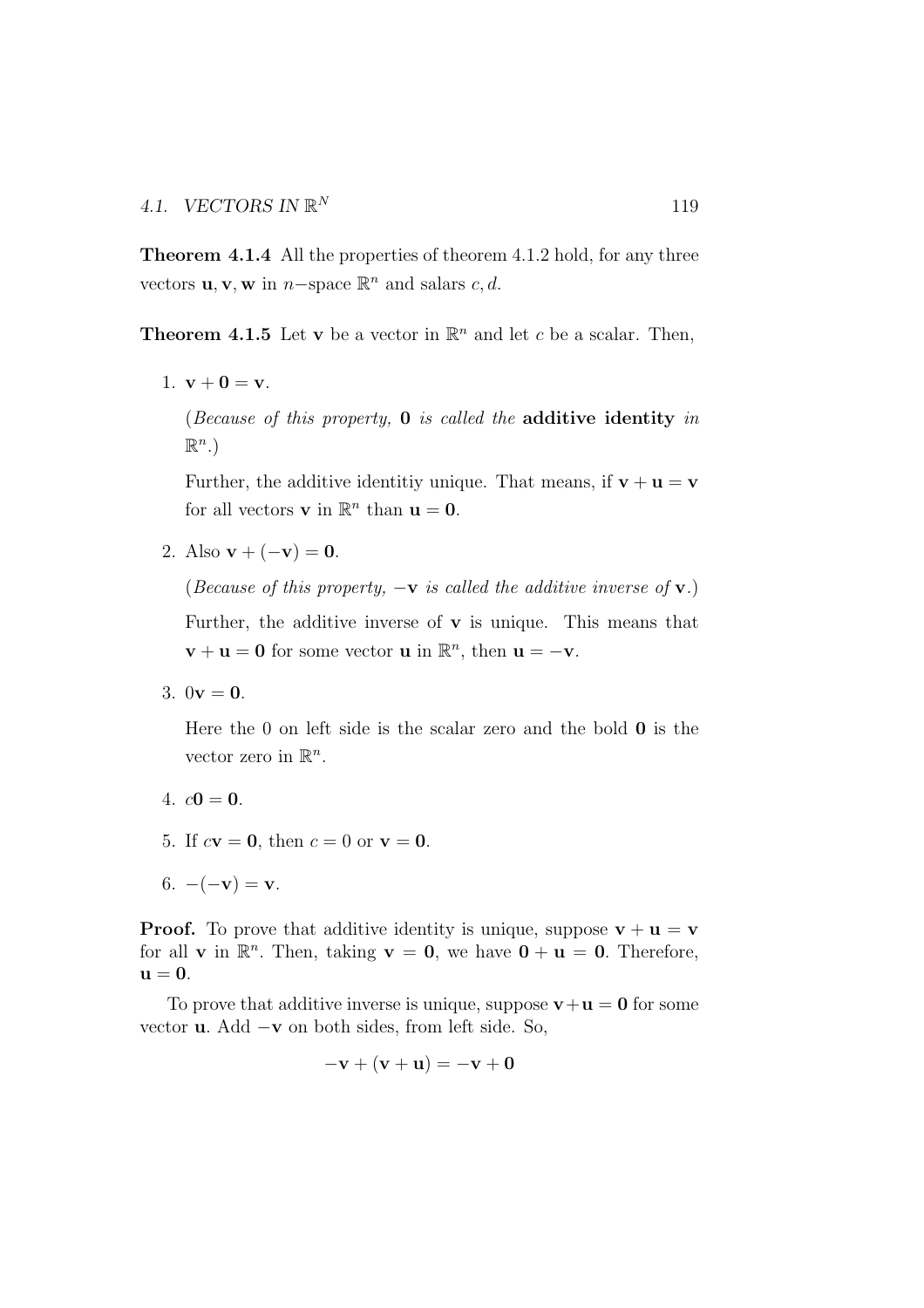So,

$$
(-\mathbf{v} + \mathbf{v}) + \mathbf{u} = -\mathbf{v}
$$

So,

$$
0 + u = -v \qquad So, \qquad u = -v.
$$

We will also prove (5). So suppose  $c\mathbf{v} = \mathbf{0}$ . If  $c = 0$ , then there is nothing to prove. So, we assume that  $c \neq 0$ . Multiply the equation by  $c^{-1}$ , we have  $c^{-1}(c\mathbf{v}) = c^{-1}\mathbf{0}$ . Therefore, by associativity, we have  $(c^{-1}c)\mathbf{v} = \mathbf{0}$ . Therefore  $1\mathbf{v} = \mathbf{0}$  and so  $\mathbf{v} = \mathbf{0}$ .

The other statements are easy to see. The proof is complete.  $\blacksquare$ **Remark.** We denote a vector **u** in  $\mathbb{R}^n$  by a row  $\mathbf{u} = (u_1, u_2, \dots, u_n)$ . As I said before, it can be thought of a row matrix

$$
\mathbf{u} = \left[ \begin{array}{cccc} u_1 & u_2 & \ldots & u_n \end{array} \right].
$$

In some other situation, it may even be convenient to denote it by a column matrix:

$$
\mathbf{u} = \left[ \begin{array}{c} u_1 \\ u_2 \\ \dots \\ u_n \end{array} \right].
$$

Obviosly, we cannot mix the two (in fact, three) different ways.

Reading assignment: Read [Textbook, Example 6, p. 187].

Exercise 4.1.6 (Ex. 46, p. 189) Let  $u = (0, 0, -8, 1)$  and  $v = (1, -8, 0, 7)$ . Find **w** such that  $2\mathbf{u} + \mathbf{v} - 3\mathbf{w} = \mathbf{0}$ .

Solution: We have

$$
\mathbf{w} = \frac{2}{3}\mathbf{u} + \frac{1}{3}\mathbf{v} = \frac{2}{3}(0, 0, -8, 1) + \frac{1}{3}(1, -8, 0, 7) = (\frac{1}{3}, -\frac{8}{3}, -\frac{16}{3}, 3).
$$

Exercise 4.1.7 (Ex. 50, p. 189) Let  $u_1 = (1, 3, 2, 1), u_2 = (2, -2, -5, 4),$  $u_3 = (2, -1, 3, 6)$ . If  $v = (2, 5, -4, 0)$ , write v as a linear combination of  $\mathbf{u}_1, \mathbf{u}_2, \mathbf{u}_3$ . If it is not possible say so.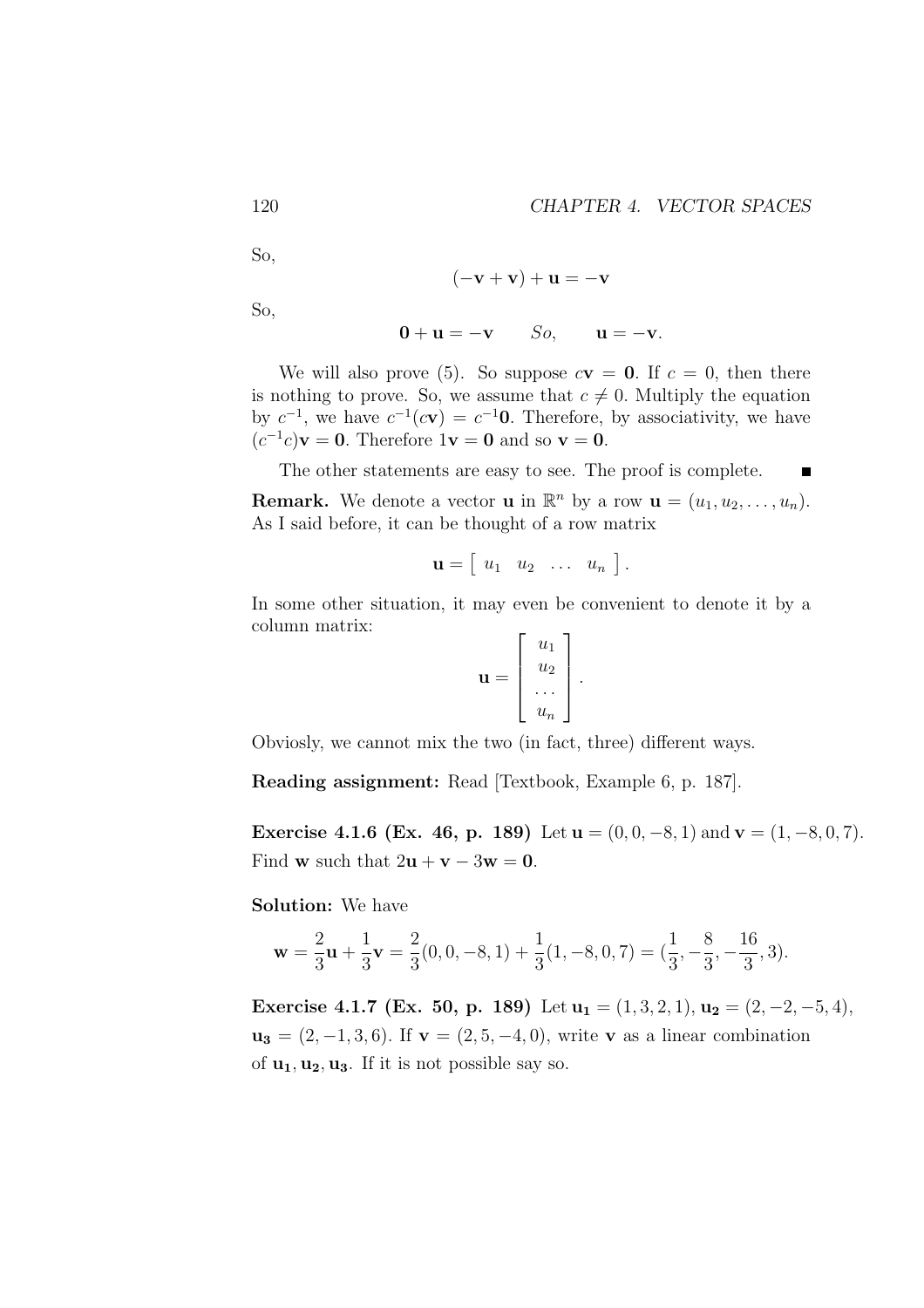**Solution:** Let  $\mathbf{v} = a\mathbf{u}_1 + b\mathbf{u}_2 + c\mathbf{u}_3$ . We need to solve for a, b, c. Writing the equation explicitly, we have

$$
(2,5,-4,0) = a(1,3,2,1) + b(2,-2,-5,4) + c(2,-1,3,6).
$$

Therefore

$$
(2,5,-4,0) = (a+2b+2c,3a-2b-c,2a-5b+3c,a+4b+6c)
$$

Equating entry-wise, we have system of linear equation

$$
a +2b +2c = 2
$$
  
\n
$$
3a -2b -c = 5
$$
  
\n
$$
2a -5b +3c = -4
$$
  
\n
$$
a +4b +6c = 0
$$

We write the augmented matrix:

$$
\begin{bmatrix} 1 & 2 & 2 & 2 \ 3 & -2 & -1 & 5 \ 2 & -5 & 3 & -4 \ 1 & 4 & 6 & 0 \end{bmatrix}
$$

We use TI, to reduce this matrix to Gauss-Jordan form:

$$
\left[\begin{array}{cccc}1 & 0 & 0 & 2 \\0 & 1 & 0 & 1 \\0 & 0 & 1 & -1 \\0 & 0 & 0 & 0\end{array}\right]
$$

So, the system is consistent and  $a = 2, b = 1, c = -1$ . Therefore

$$
\mathbf{v}=2\mathbf{u_1}+\mathbf{u_2}-\mathbf{u_3},
$$

which can be checked directly,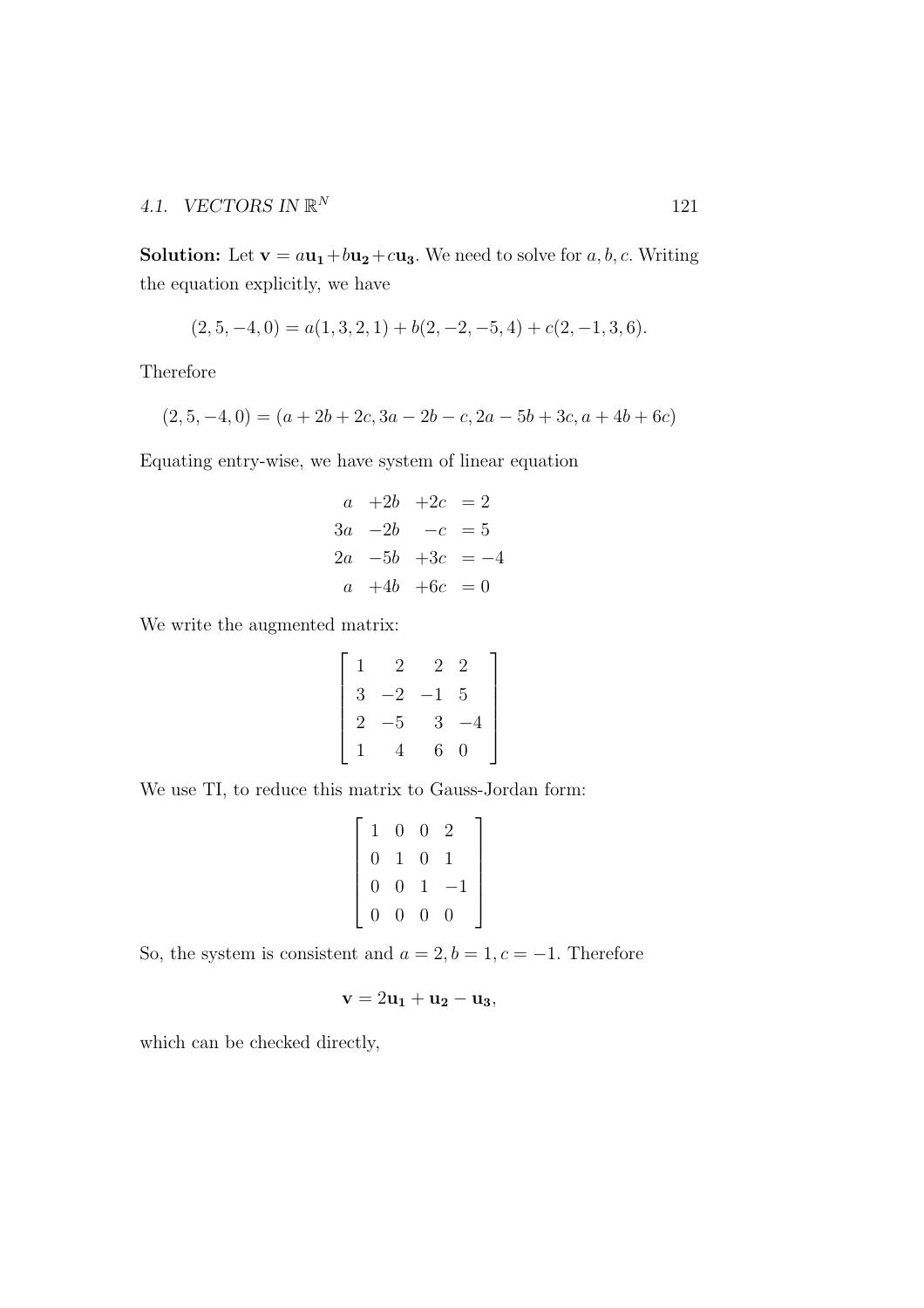### 4.2 Vector spaces

Homework: [Textbook, §4.2 Ex.3, 9, 15, 19, 21, 23, 25, 27, 35; p.197].

The main point*in the section is to define vector spaces and talk about examples.*

The following definition is an abstruction of theorems 4.1.2 and theorem 4.1.4.

**Definition 4.2.1** Let  $V$  be a set on which two operations (vector addition and scalar multiplication) are defined. If the listed axioms are satisfied for every  $\mathbf{u}, \mathbf{v}, \mathbf{w}$  in V and scalars c and d, then V is called a **vector space** (over the reals  $\mathbb{R}$ ).

- 1. Addition:
	- (a)  $\mathbf{u} + \mathbf{v}$  is a vector in *V* (*closure under addition*).
	- (b)  $\mathbf{u} + \mathbf{v} = \mathbf{v} + \mathbf{u}$  (*Commutative property of addition*).
	- (c)  $(\mathbf{u}+\mathbf{v})+\mathbf{w}=\mathbf{u}+(\mathbf{v}+\mathbf{w})$  (*Associative property of addition*).
	- (d) There is a **zero vector**  $\mathbf{0}$  in V such that for every  $\mathbf{u}$  in V we have  $(\mathbf{u} + \mathbf{0}) = \mathbf{u}$  (*Additive identity*).
	- (e) For every **u** in V, there is a vector in V denoted by  $-\mathbf{u}$  such that  $\mathbf{u} + (-\mathbf{u}) = \mathbf{0}$  (*Additive inverse*).
- 2. Scalar multiplication:
	- (a) cu is in V (*closure under scalar multiplication*0.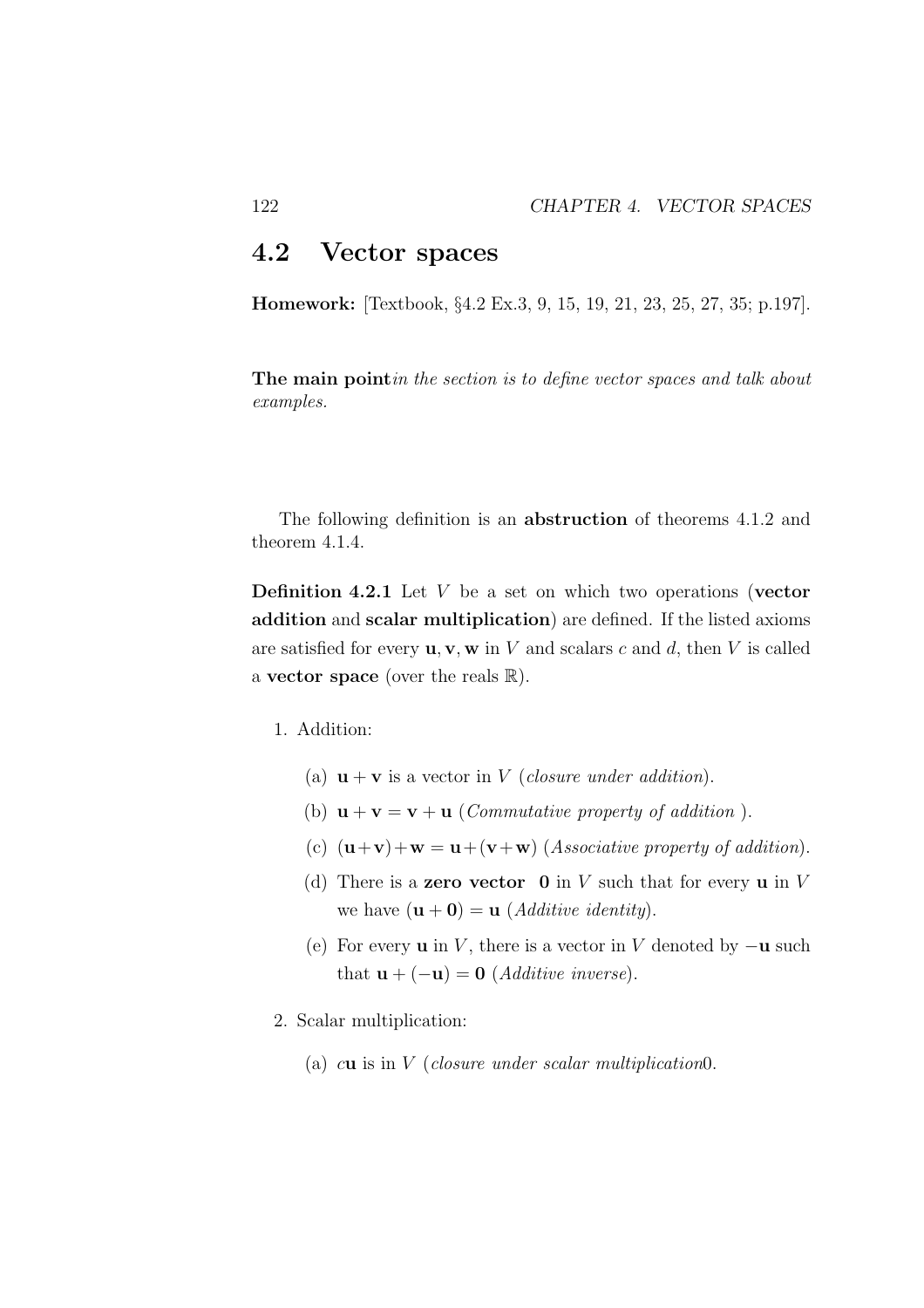- (b)  $c(\mathbf{u} + \mathbf{v}) = c\mathbf{u} + c\mathbf{v}$  (*Distributive propertyof scalar mult.*).
- (c)  $(c + d)\mathbf{u} = c\mathbf{u} + d\mathbf{u}$  (*Distributive property of scalar mult.*).
- (d)  $c(d\mathbf{u}) = (cd)\mathbf{u}$  (*Associate property of scalar mult.*).
- (e)  $1(\mathbf{u}) = \mathbf{u}$  (*Scalar identity property*).

Remark. It is important to realize that a vector space consisits of four entities:

- 1. A set V of vectors.
- 2. A set of scalars. In this class, it will alawys be the set of real numbers R. (Later on, this could be the set of complex numbers C.)
- 3. A vector addition denoted by  $+$ .
- 4. A scalar multiplication.

Lemma 4.2.2 We use the notations as in definition 4.2.1. First, the zero vector 0 is unique, satisfying the property (1d) of definition 4.2.1.

Further, for any **u** in V, the **additive inverse**  $-u$  is unique.

**Proof.** Suppose, there is another element  $\theta$  that satisfy the property (1d). Since  $\bf{0}$  satisfy (1d), we have

$$
\theta = \theta + \mathbf{0} = \mathbf{0} + \theta = \mathbf{0}.
$$

The last equality follows because  $\theta$  satisfes the property(1d).

(*The proof that additive inverse of* u *unique is similar the proof of theorem 2.3.2, regarding matrices.*) Suppose v is another additive inverse of u.

$$
\mathbf{u} + \mathbf{v} = \mathbf{0} \qquad and \qquad \mathbf{u} + (-\mathbf{u}) = \mathbf{0}.
$$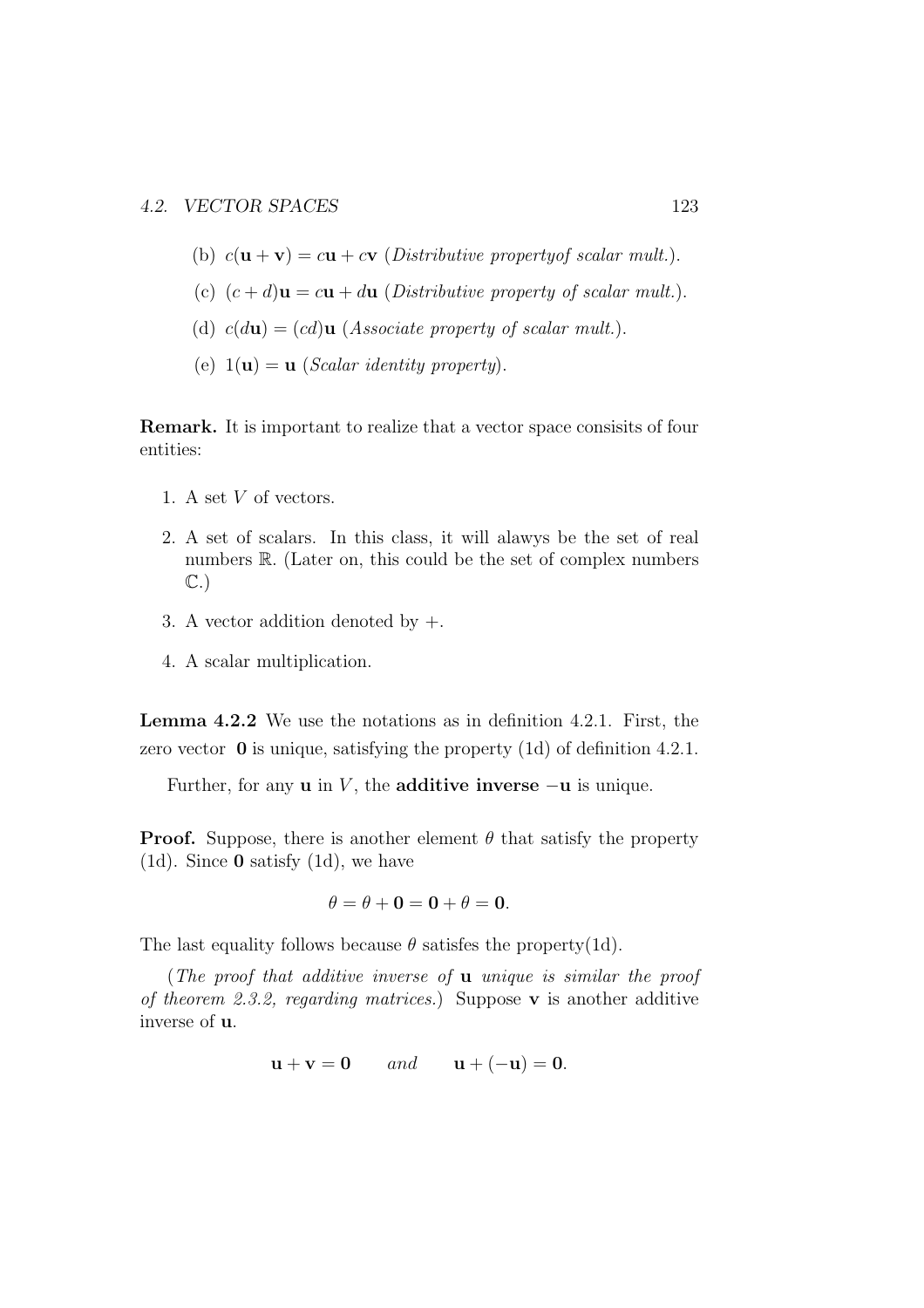So.

$$
-{\bf u}={\bf 0}+(-{\bf u})=({\bf u}+{\bf v})+(-{\bf u})={\bf v}+({\bf u}+(-{\bf u}))={\bf v}+{\bf 0}={\bf v}.
$$

So, the proof is complete.

Reading assignment: Read [Textbook, Example 1-5, p. 192-]. These examples lead to the following list of important examples of vector spaces:

Example 4.2.3 Here is a collection examples of vector spaces:

- 1. The set  $\mathbb R$  of real numbers  $\mathbb R$  is a vector space over  $\mathbb R$ .
- 2. The set  $\mathbb{R}^2$  of all ordered pairs of real numers is a vector space over R.
- 3. The set  $\mathbb{R}^n$  of all ordered n-tuples of real numersis a vector space over R.
- 4. The set  $C(\mathbb{R})$  of all continuous functions defined on the real number line, is a vector space over R.
- 5. The set  $C([a, b])$  of all continuous functions defined on interval [a, b] is a vector space over  $\mathbb{R}$ .
- 6. The set  $\mathbb P$  of all polynomials, with real coefficients is a vector space over R.
- 7. The set  $\mathbb{P}_n$  of all polynomials of degree  $\leq n$ , with real coefficients is a vector space over R.
- 8. The set  $\mathbb{M}_{m,n}$  of all  $m \times n$  matrices, with real entries, is a vector space over  $\mathbb{R}$ .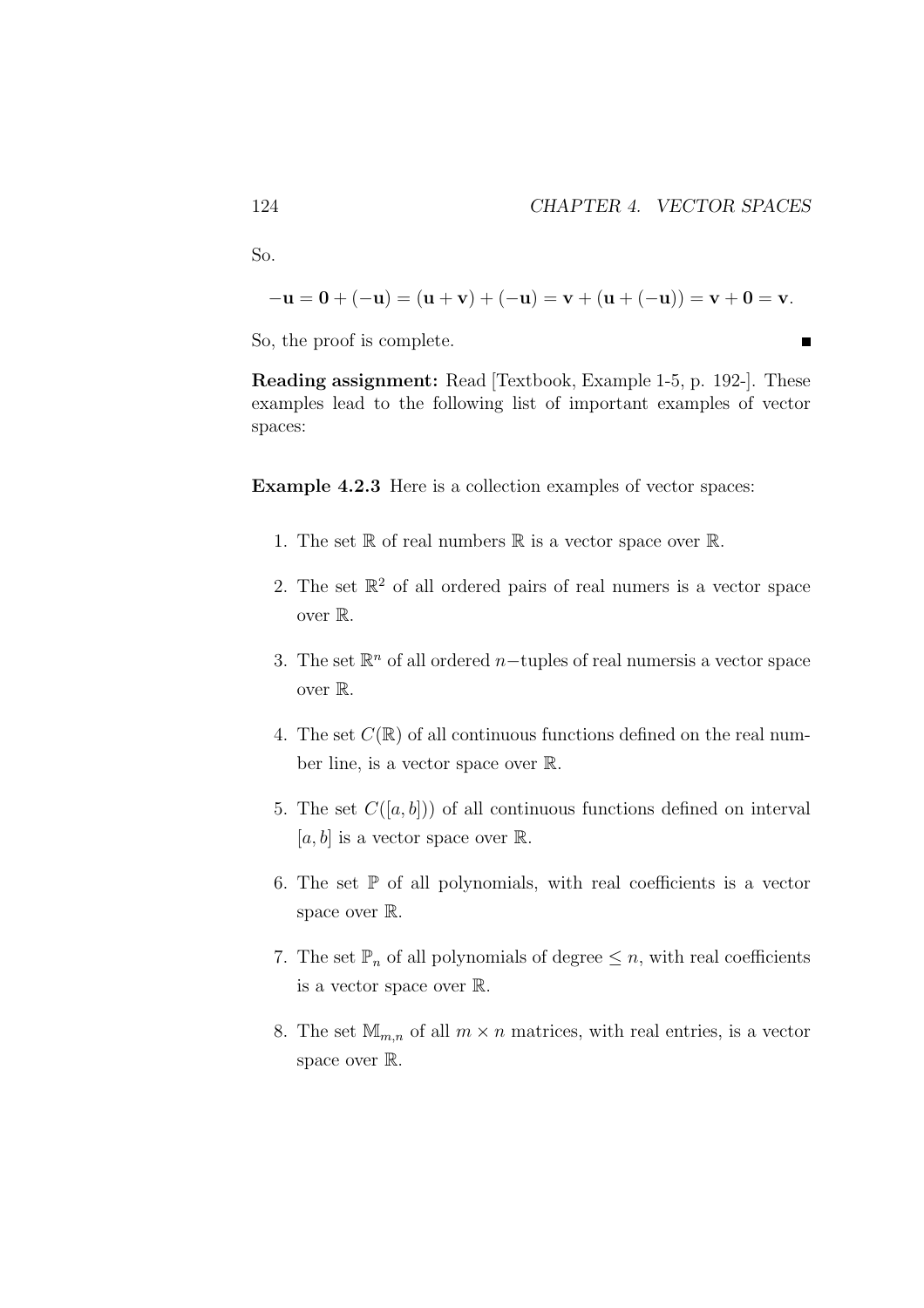Reading assignment: Read [Textbook, Examples 6-6].

**Theorem 4.2.4** Let V be vector space over the reals  $\mathbb{R}$  and **v** be an element in  $V$ . Also let  $c$  be a scalar. Then,

- 1.  $0v = 0$ .
- 2.  $c0 = 0$ .
- 3. If  $c\mathbf{v} = \mathbf{0}$ , then either  $c = 0$  or  $\mathbf{v} = \mathbf{0}$ .
- 4.  $(-1)\mathbf{v} = -\mathbf{v}$ .

Proof. We have to prove this theorem using the definition 4.2.1. Other than that, the proof will be similar to theorem 4.1.5. To prove (1), write  $\mathbf{w} = 0\mathbf{v}$ . We have

$$
\mathbf{w} = 0\mathbf{v} = (0+0)\mathbf{v} = 0\mathbf{v} + 0\mathbf{v} = \mathbf{w} + \mathbf{w} \quad (by \ distributivity Prop. (2c)).
$$

Add −w to both sides

$$
\mathbf{w} + (-\mathbf{w}) = (\mathbf{w} + \mathbf{w}) + (-\mathbf{w})
$$

By  $(1e)$  of 4.2.1, we have

$$
0 = w + (w + (-w)) = w + 0 = w.
$$

So, (1) is proved. The proof of (2) will be exactly similar.

To prove (3), suppose  $c\mathbf{v} = \mathbf{0}$ . If  $c = 0$ , then there is nothing to prove. So, we assume that  $c \neq 0$ . Multiply the equation by  $c^{-1}$ , we have  $c^{-1}(c\mathbf{v}) = c^{-1}\mathbf{0}$ . Therefore, by associativity, we have  $(c^{-1}c)\mathbf{v} = \mathbf{0}$ . Therefore  $1\mathbf{v} = \mathbf{0}$  and so  $\mathbf{v} = \mathbf{0}$ .

To prove (4), we have

$$
\mathbf{v} + (-1)\mathbf{v} = 1.\mathbf{v} + (-1)\mathbf{v} = (1-1)\mathbf{v} = 0.\mathbf{v} = \mathbf{0}.
$$

This completes the proof.

 $\blacksquare$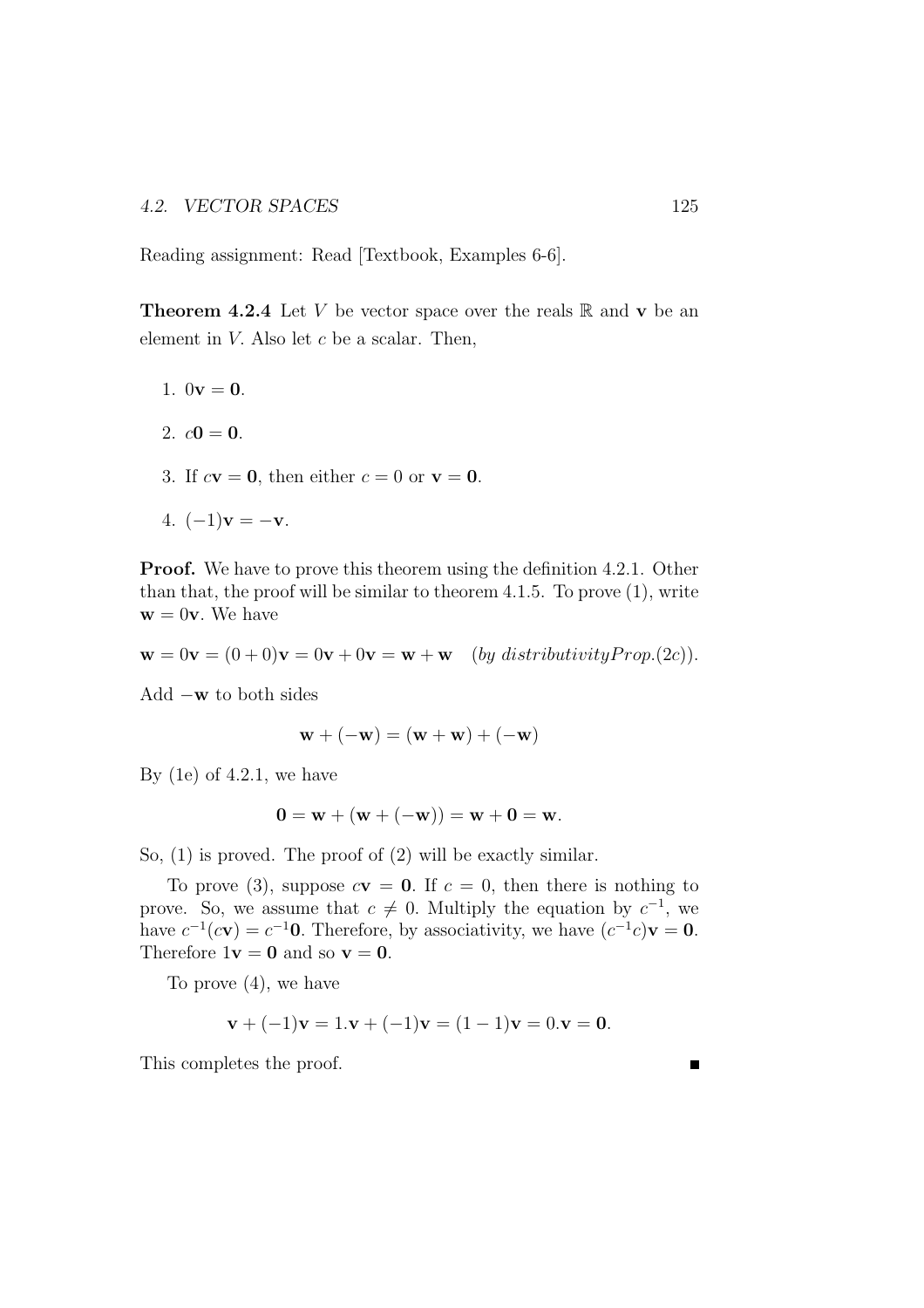**Exercise 4.2.5 (Ex. 16, p. 197)** Let V be the set of all fifth-degree polynomials with standared operations. Is it a vector space. Justify your answer.

**Solution:** In fact,  $V$  is not a vector space. Because  $V$  is not closed under addition(axiom (1a) of definition 4.2.1 fails):  $f = x^5 + x - 1$  and  $g = -x^5$  are in V but  $f + g = (x^5 + x - 1) - x^5 = x - 1$  is not in V.

**Exercise 4.2.6 (Ex. 20, p. 197)** Let  $V = \{(x, y) : x \ge 0, y \ge 0\}$ with standared operations. Is it a vector space. Justify your answer.

**Solution:** In fact,  $V$  is not a vector space. Not every element in  $V$  has an addditive inverse (axiom i(1e) of 4.2.1 fails):  $-(1, 1) = (-1, -1)$  is not in V.

**Exercise 4.2.7 (Ex. 22, p. 197)** Let  $V = \{(x, \frac{1}{2}x) : x \text{ real number}\}\$ with standared operations. Is it a vector space. Justify your answer.

**Solution:** Yes, V is a vector space. We check all the properties in 4.2.1, one by one:

- 1. Addition:
	- (a) For real numbers  $x, y$ , We have

$$
\left(x, \frac{1}{2}x\right) + \left(y, \frac{1}{2}y\right) = \left(x+y, \frac{1}{2}(x+y)\right).
$$

So, V is closed under addition.

- (b) Clearly, addition is closed under addition.
- (c) Clearly, addition is associative.
- (d) The element  $\mathbf{0} = (0,0)$  satisfies the property of the zero element.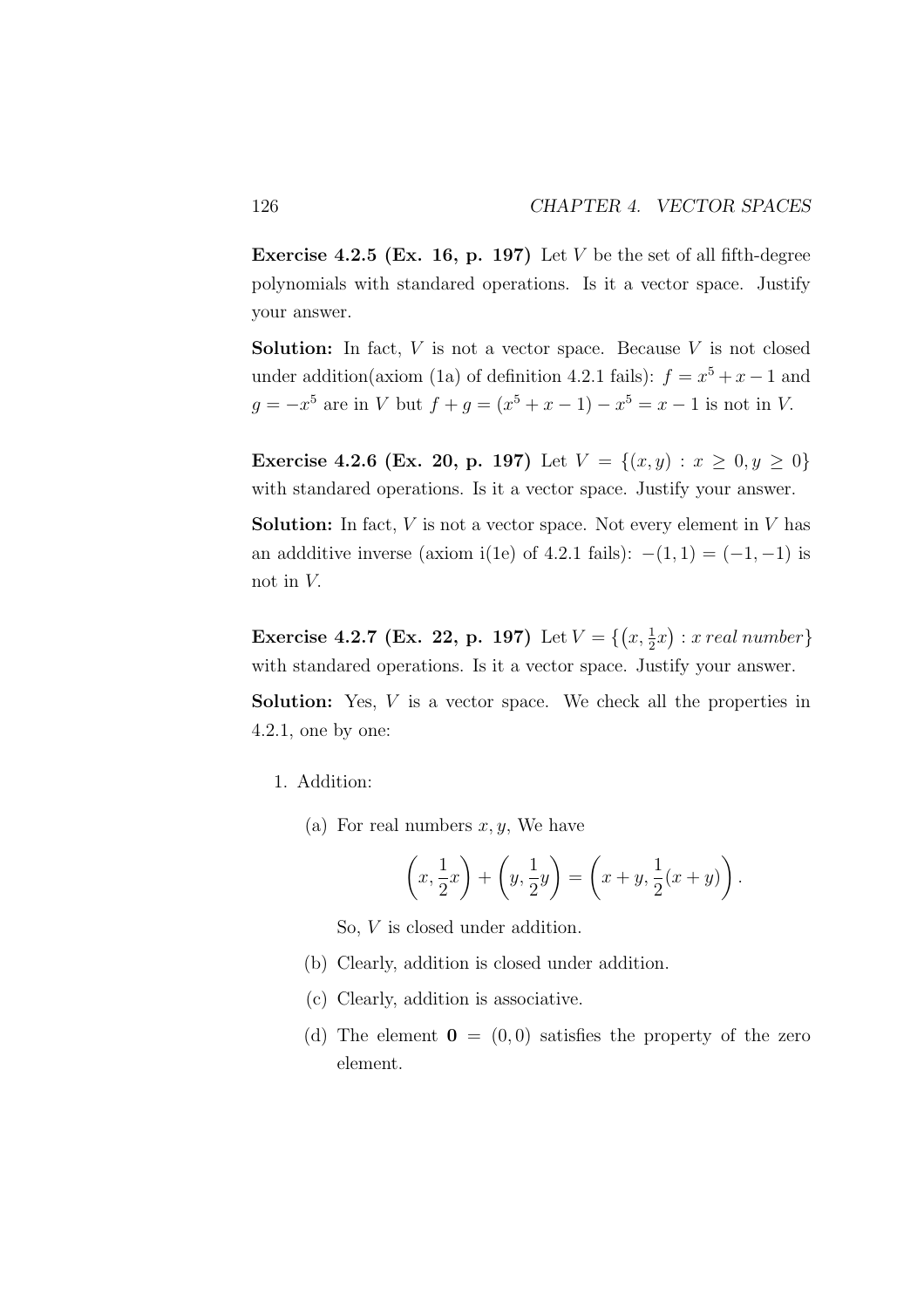#### 4.3. SUBSPACES OF VECTOR SPACES 127

- (e) We have  $-\left(x, \frac{1}{2}x\right) = \left(-x, \frac{1}{2}(-x)\right)$ . So, every element in V has an additive inverse.
- 2. Scalar multiplication:
	- (a) For a scalar  $c$ , we have

$$
c\left(x, \frac{1}{2}x\right) = \left(cx, \frac{1}{2}cx\right).
$$

So, V is closed under scalar multiplication.

- (b) The distributivity  $c(\mathbf{u} + \mathbf{v}) = c\mathbf{u} + c\mathbf{v}$  works for  $\mathbf{u}, \mathbf{v}$  in V.
- (c) The distributivity  $(c+d)\mathbf{u} = c\mathbf{u} + d\mathbf{u}$  works, for **u** in V and scalars  $c, d$ .
- (d) The associativity  $c(d\mathbf{u}) = (cd)\mathbf{u}$  works.
- (e) Also  $1\mathbf{u} = \mathbf{u}$ .

### 4.3 Subspaces of Vector spaces

We will skip this section, after we just mention the following.

**Definition 4.3.1** A nonempty subset  $W$  of a vector space  $V$  is called a subspace of  $V$  if  $W$  is a vector space under the operations addition and scalar multiplication defined in V.

Example 4.3.2 Here are some obvious examples:

1. Let  $W = \{(x, 0) : x \text{ is real number}\}\.$  Then  $W \subseteq \mathbb{R}^2$ . (The *notation*  $\subseteq$  *reads as 'subset of'.*) It is easy to check that W is a subspace of  $\mathbb{R}^2$ .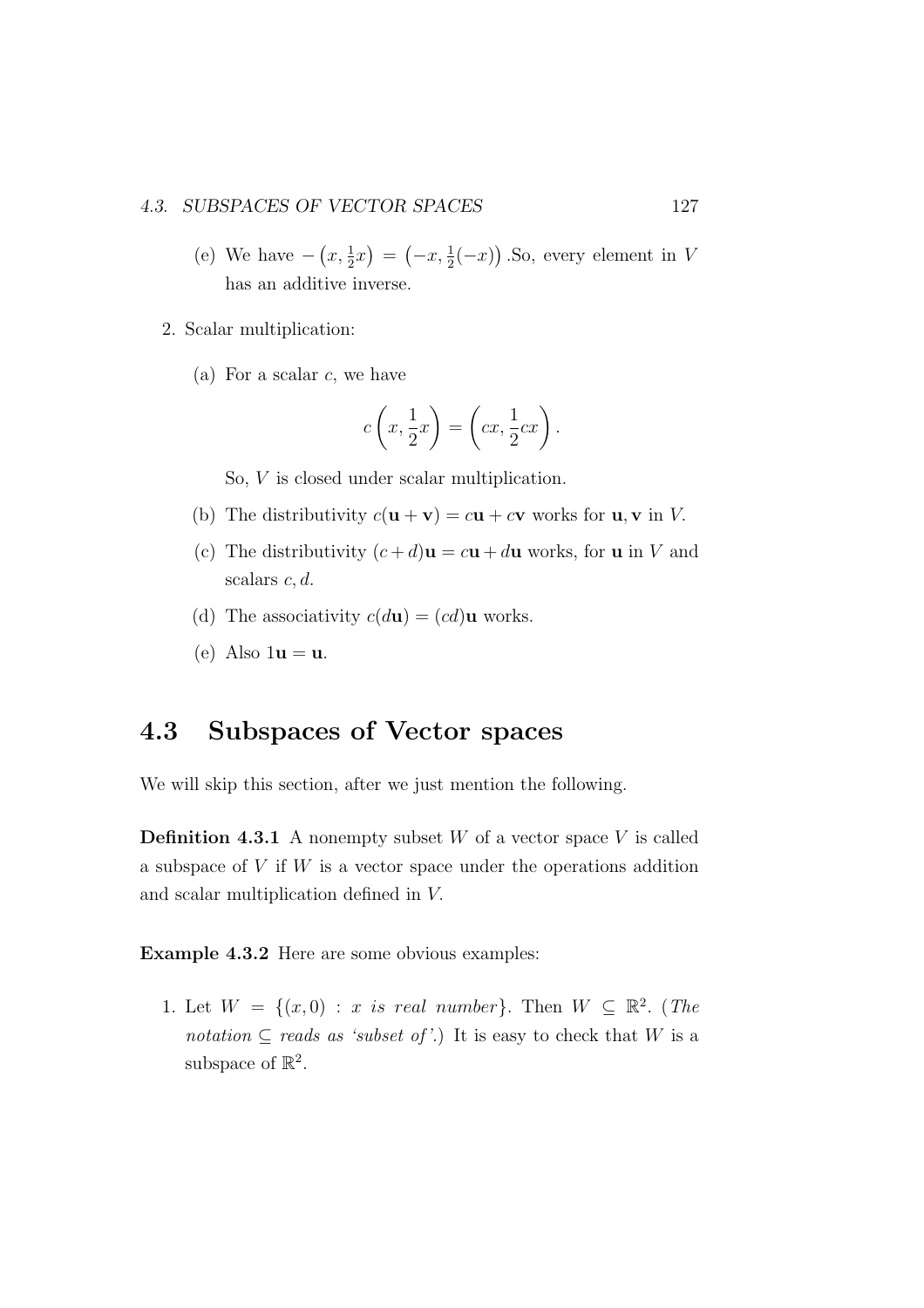- 2. Let W be the set of all points on any given line  $y = mx$  through the origin in the plane  $\mathbb{R}^2$ . Then, W is a subspace of  $\mathbb{R}^2$ .
- 3. Let  $P_2, P_3, P_n$  be vector space of polynomials, respectively, of degree less or equal to  $2, 3, n$ . (See example 4.2.3.) Then  $P_2$  is a subspace of  $P_3$  and  $P_n$  is a subspace of  $P_{n+1}$ .

**Theorem 4.3.3** Suppose V is a vector space over R and  $W \subseteq V$  is a nonempty subset of  $V$ . Then  $W$  is a subspace of  $V$  if and only if the following two closure conditions hold:

- 1. If  $\mathbf{u}, \mathbf{v}$  are in W, then  $\mathbf{u} + \mathbf{v}$  is in W.
- 2. If  $\bf{u}$  is in  $W$  and  $c$  is a scalar, then  $c\bf{u}$  is in  $W$ .

Reading assignment: Read [Textbook, Examples 1-5].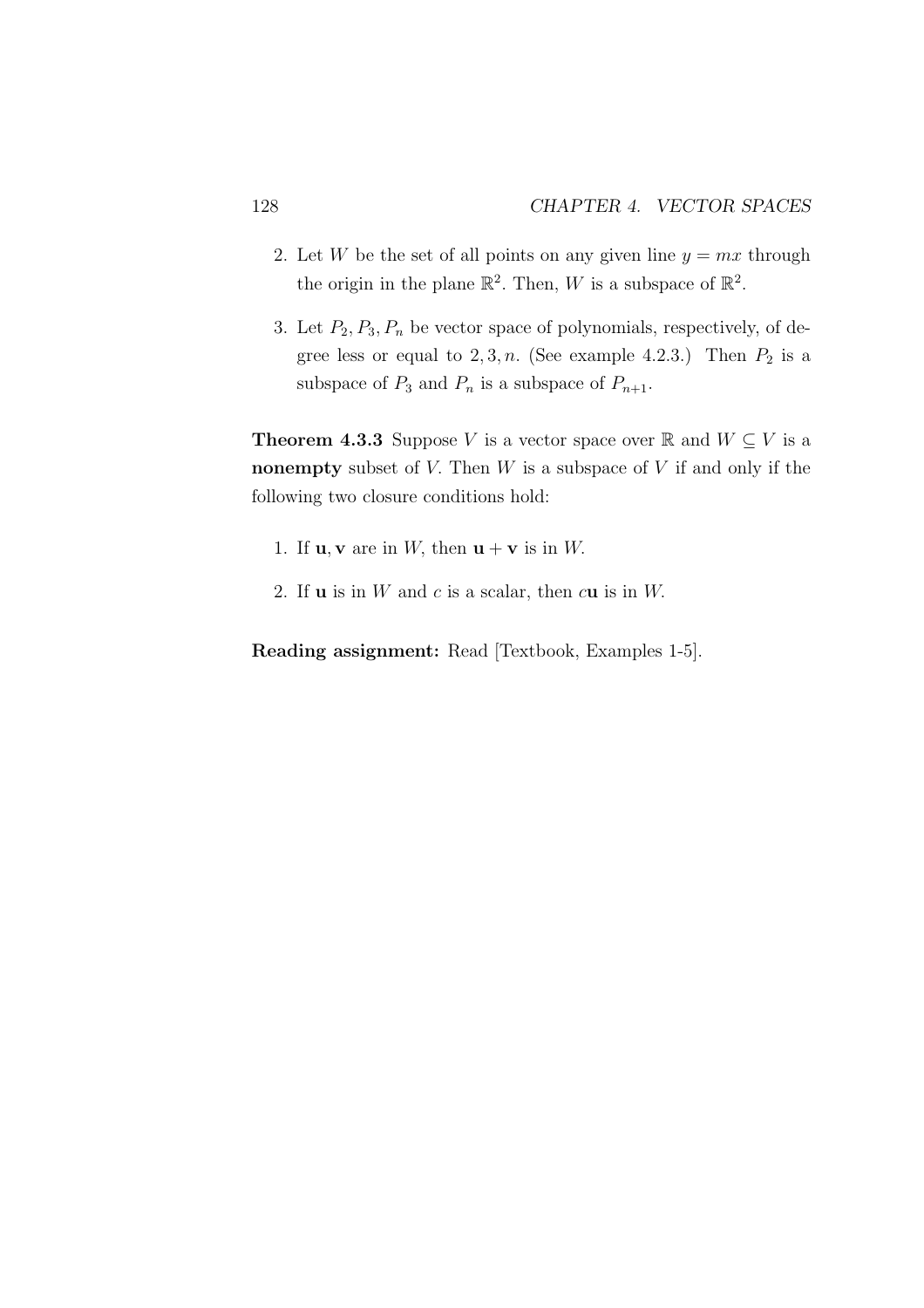### 4.4 Spanning sets and linear indipendence

Homework. [Textbook, §4.4, Ex. 27, 29, 31; p. 219].

The main point here is to write a vector as linear combination of a give set of vectors.

**Definition 4.4.1** A vector **v** in a vector space  $V$  is called a **linear** combination of vectors  $u_1, u_2, \ldots, u_k$  in V if v can be written in the form

$$
\mathbf{v}=c_1\mathbf{u_1}+c_2\mathbf{u_2}+\cdots+c_k\mathbf{u_k},
$$

where  $c_1, c_2, \ldots, c_k$  are scalars.

**Definition 4.4.2** Let  $V$  be a vector space over  $\mathbb{R}$  and  $S = {\mathbf{v_1}, \mathbf{v_2}, \dots, \mathbf{v_k}}$  be a subset of *V*. We say that *S* is a **spanning** set of  $V$  if every vector  $\bf{v}$  of  $V$  can be written as a liner combination of vectors in  $S$ . In such cases, we say that  $S$  spans  $V$ .

**Definition 4.4.3** Let  $V$  be a vector space over  $\mathbb{R}$  and  $S = {\mathbf{v}_1, \mathbf{v}_2, \dots, \mathbf{v}_k}$  be a subset of V. Then the span of S is the set of all linear combinations of vectors in S,

$$
span(S) = \{c_1\mathbf{v_1} + c_2\mathbf{v_2} + \cdots + c_k\mathbf{v_k} : c_1, c_2, \ldots, c_k \text{ are scalars}\}.
$$

- 1. The span of S is denoted by  $span(S)$  as above or  $span{\mathbf{v_1, v_2, ..., v_k}}$ .
- 2. If  $V = span(S)$ , then say V is spanned by S or S spans V.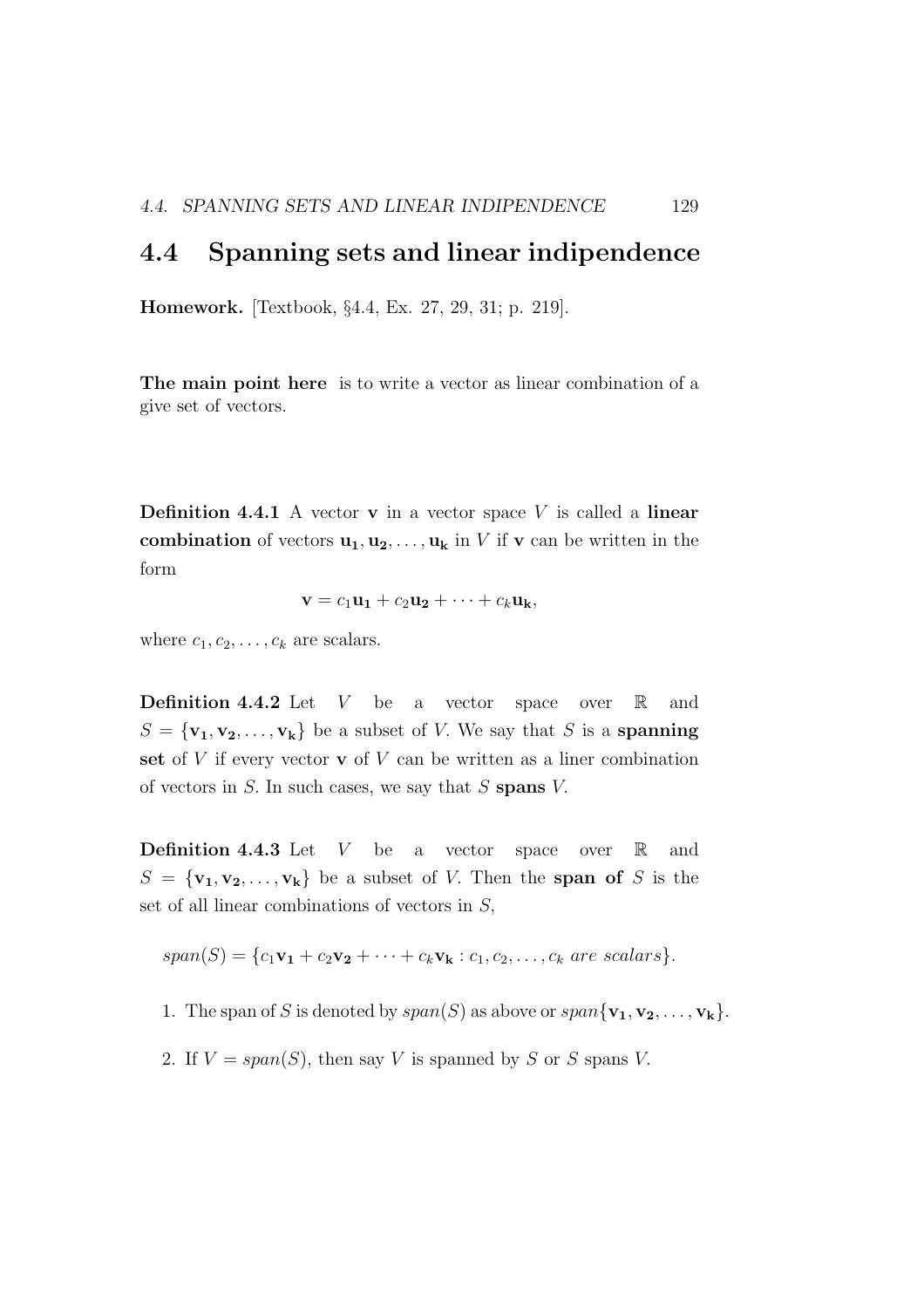**Theorem 4.4.4** Let V be a vector space over  $\mathbb{R}$  and  $S = {\mathbf{v}_1, \mathbf{v}_2, \dots, \mathbf{v}_k}$  be a subset of V. Then  $span(S)$  is a subspace of V.

Further,  $span(S)$  is the smallest subspace of V that contains S. This means, if W is a subspace of V and W contains S, then  $span(S)$ is contained in W.

**Proof.** By theorem 4.3.3, to prove that  $span(S)$  is a subspace of V, we only need to show that  $span(S)$  is closed under addition and scalar multiplication. So, let  $\mathbf{u}, \mathbf{v}$  be two elements in  $span(S)$ . We can write

$$
\mathbf{u} = c_1 \mathbf{v}_1 + c_2 \mathbf{v}_2 + \dots + c_k \mathbf{v}_k \quad and \quad \mathbf{v} = d_1 \mathbf{v}_1 + d_2 \mathbf{v}_2 + \dots + d_k \mathbf{v}_k
$$

where  $c_1, c_2, \ldots, c_k, d_1, d_2, \ldots, d_k$  are scalars. It follows

$$
\mathbf{u} + \mathbf{v} = (c_1 + d_1)\mathbf{v}_1 + (c_2 + d_2)\mathbf{v}_2 + \cdots + (c_k + d_k)\mathbf{v}_k
$$

and for a scalar c, we have

$$
c\mathbf{u} = (cc_1)\mathbf{v}_1 + (cc_2)\mathbf{v}_2 + \cdots + (cc_k)\mathbf{v}_k.
$$

So, both  $\mathbf{u} + \mathbf{v}$  and cu are in span(S), because the are linear combination of elements in S. So,  $span(S)$  is closed under addition and scalar multiplication, hence a subspace of V.

To prove that  $span(S)$  is smallest, in the sense stated above, let W be subspace of V that contains S. We want to show  $span(S)$  is contained in W. Let  $\bf{u}$  be an element in  $span(S)$ . Then,

$$
\mathbf{u} = c_1 \mathbf{v_1} + c_2 \mathbf{v_2} + \cdots + c_k \mathbf{v_k}
$$

for some scalars  $c_i$ . Since  $S \subseteq W$ , we have  $v_i \in W$ . Since W is closed under addition and scalar multiplication, **u** is in W. So,  $span(S)$  is contained in W. The proof is complete.  $\blacksquare$ 

Reading assignment: Read [Textbook, Examples 1-6, p. 207-].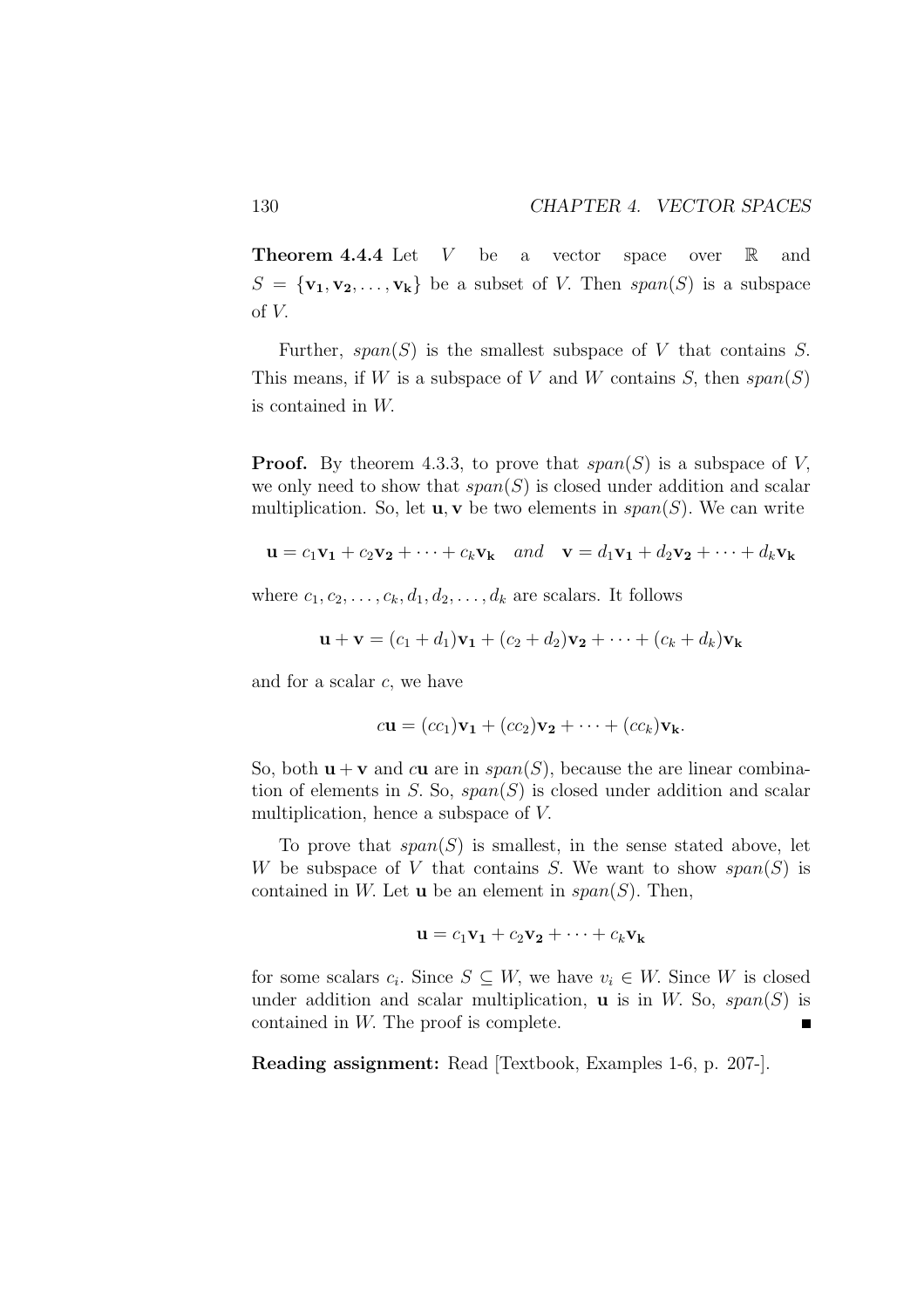### 4.4.1 Linear dependence and independence

**Definition 4.4.5** Let  $V$  be a vector space. A set of elements (vectors)  $S = {\mathbf{v_1}, \mathbf{v_2}, \dots \mathbf{v_k}}$  is said to be **linearly independent** if the equation

$$
c_1\mathbf{v_1}+c_2\mathbf{v_2}+\cdots+c_k\mathbf{v_k}=0
$$

has only trivial solution

$$
c_1 = 0, c_2 = 0, \ldots, c_k = 0.
$$

We say  $S$  is **linearly dependent**, if  $S$  in not linearly independent. (*This means, that* S *is said to be linearly dependent, if there is at least one nontrivial (i.e. nonzero) solutions to the above equation.*)

### Testing for linear independence

Suppose V is a subspace of the n-space  $\mathbb{R}^n$ . Let  $S = {\mathbf{v_1}, \mathbf{v_2}, \dots \mathbf{v_k}}$ be a set of elements (i.e. vectors) in  $V$ . To test whether  $S$  is linearly independent or not, we do the following:

1. From the equation

$$
c_1\mathbf{v_1}+c_2\mathbf{v_2}+\cdots+c_k\mathbf{v_k}=0,
$$

write a homogeneous system of equations in variabled  $c_1, c_2, \ldots, c_k$ .

- 2. Use Gaussian elemination (with the help of TI) to determine whether the system has a unique solutions.
- 3. If the system has only the trivial solution

$$
c_1 = 0, c_2 = 0, \cdots, c_k = 0,
$$

then  $S$  is linearly independent. Otherwise,  $S$  is linearly dependent.

Reading assignment: Read [Textbook, Eamples 9-12, p. 214-216].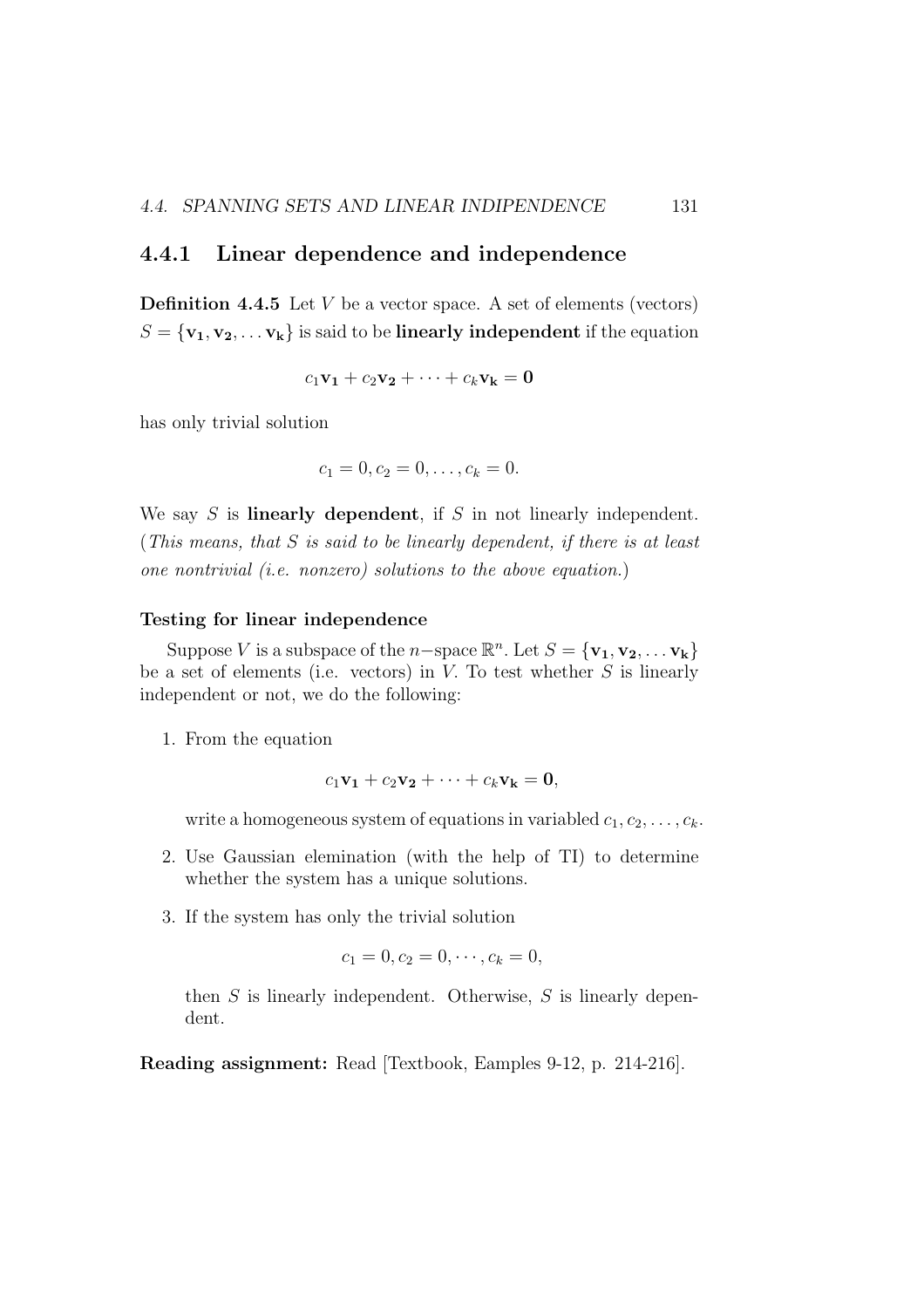Exercise 4.4.6 (Ex. 28. P. 219) Let  $S = \{(6, 2, 1), (-1, 3, 2)\}\.$  Determine, if S is linearly independent or dependent?

Solution: Let

$$
c(6,2,1) + d(-1,3,2) = (0,0,0).
$$

If this equation has only trivial solutions, then it is linealry independent. This equaton gives the following system of linear equations:

$$
6c \t -d = 0
$$
  
\n
$$
2c +3d = 0
$$
  
\n
$$
c +2d = 0
$$

The augmented matrix for this system is

$$
\begin{bmatrix} 6 & -1 & 0 \ 2 & 3 & 0 \ 1 & 2 & 0 \end{bmatrix}
$$
. its gauss – Jordan form: 
$$
\begin{bmatrix} 1 & 0 & 0 \ 0 & 1 & 0 \ 0 & 0 & 0 \end{bmatrix}
$$

So,  $c = 0, d = 0$ . The system has only trivial (i.e. zero) solution. We conclude that  $S$  is linearly independent.

Exercise 4.4.7 (Ex. 30. P. 219) Let

$$
S = \left\{ \left( \frac{3}{4}, \frac{5}{2}, \frac{3}{2} \right), \left( 3, 4, \frac{7}{2} \right), \left( -\frac{3}{2}, 6, 2 \right) \right\}.
$$

Determine, if  $S$  is linearly independent or dependent?

### Solution: Let

$$
a\left(\frac{3}{4},\frac{5}{2},\frac{3}{2}\right) + b\left(3,4,\frac{7}{2}\right) + c\left(-\frac{3}{2},6,2\right) = (0,0,0).
$$

If this equation has only trivial solutions, then it is linealry independent. This equaton gives the following system of linear equations:

$$
\frac{3}{4}a +3b -\frac{3}{2}c = 0
$$
  

$$
\frac{5}{2}a +4b +6c = 0
$$
  

$$
\frac{3}{2}a +\frac{7}{2}b +2c = 0
$$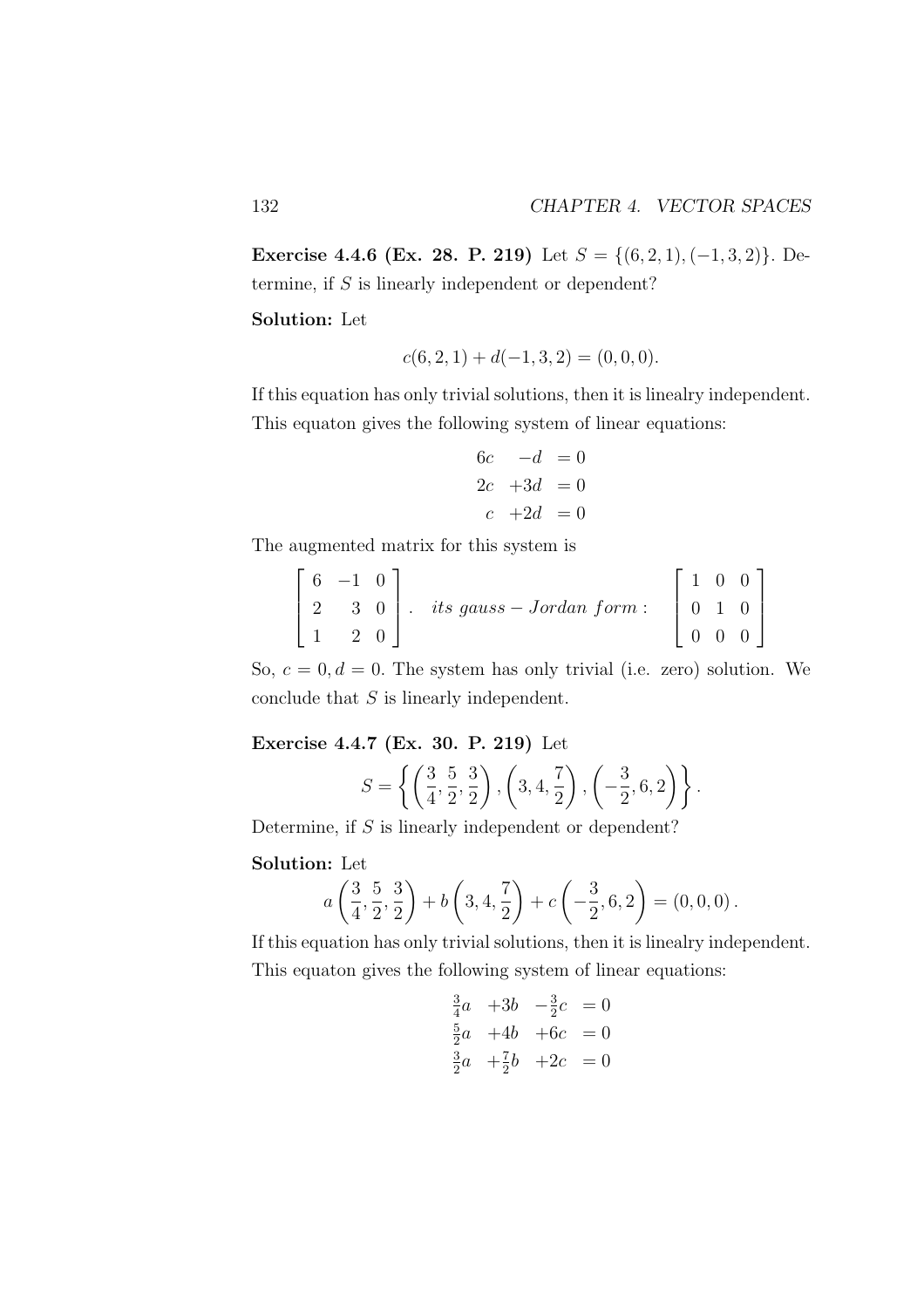The augmented matrix for this system is

|  | $\begin{bmatrix} \frac{3}{4} & 3 & -\frac{3}{2} & 0 \end{bmatrix}$ |  |                                                                                                                                  |  |  | $1 \quad 0 \quad 0 \quad 0$ |  |
|--|--------------------------------------------------------------------|--|----------------------------------------------------------------------------------------------------------------------------------|--|--|-----------------------------|--|
|  |                                                                    |  | $\begin{bmatrix} \frac{5}{2} & 4 & 6 & 0 \end{bmatrix}$ . its Gaus - Jordan form $\begin{bmatrix} 0 & 1 & 0 & 0 \end{bmatrix}$ . |  |  |                             |  |
|  | $\frac{3}{2}$ $\frac{7}{2}$ 2 0                                    |  |                                                                                                                                  |  |  | $0 \t 0 \t 1 \t 0$          |  |

So,  $a = 0, b = 0, c = 0$ . The system has only trivial (i.e. zero) solution. We conclude that  $S$  is linearly independent.

Exercise 4.4.8 (Ex. 32. P. 219) Let

$$
S = \{(1,0,0), (0,4,0), (0,0,-6), (1,5,-3)\}.
$$

Determine, if  $S$  is linearly independent or dependent?

### Solution: Let

$$
c_1(1,0,0) + c_2(0,4,0) + c_3(0,0,-6) + c_4(1,5,-3) = (0,0,0).
$$

If this equation has only trivial solutions, then it is linealry independent. This equaton gives the following system of linear equations:

$$
c_1 + c_4 = 0
$$
  
\n
$$
4c_2 + c_3 = 0
$$
  
\n
$$
-6c_3 - 3c_4 = 0
$$

The augmented matrix for this system is

$$
\begin{bmatrix} 1 & 0 & 0 & 1 & 0 \ 0 & 4 & 0 & 5 & 0 \ 0 & 0 & -6 & -3 & 0 \end{bmatrix}
$$
. *its Gauss–Jordan form* 
$$
\begin{bmatrix} 1 & 0 & 0 & 1 & 0 \ 0 & 1 & 0 & 1.25 & 0 \ 0 & 0 & 1 & .5 & 0 \end{bmatrix}
$$
.

Correspondingly:

$$
c_1 + c_4 = 0
$$
,  $c_2 + 1.25c_4 = 0$ ,  $c_3 + .5c_4 = 0$ .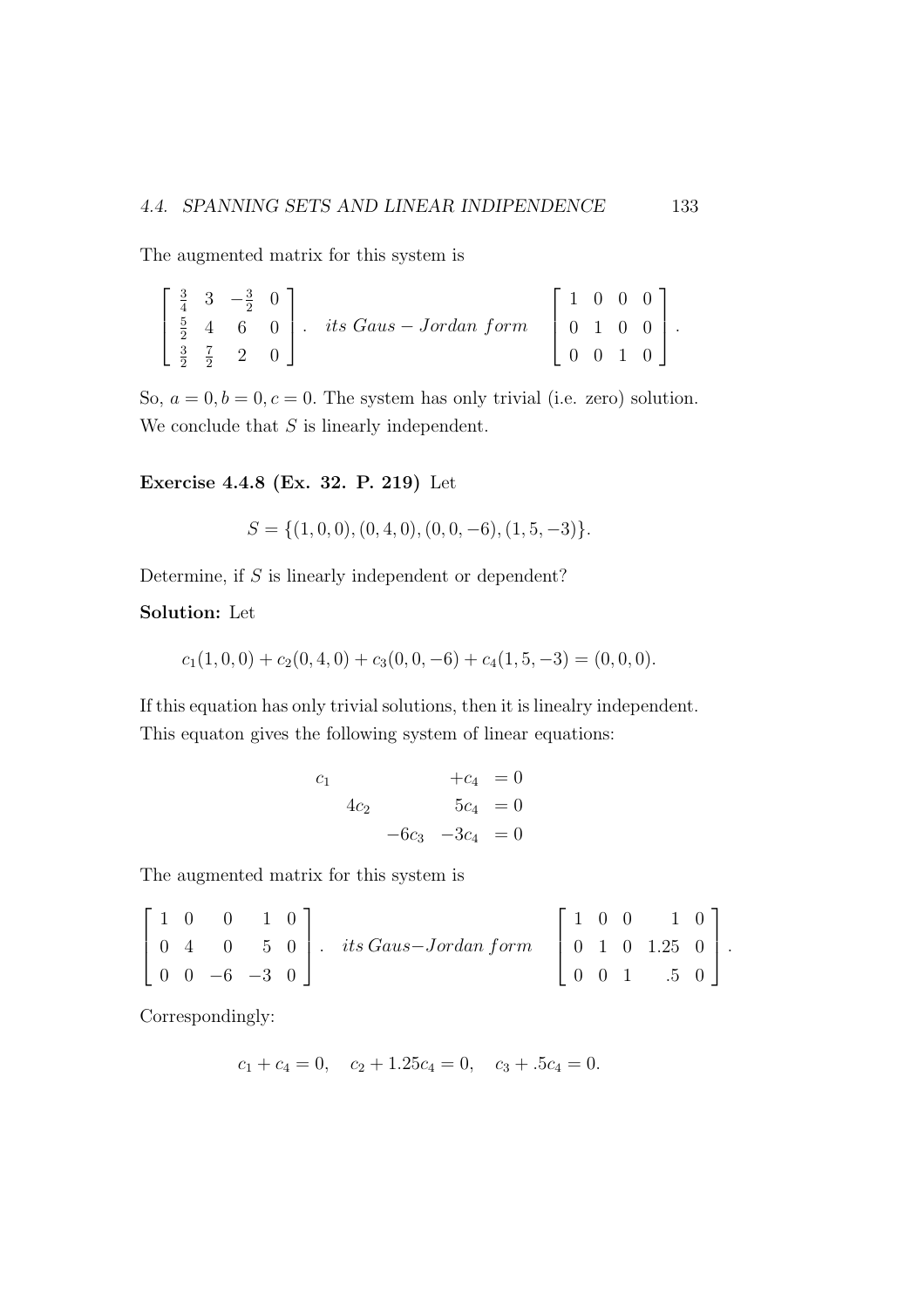With  $c_4 = t$  as parameter, we have

$$
c_1 = -t
$$
,  $c_2 = -1.25t$ ,  $c_3 = .5t$ ,  $c_4 = t$ .

The equation above has nontrivial (i.e. nonzero) solutions. So, S is linearly dependent.

**Theorem 4.4.9** Let V be a vector space and  $S = {\mathbf{v}_1, \mathbf{v}_2, \dots, \mathbf{v}_k}, k \geq 1$ 2 a set of elements (vectors) in V. Then S is linearly dependent if and only if one of the vectors  $v_j$  can be written as a linear combination of the other vectors in S.

**Proof.**  $(\Rightarrow)$ : Assume S is linearly dependent. So, the equation

$$
c_1\mathbf{v_1}+c_2\mathbf{v_2}+\cdots+c_k\mathbf{v_k}=0
$$

has a nonzero solution. This means, at least one of the  $c_i$  is nonzero. Let  $c_r$  is the last one, with  $c_r \neq 0$ . So,

$$
c_1\mathbf{v_1}+c_2\mathbf{v_2}+\cdots+c_r\mathbf{v_r}=0
$$

and

$$
\mathbf{v_r} = -\frac{c_1}{c_r}\mathbf{v_1} - \frac{c_2}{c_r}\mathbf{v_2} - \dots - \frac{c_{r-1}}{c_r}\mathbf{v_{r-1}}.
$$

So,  $v_r$  is a linear combination of other vectors and this implication isproved.

 $(\Rightarrow)$ : to prove the other implication, we assume that  $v_r$  is linear combination of other vectors. So

$$
\mathbf{v}_{\mathbf{r}} = (c_1 \mathbf{v}_1 + c_2 \mathbf{v}_2 + \cdots + c_{r-1} \mathbf{v}_{r-1}) + (c_{r+1} \mathbf{v}_{r+1} + \cdots + c_k \mathbf{v}_k).
$$

So,

$$
(c_1\mathbf{v_1}+c_2\mathbf{v_2}+\cdots+c_{r-1}\mathbf{v_{r-1}})-\mathbf{v_r}+(c_{r+1}\mathbf{v_{r+1}}+\cdots+c_k\mathbf{v_k})=0.
$$

The left hand side is a nontrivial (i.e. nozero) linear combination, because  $v_r$  has coefficient  $-1$ . Therefore, S is linearly dependent. This completes the proof. $\blacksquare$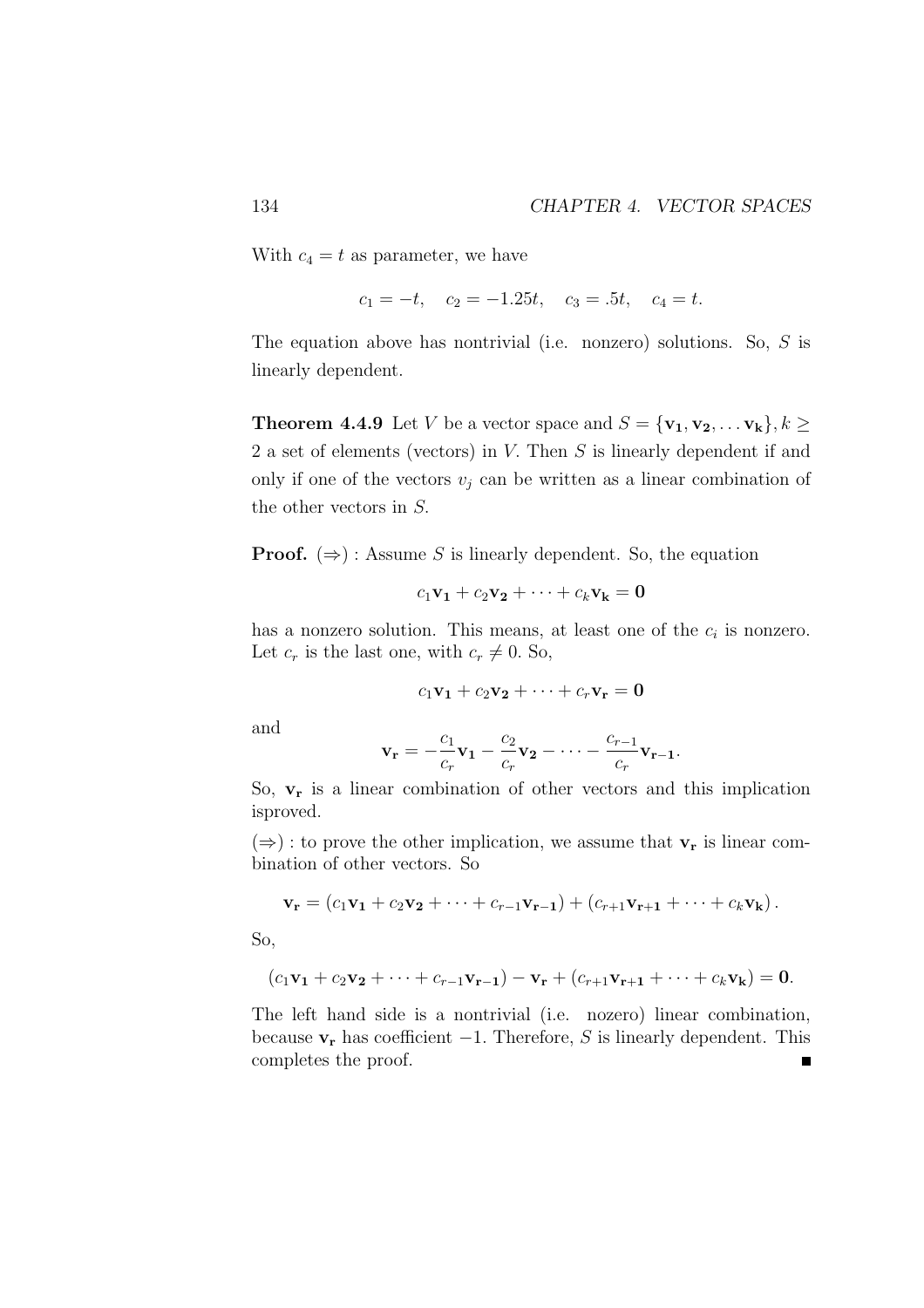# 4.5 Basis and Dimension

Homework: [Textbook, §4.5 Ex. 1, 3, 7, 11, 15, 19, 21, 23, 25, 28, 35, 37, 39, 41,45, 47, 49, 53, 59, 63, 65, 71, 73, 75, 77, page 231].

### The main point *of the section is*

- *1. To define basis of a vector space.*
- *2. To define dimension of a vector space.*

*These are, probably, the two most fundamental concepts regarding vector spaces.*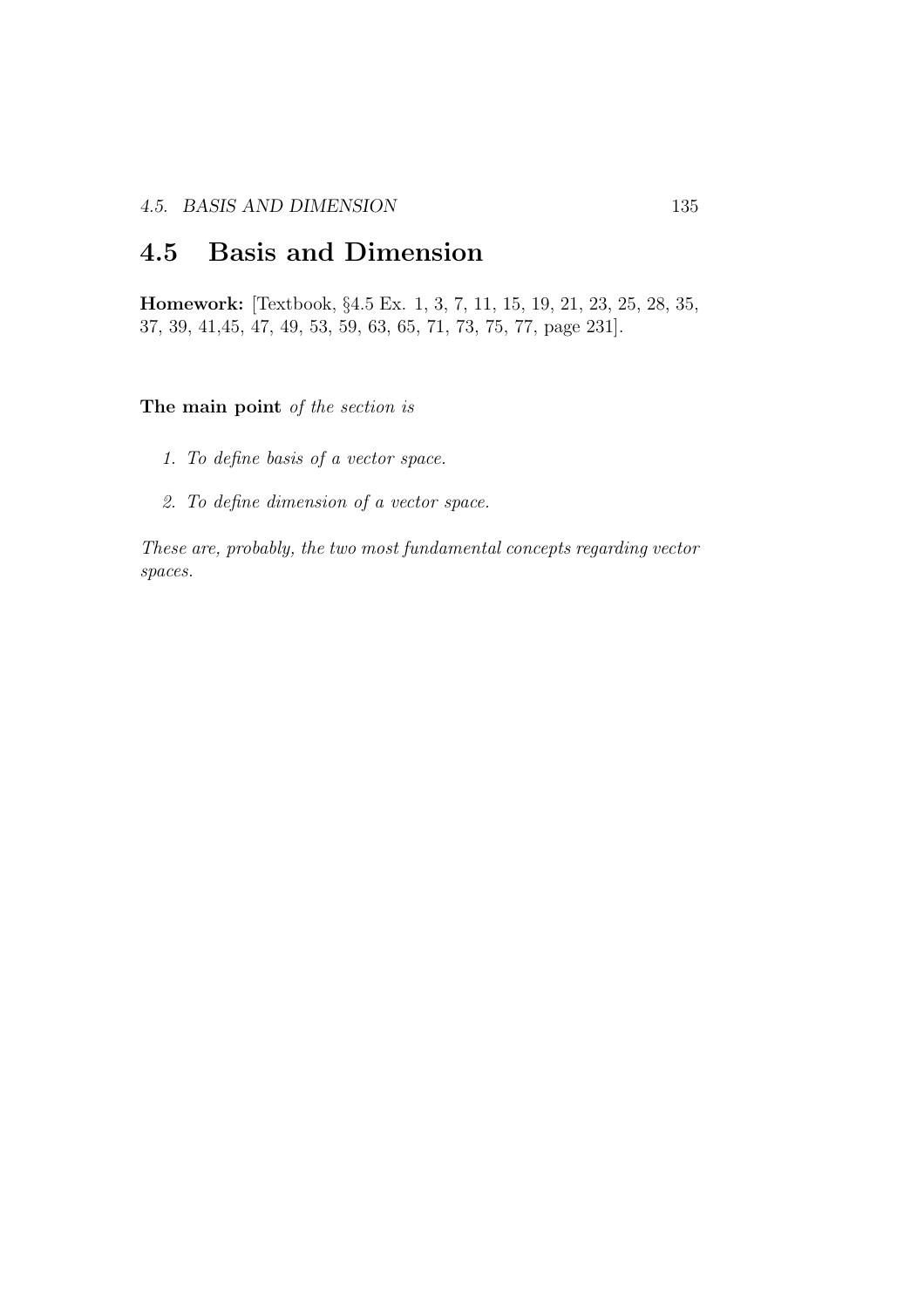**Definition 4.5.1** Let V be a vector space and  $S = {\mathbf{v}_1, \mathbf{v}_2, \dots, \mathbf{v}_k}$  be a set of elements (vectors) in V. We say that  $S$  is a **basis** of V if

- 1. S spans V and
- 2. S is linearly independent.

Remark. Here are some some comments about finite and infinite basis of a vector space  $V$ :

- 1. We avoided discussing infinite spanning set  $S$  and when an infinite S is linearly independent. We will continue to avoid to do so. (*(1) An infinite set* S *is said span* V, *if each element*  $\mathbf{v} \in V$  *is a linear combination of finitely many elements in* V. *(2) An infinite set* S *is said to be linearly independent if any finitely subset of* S *is linearly independent.*)
- 2. We say that a vector space  $V$  is finite dimensional, if  $V$  has a basis consisting of finitely many elements. Otherwise, we say that V is infinite dimensional.
- 3. The vector space P of all polynomials (with real coefficients) has infinite dimension.

Example 4.5.2 (example 1, p 221) Most standard example of basis is the **standard basis** of  $\mathbb{R}^n$ .

1. Consider the vector space  $\mathbb{R}^2$ . Write

$$
\mathbf{e_1} = (1,0), \mathbf{e_2} = (0,1).
$$

Then,  $e_1, e_2$  form a basis of  $\mathbb{R}^2$ .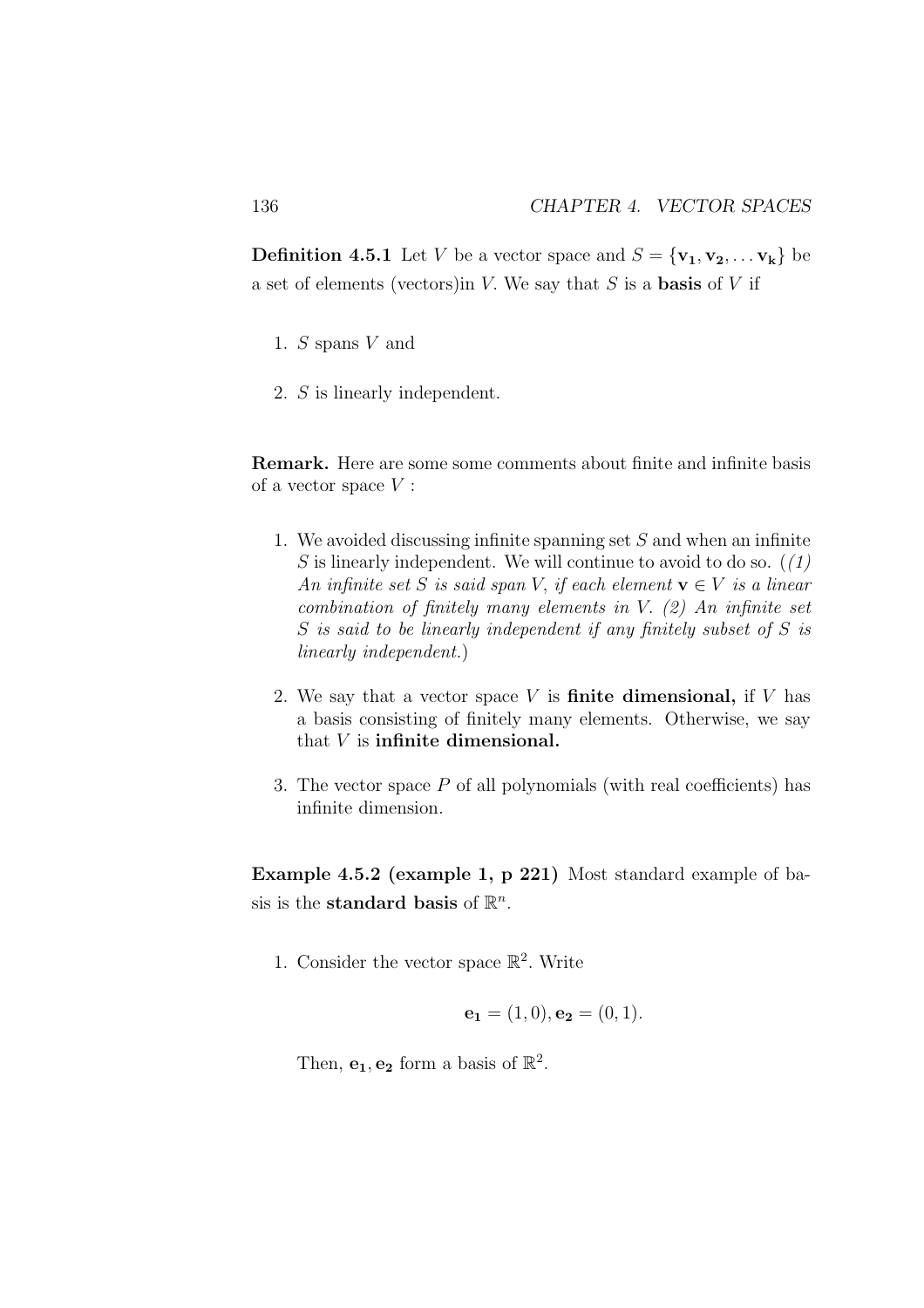### 4.5. BASIS AND DIMENSION 137

2. Consider the vector space  $\mathbb{R}^3$ . Write

$$
\mathbf{e_1} = (1,0,0), \mathbf{e_2} = (0,1,0), \mathbf{e_2} = (0,0,1).
$$

Then,  $e_1, e_2, e_3$  form a basis of  $\mathbb{R}^3$ .

**Proof.** First, for any vector  $\mathbf{v} = (x_1, x_2, x_3) \in \mathbb{R}^3$ , we have

$$
\mathbf{v} = x_1 \mathbf{e_1} + x_2 \mathbf{e_2} + x_3 \mathbf{e_3}.
$$

So,  $\mathbb{R}^3$  is spanned by  $\mathbf{e}_1, \mathbf{e}_2, \mathbf{e}_3$ .

Now, we prove that  $e_1, e_2, e_3$  are linearly independent. So, suppose

$$
c_1
$$
**e**<sub>1</sub> +  $c_2$ **e**<sub>2</sub> +  $c_3$ **e**<sub>3</sub> = **0**  $OR$   $(c_1, c_2, c_3) = (0, 0.0).$ 

So,  $c_1 = c_2 = c_3 = 0$ . Therefore,  $e_1, e_2, e_3$  are linearly independent. Hence  $\mathbf{e}_1, \mathbf{e}_2, \mathbf{e}_3$  forms a basis of  $\mathbb{R}^3$ . The proof is complete.  $\blacksquare$ 

3. More generally, consider vector space  $\mathbb{R}^n$ . Write

$$
\mathbf{e_1} = (1,0,\ldots,0), \mathbf{e_2} = (0,1,\ldots,0), \ldots, \mathbf{e_n} = (0,0,\ldots,1).
$$

Then,  $e_1, e_2, e_3, \ldots, e_n$  form a basis of  $\mathbb{R}^n$ . The proof will be similar to the above proof. This basis is called the standard basis of  $\mathbb{R}^n$ .

Example 4.5.3 Consider

$$
\mathbf{v_1} = (1, 1, 1), \mathbf{v_2} = (1, -1, 1), \mathbf{v_3} = (1, 1, -1) \quad in \mathbb{R}^3.
$$

Then  $\mathbf{v_1}, \mathbf{v_2}, \mathbf{v_3}$  form a basis for  $\mathbb{R}^3$ .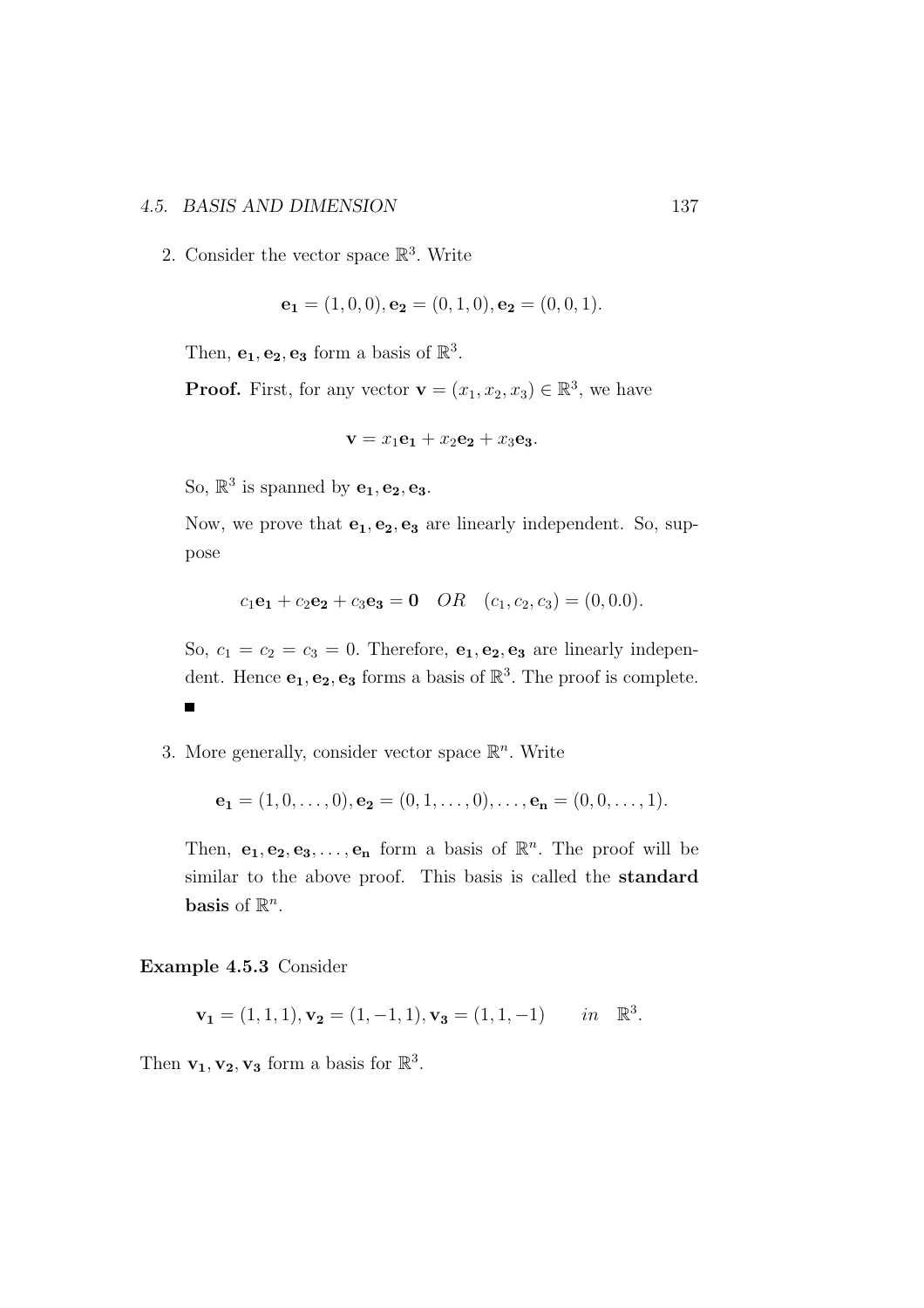**Proof.** First, we prove that  $v_1, v_2, v_3$  are linearly independent. Let

 $c_1\mathbf{v_1}+c_2\mathbf{v_2}+c_3\mathbf{v_3}=0.$   $OR$   $c_1(1, 1, 1)+c_2(1, -1, 1)+c_3(1, 1, -1)=(0, 0, 0).$ 

We have to prove  $c_1 = c_2 = c_3 = 0$ . The equations give the following system of linear equations:

$$
c_1 + c_2 + c_3 = 0
$$
  
\n
$$
c_1 - c_2 + c_3 = 0
$$
  
\n
$$
c_1 + c_2 - c_3 = 0
$$

The augmented matrix is

$$
\begin{bmatrix} 1 & 1 & 1 & 0 \ 1 & -1 & 1 & 0 \ 1 & 1 & -1 & 0 \end{bmatrix} \text{ its Gauss} - Jordan \text{ form } \begin{bmatrix} 1 & 0 & 0 & 0 \ 0 & 1 & 0 & 0 \ 0 & 0 & 1 & 0 \end{bmatrix}
$$

So,  $c_1 = c_2 = c_3 = 0$  and this estblishes that  $\mathbf{v_1}, \mathbf{v_2}, \mathbf{v_3}$  are linearly independent.

Now to show that  $\mathbf{v_1}, \mathbf{v_2}, \mathbf{v_3}$  spans  $\mathbb{R}^3$ , let  $\mathbf{v} = (x_1, x_2, x_3)$  be a vector in  $\mathbb{R}^3$ . We have to show that, we can find  $c_1, c_2, c_3$  such that

$$
(x_1, x_2, x_3) = c_1 \mathbf{v_1} + c_2 \mathbf{v_2} + c_3 \mathbf{v_3}
$$

OR

$$
(x_1, x_2, x_3) = c_1(1, 1, 1) + c_2(1, -1, 1) + c_3(1, 1, -1).
$$

This gives the system of linear equations:

$$
\begin{bmatrix} c_1 & +c_2 & +c_3 \\ c_1 & -c_2 & +c_3 \\ c_1 & +c_2 & -c_3 \end{bmatrix} = \begin{bmatrix} x_1 \\ x_2 \\ x_3 \end{bmatrix} \quad OR \quad \begin{bmatrix} 1 & 1 & 1 \\ 1 & -1 & 1 \\ 1 & 1 & -1 \end{bmatrix} \begin{bmatrix} c_1 \\ c_2 \\ c_3 \end{bmatrix} = \begin{bmatrix} x_1 \\ x_2 \\ x_3 \end{bmatrix}
$$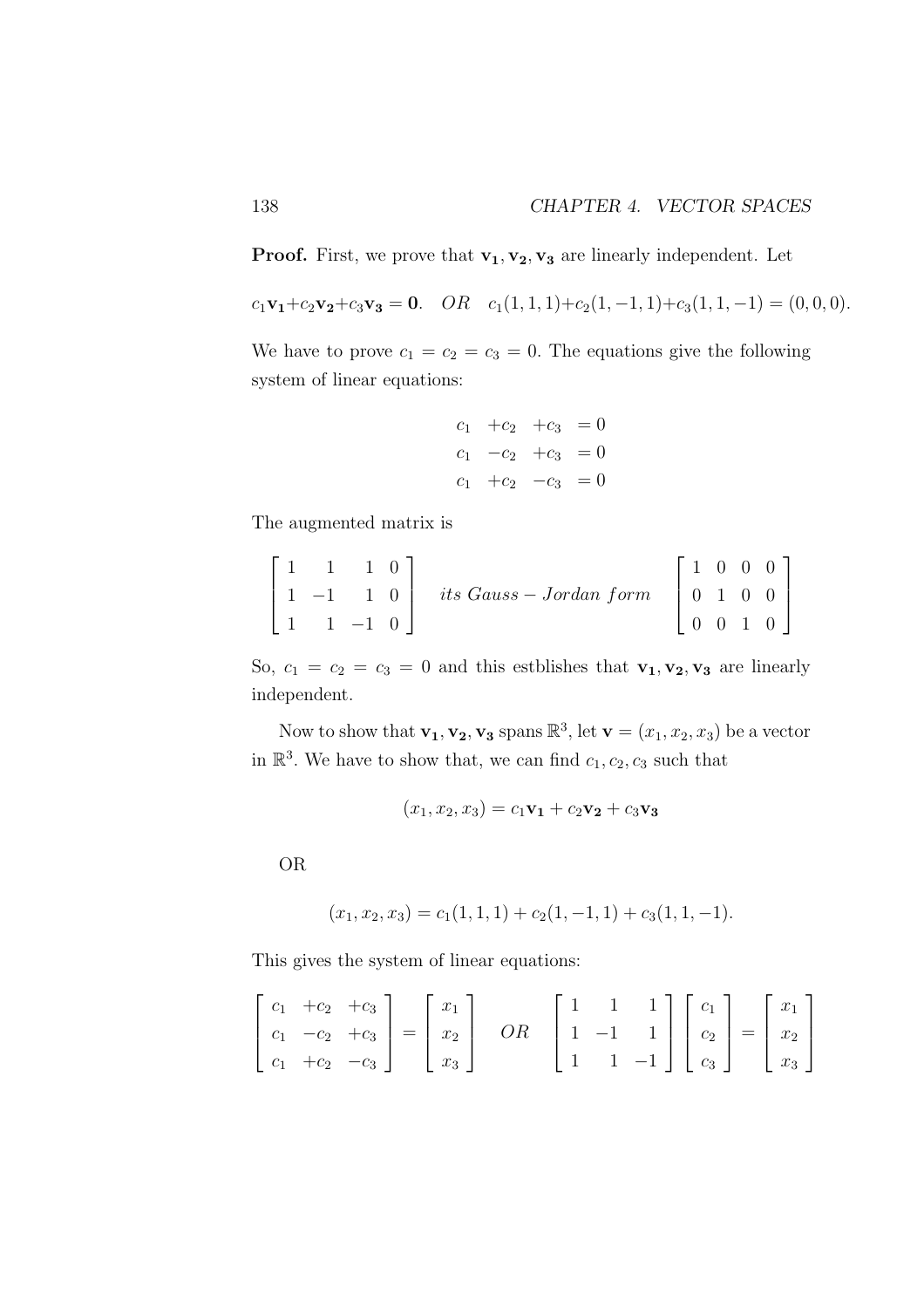The coefficient matrix

$$
A = \begin{bmatrix} 1 & 1 & 1 \\ 1 & -1 & 1 \\ 1 & 1 & -1 \end{bmatrix} \quad has \ inverse \quad A^{-1} = \begin{bmatrix} 0 & .5 & .5 \\ .5 & -.5 & 0 \\ .5 & 0 & -.5 \end{bmatrix}.
$$

So, the above system has tha solution:

$$
\begin{bmatrix} c_1 \\ c_2 \\ c_3 \end{bmatrix} = A^{-1} \begin{bmatrix} x_1 \\ x_2 \\ x_3 \end{bmatrix} = \begin{bmatrix} 0 & .5 & .5 \\ .5 & -.5 & 0 \\ .5 & 0 & -.5 \end{bmatrix} \begin{bmatrix} x_1 \\ x_2 \\ x_3 \end{bmatrix}.
$$

So, each vector  $(x_1, x_2, x_3)$  is in the span of  $v_1, v_2, v_3$ . So, they form a basis of  $\mathbb{R}^3$ . The proof is complete. Ē

Reading assignment: Read [Textbook, Examples 1-5, p. 221-224].

**Theorem 4.5.4** Let V be a vector space and  $S = {\mathbf{v}_1, \mathbf{v}_2, \dots, \mathbf{v}_n}$  be a basis of  $V$ . Then every vector  $\bf{v}$  in  $V$  can be written in one and only one way as a linear combination of vectors in S. *(In other words,* v *can be written as a unique linear combination of vectors in* S.*)*

**Proof.** Since S spans V, we can write v as a linear combination

$$
\mathbf{v} = c_1 \mathbf{v_1} + c_2 \mathbf{v_2} + \cdots + c_n \mathbf{v_n}
$$

for scalars  $c_1, c_2, \ldots, c_n$ . To prove uniqueness, also let

$$
\mathbf{v} = d_1 \mathbf{v_1} + d_2 \mathbf{v_2} + \dots + d_n \mathbf{v_n}
$$

for some other scalars  $d_1, d_2, \ldots, d_n$ . Subtracting, we have

$$
(c_1-d_1)\mathbf{v_1}+(c_2-d_2)\mathbf{v_2}+\cdots+(c_n-d_n)\mathbf{v_n}=\mathbf{0}.
$$

Since,  $\mathbf{v_1}, \mathbf{v_2}, \ldots, \mathbf{v_n}$  are also linearly independent, we have

$$
c_1 - d_1 = 0, c_2 - d_2 = 0, \dots, c_n - d_n = 0
$$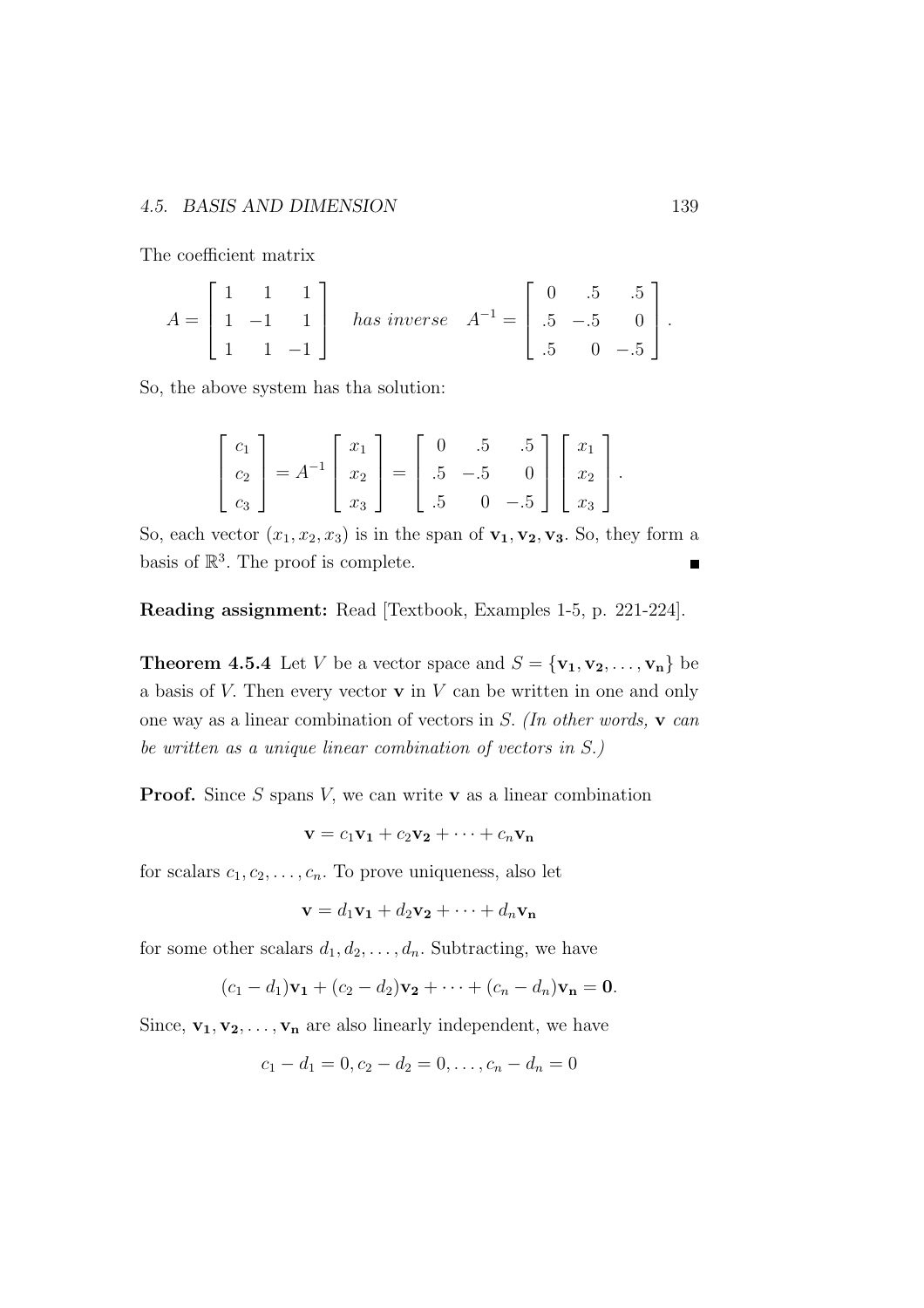$\blacksquare$ 

OR

$$
c_1 = d_1, c_2 = d_2, \dots, c_n = d_n.
$$

This completes the proof.

**Theorem 4.5.5** Let V be a vector space and  $S = {\mathbf{v}_1, \mathbf{v}_2, \dots, \mathbf{v}_n}$  be a basis of  $V$ . Then every set of vectors in  $V$  containing more than  $n$ vectors in V is linearly dependent.

**Proof.** Suppose  $S_1 = {\mathbf{u}_1, \mathbf{u}_2, \dots, \mathbf{u}_m}$  ne a set of m vectors in V, with  $m > n$ . We are requaired to prove that the zero vector **0** is a nontrivial (i.e. nonzero) linear combination of elements in  $S_1$ . Since S is a basis, we have

> $u_1 = c_{11}v_1 + c_{12}v_2 + \cdots + c_{1n}v_n$  $u_2 = c_{21}v_1 + c_{22}v_2 + \cdots + c_{2n}v_n$ · · · · · · · · · · · · · · ·  $\mathbf{u_m} = c_{m1}\mathbf{v_1} + c_{m2}\mathbf{v_2} + \cdots + c_{mn}\mathbf{v_n}$

Consider the system of linear equations

 $c_{11}x_1 + c_{22}x_2 + \cdots + c_{m1}x_m = 0$  $c_{12}x_1 + c_{22}x_2 + \cdots + c_{m2}x_m = 0$ · · · · · · · · · · · · · · ·  $c_{1n}x_1 + c_{2n}x_2 + \cdots + c_{mn}x_m = 0$ 

which is

| C <sub>11</sub> | $c_{22}$ | $C_{m1}$            |   |       |  |
|-----------------|----------|---------------------|---|-------|--|
| $C_{12}$        | $c_{22}$ | $c_{m2}$            |   | $x_2$ |  |
|                 | $\cdots$ |                     |   |       |  |
|                 | $c_{2n}$ | $\overline{c_{mn}}$ | I | $x_m$ |  |

Since  $m > n$ , this homegeneous system of linear equations has fewer equations than number of variables. So, the system has a nonzero solution (see [Textbook, theorem 1.1, p 25]). It follows that

$$
x_1\mathbf{u_1} + x_2\mathbf{u_2} + \cdots + x_m\mathbf{u_m} = \mathbf{0}.
$$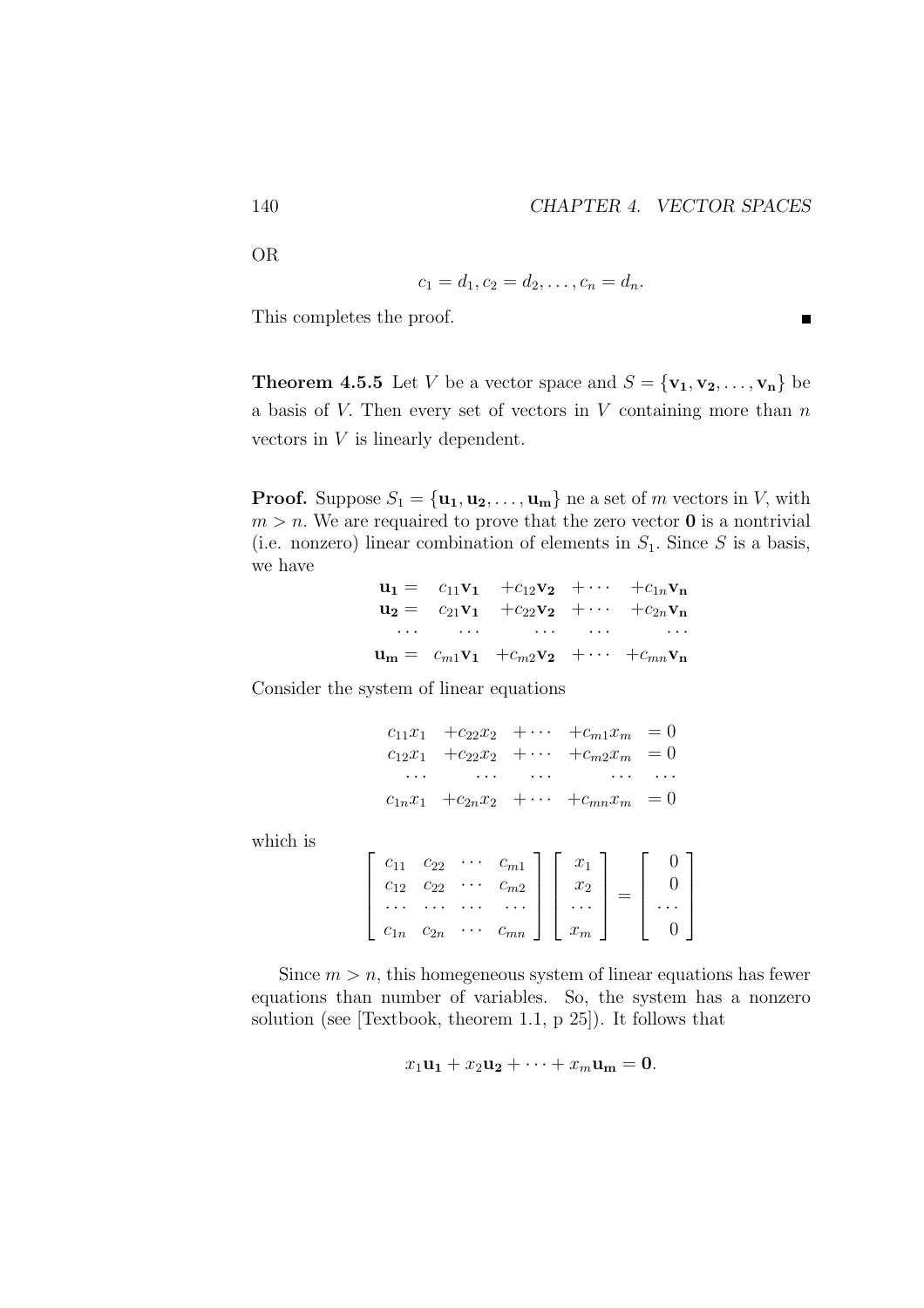We justify it as follows: First,

$$
\begin{bmatrix} \mathbf{u}_1 & \mathbf{u}_2 & \dots & \mathbf{u}_m \end{bmatrix} = \begin{bmatrix} \mathbf{v}_1 & \mathbf{v}_2 & \dots & \mathbf{v}_n \end{bmatrix} \begin{bmatrix} c_{11} & c_{22} & \cdots & c_{m1} \\ c_{12} & c_{22} & \cdots & c_{m2} \\ \vdots & \vdots & \ddots & \vdots \\ c_{1n} & c_{2n} & \cdots & c_{mn} \end{bmatrix}
$$

and then

$$
x_1\mathbf{u_1} + x_2\mathbf{u_2} + \ldots + x_m\mathbf{u_m} = \begin{bmatrix} \mathbf{u_1} & \mathbf{u_2} & \ldots & \mathbf{u_m} \end{bmatrix} \begin{bmatrix} x_1 \\ x_2 \\ \ldots \\ x_m \end{bmatrix}
$$

which is

$$
= \begin{bmatrix} \mathbf{v_1} & \mathbf{v_2} & \dots & \mathbf{v_n} \end{bmatrix} \begin{bmatrix} c_{11} & c_{22} & \dots & c_{m1} \\ c_{12} & c_{22} & \dots & c_{m2} \\ \dots & \dots & \dots & \dots \\ c_{1n} & c_{2n} & \dots & c_{mn} \end{bmatrix} \begin{bmatrix} x_1 \\ x_2 \\ \dots \\ x_m \end{bmatrix}
$$

which is

$$
= \begin{bmatrix} \mathbf{v_1} & \mathbf{v_2} & \dots & \mathbf{v_n} \end{bmatrix} \begin{bmatrix} 0 \\ 0 \\ \dots \\ 0 \end{bmatrix} = \mathbf{0}.
$$

Alternately, at your level the proof will be written more explicitly as follows:  $x_1\mathbf{u}_1 + x_2\mathbf{u}_2 + \ldots + x_m\mathbf{u}_m =$ 

$$
\sum_{j=i}^{m} x_j \mathbf{u_j} = \sum_{j=1}^{m} x_j \left( \sum_{i=1}^{n} c_{ij} \mathbf{v_i} \right) = \sum_{i=1}^{n} \left( \sum_{j=1}^{m} c_{ij} x_j \right) \mathbf{v_i} = \sum_{i=1}^{n} 0 \mathbf{v_i} = \mathbf{0}.
$$

The proof is complete.

**Theorem 4.5.6** Suppose  $V$  is a vector space and  $V$  has a basis with  $n$  vectors. Then, every basis has  $n$  vectors.

 $\blacksquare$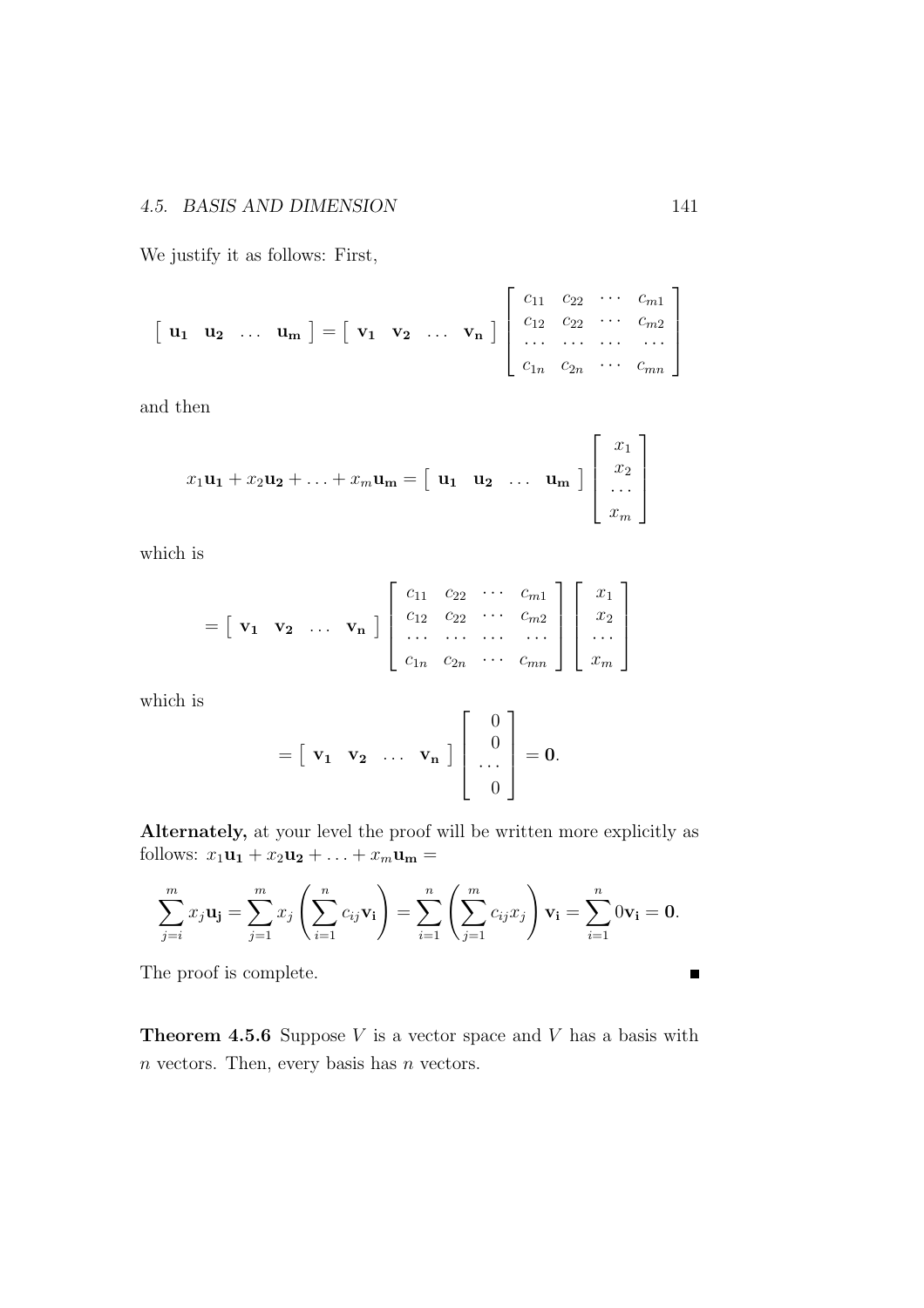Proof. Let

 $S = {\bf{v_1, v_2, ..., v_n}} \quad and \quad S_1 = {\bf{u_1, u_2, ..., u_m}}$ 

be two bases of V. Since  $S$  is a basis and  $S_1$  is linearly independent, by theorem 4.5.5, we have  $m \leq n$ . Similarly,  $n \leq m$ . So,  $m = n$ . The proof is complete.  $\blacksquare$ 

**Definition 4.5.7** If a vector space V has a basis consisting of n vectors, then we say that dimension of V is n. We also write  $\dim(V) = n$ . If  $V = \{0\}$  is the zero vector space, then the dimension of V is defined as zero.

(*We say that the dimension of* V *is equal to the 'cardinality' of any basis of* V. *The word 'cardinality' is used to mean 'the number of elements' in a set.*)

**Theorem 4.5.8** Suppose V is a vector space of dimension n.

- 1. Suppose  $S = {\mathbf{v}_1, \mathbf{v}_2, ..., \mathbf{v}_n}$  is a set of *n* linearly independent vectors. Then  $S$  is basis of  $V$ .
- 2. Suppose  $S = {\mathbf{v_1}, \mathbf{v_2}, \dots, \mathbf{v_n}}$  is a set of *n* vectors. If *S* spans *V*, then  $S$  is basis of  $V$ .

Remark. The theorem 4.5.8 means that, if dimension of V matches with the number of (i.e. 'cardinality' of)  $S$ , then to check if  $S$  is a basis of  $V$  or not, you have check only one of the two required prperties  $(1)$ indpendece or (2) spannning.

Example 4.5.9 Here are some standard examples:

1. We have  $\dim(\mathbb{R}) = 1$ . This is because  $\{1\}$  forms a basis for  $\mathbb{R}$ .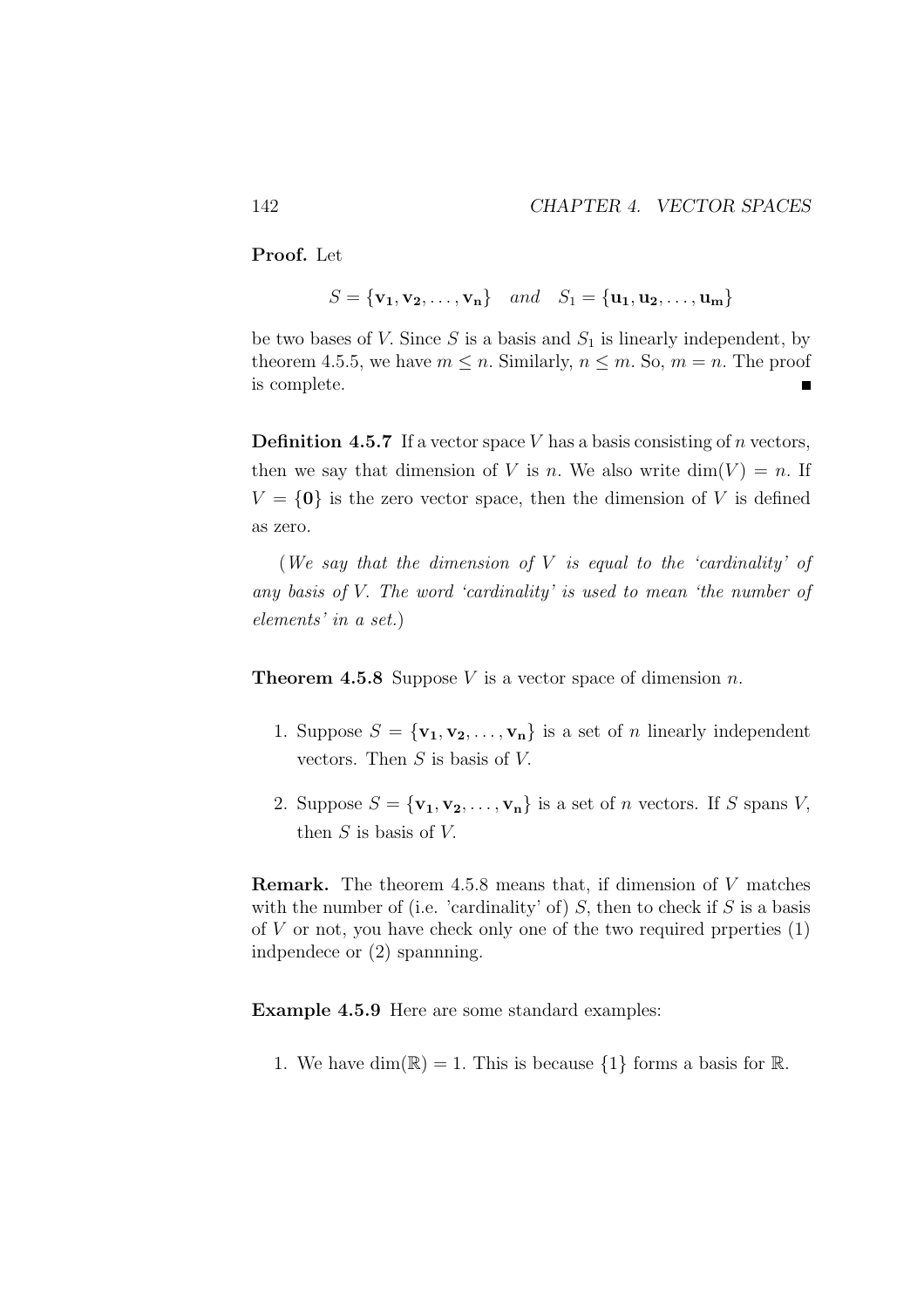### 4.5. BASIS AND DIMENSION 143

2. We have  $\dim(\mathbb{R}^2) = 2$ . This is because the standard basis

$$
\mathbf{e_1} = (1,0), \mathbf{e_2} = (0,1)
$$

consist of two elements.

3. We have  $\dim(\mathbb{R}^3) = 3$ . This is because the standard basis

$$
\mathbf{e_1} = (1,0,0), \mathbf{e_2} = (0,1,0), \mathbf{e_3} = (0,0,1)
$$

consist of three elements.

4. Mor generally,  $\dim(\mathbb{R}^n) = n$ . This is because the standard basis

$$
\mathbf{e_1} = (1, 0, 0, \dots, 0), \mathbf{e_2} = (0, 1, 0, \dots, 0), \dots, \mathbf{e_n} = (0, 0, \dots, 1)
$$

consist of n elements.

5. The dimension of the vector space  $\mathbb{M}_{m,n}$  of all  $m \times n$  matrices is mn. Notationally,  $\dim(\mathbb{M}_{m,n}) = mn$ . To see this, let  $\mathbf{e}_{ij}$  be the  $m \times n$  matrix whose  $(i, j)$ <sup>th</sup>-entry is 1 and all the rest of the entries are zero. Then,

$$
S = \{ \mathbf{e}_{ij} : i = 1, 2, \dots, m; j1, 2, \dots, n \}
$$

forms a basis of  $\mathbb{M}_{m,n}$  and S has mn elements.

- 6. Also recall, if a vector space  $V$  does not have a finite basis, we say V is inifinite dimensional.
	- (a) The vector space  $\mathbb P$  of all polynomials (with real coefficients) has infinite dimension.
	- (b) The vector space  $C(\mathbb{R})$  of all continuous real valued functions on real line R has infinite dimension.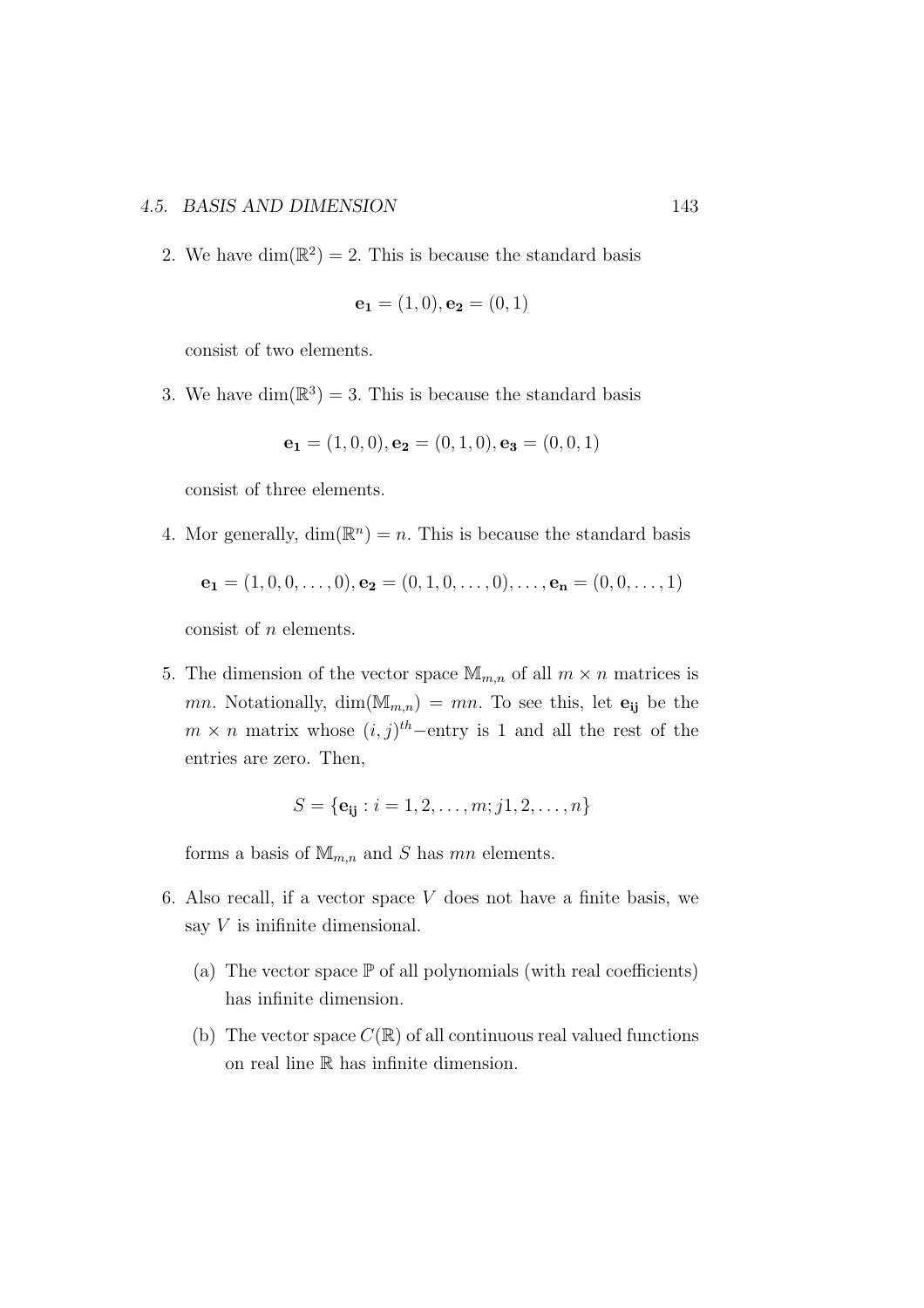Exercise 4.5.10 (Ex. 4 (changed), p. 230) Write down the standard basis of the vector space  $M_{3,2}$  of all  $3 \times 2$ −matrices with real entires.

**Solution:** Let  $\mathbf{e}_{ij}$  be the  $3 \times 2$ -matrix, whose  $(i, j)$ <sup>th</sup>-entry is 1 and all other entries are zero. Then,

$$
\{e_{11},e_{12},e_{21},e_{22},e_{31},e_{32}\}
$$

forms a basis of  $M_{3,2}$ . More explicitly,

$$
\mathbf{e}_{11} = \begin{bmatrix} 1 & 0 \\ 0 & 0 \\ 0 & 0 \end{bmatrix}, \quad \mathbf{e}_{12} = \begin{bmatrix} 0 & 1 \\ 0 & 0 \\ 0 & 0 \end{bmatrix}, \quad \mathbf{e}_{21} = \begin{bmatrix} 0 & 0 \\ 1 & 0 \\ 0 & 0 \end{bmatrix}
$$

and

$$
\mathbf{e}_{22} = \left[ \begin{array}{cc} 0 & 0 \\ 0 & 1 \\ 0 & 0 \end{array} \right], \quad \mathbf{e}_{31} = \left[ \begin{array}{cc} 0 & 0 \\ 0 & 0 \\ 1 & 0 \end{array} \right], \quad \mathbf{e}_{33} = \left[ \begin{array}{cc} 0 & 0 \\ 0 & 0 \\ 0 & 1 \end{array} \right].
$$

It is easy to verify that these vectors in  $M_{32}$  spans  $M_{32}$  and are linearly independent. So, they form a basis.

Exercise 4.5.11 (Ex. 8. p. 230) Explain, why the set  $S = \{(-1, 2), (1, -2), (2, 4)\}\$ is not a basis of  $\mathbb{R}^2$ ?

Solution: Note

$$
(-1,2) + (1,-2) + 0(2,4) = (0,0).
$$

So, these three vectors are not linearly independent. So, S is not a basis of  $\mathbb{R}^2$ .

Alternate argument: We have dim  $(\mathbb{R}^2) = 2$  and S has 3 elements. So, by theorem  $4.5.6$  above S cannot be a basis.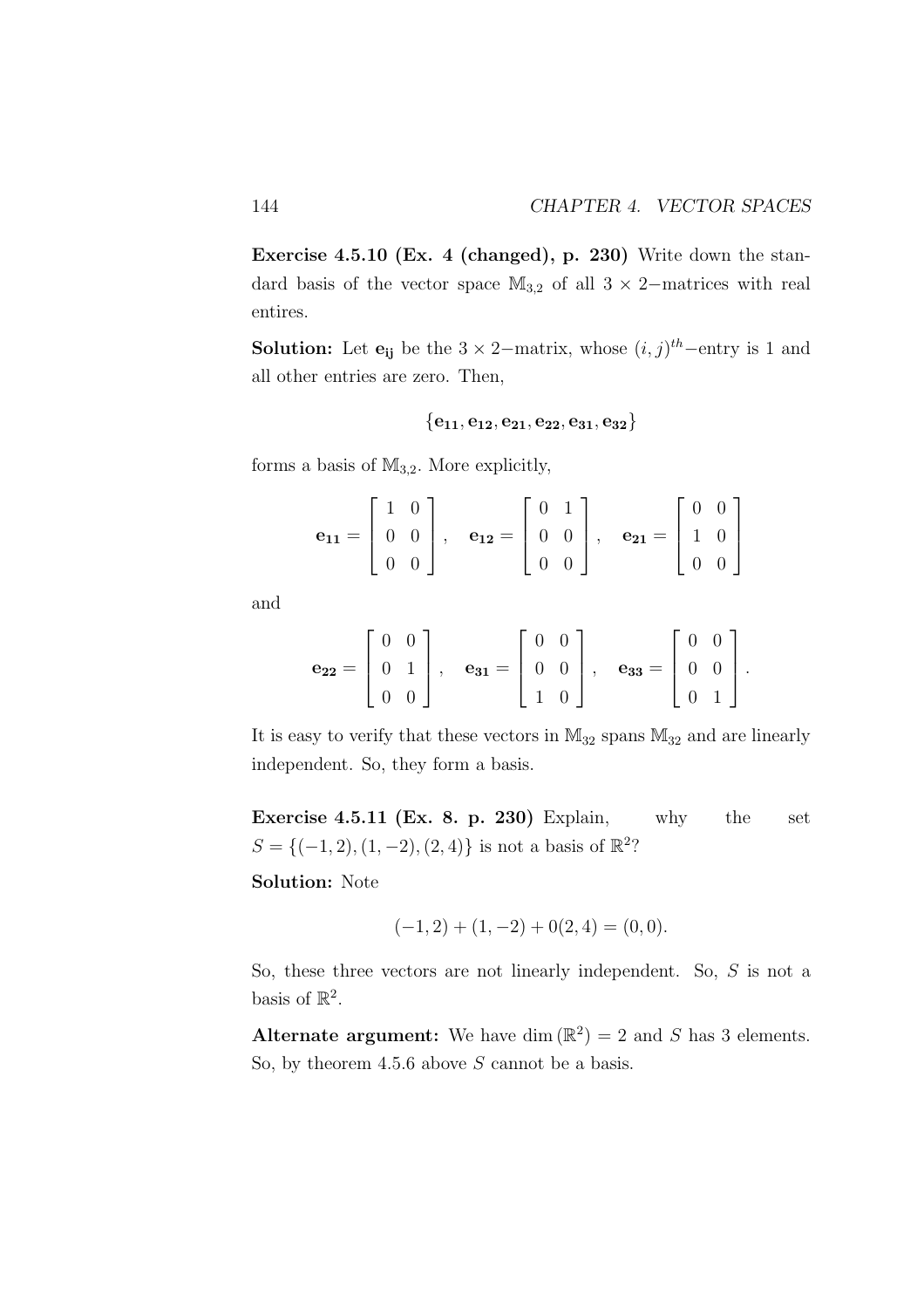Exercise 4.5.12 (Ex. 16. p. 230) Explain, why the set

$$
S = \{(2, 1, -2), (-2, -1, 2), (4, 2, -4)\}
$$

is not a basis of  $\mathbb{R}^3$ ?

Solution: Note

$$
(4, 2, -4) = (2, 1, -2) - (-2, -1, 2)
$$

OR

$$
(2, 1, -2) - (-2, -1, 2) - (4, 2, -4) = (0, 0, 0).
$$

So, these three vectors are linearly dependent. So, S is not a basis of  $\mathbb{R}^3$ .

Exercise 4.5.13 (Ex. 24. p. 230) Explain, why the set

$$
S = \{6x - 3, 3x^2, 1 - 2x - x^2\}
$$

is not a basis of  $\mathbb{P}_2$ ?

Solution: Note

$$
1 - 2x - x^2 = -\frac{1}{3}(6x - 3) - \frac{1}{3}(3x^2)
$$

OR

$$
(1 - 2x - x2) + \frac{1}{3}(6x - 3) + \frac{1}{3}(3x2) = 0.
$$

So, these three vectors are linearly dependent. So, S is not a basis of  $\mathbb{P}_2$ .

Exercise 4.5.14 (Ex. 36,p.231) Determine, whether

$$
S = \{(1, 2), (1, -1)\}
$$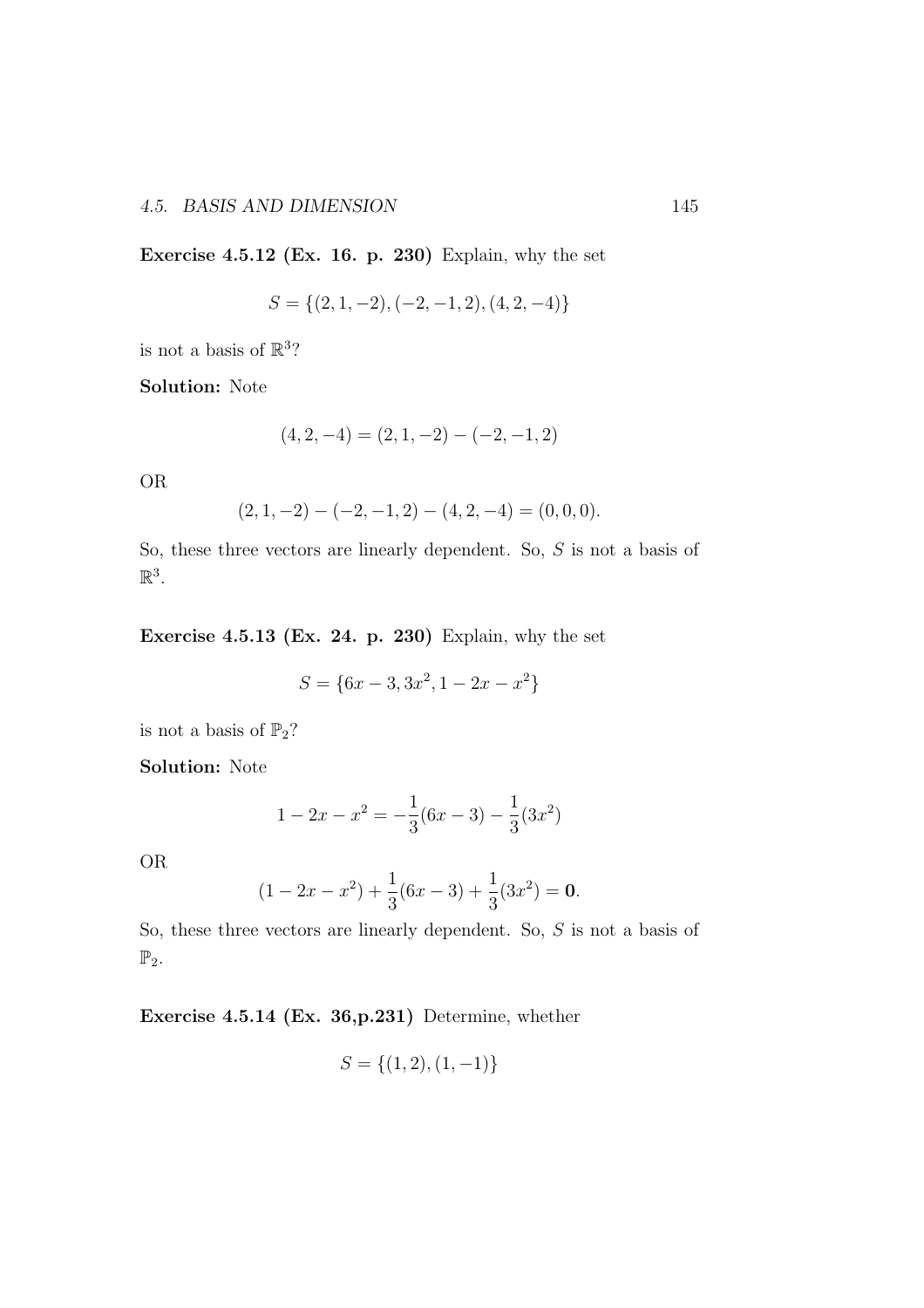is a basis of  $\mathbb{R}^2$  or not?

**Solution:** We will show that  $S$  is linearly independent. Let

$$
a(1,2) + b(1,-1) = (0,0).
$$

Then

$$
a + b = 0, \quad and \quad 2a - b = 0.
$$

Solving, we get  $a = 0, b = 0$ . So, these two vectors are linearly independent. We have dim  $(\mathbb{R}^2) = 2$ . Therefore, by theorem 4.5.8, S is a basis of  $\mathbb{R}^2$ .

Exercise 4.5.15 (Ex. 40. p.231) Determine, whether

$$
S = \{(0,0,0), (1,5,6), (6,2,1)\}
$$

is a basis of  $\mathbb{R}^3$  or not?

Solution: We have

$$
1.(0,0,0) + 0.(1,5,6) + 0.(6,2,1) = (0,0,0).
$$

So, S is linearly dependent and hence is not a basis of  $\mathbb{R}^3$ .

Remark. *In fact, any subset* S *of a vector space* V *that contains* 0 *is linearly dependent.*

Exercise 4.5.16 (Ex. 46. p.231) Determine, whether

$$
S = \left\{ 4t - t^2, 5 + t^3, 3t + 5, 2t^3 - 3t^2 \right\}
$$

is a basis of  $\mathbb{P}_3$  or not?

Solution: Note the standard basis

$$
\left\{1,t,t^2,t^3\right\}
$$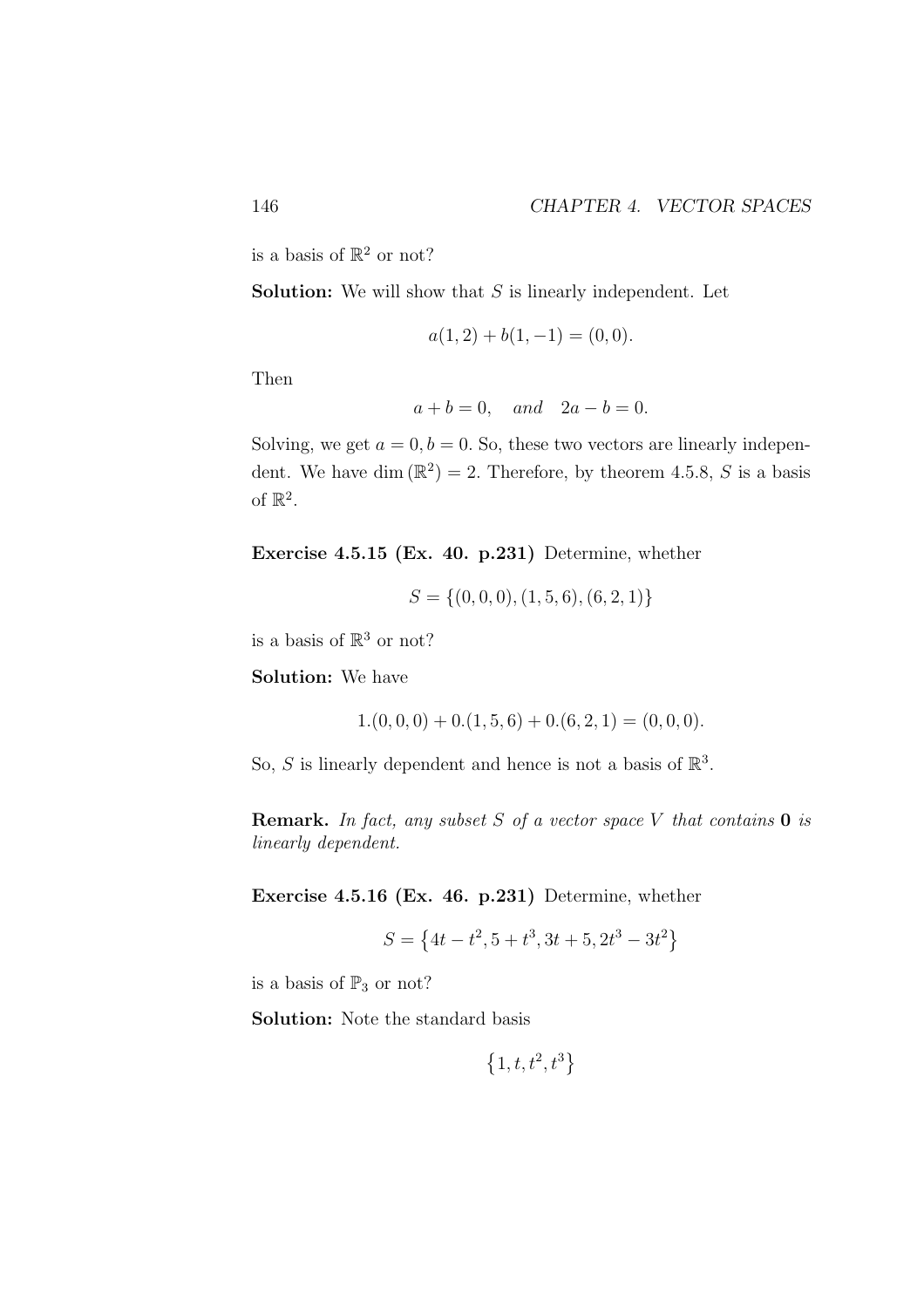of  $\mathbb{P}_3$  has four elements. So, dim  $(\mathbb{P}_3) = 4$ . Because of theorem 4.5.8, we will try to check, if  $S$  is linearly independent or not. So, let

$$
c_1(4t - t^2) + c_2(5 + t^3) + c_3(3t + 5) + c_4(2t^3 - 3t^2) = 0
$$

for some scalars  $c_1, c_2, c_3, c_4$ . If we simplify, we get

$$
(5c2 + 5c3) + (4c1 + 3c3)t + (-c1 - 3c4)t2 + (c2 + 2c4)t3 = 0
$$

Recall, a polynomial is zero if and only if all the coefficients are zero. So, we have

$$
5c_2 + 5c_3 = 0
$$
  
\n
$$
4c_1 + 3c_3 = 0
$$
  
\n
$$
-c_1 -3c_4 = 0
$$
  
\n
$$
c_2 + 2c_4 = 0
$$

The augmented matrix is

|     |     | $0\quad 5\quad 5\quad 0\quad 0$ |  |                           | 1 0 0 0 0 |  |                                                                          |  |
|-----|-----|---------------------------------|--|---------------------------|-----------|--|--------------------------------------------------------------------------|--|
| 4 0 | - 3 |                                 |  | $its\ Gauss-Jordan\ form$ |           |  |                                                                          |  |
|     |     | $-1$ 0 0 $-3$ 0                 |  |                           |           |  | $\begin{array}{cccc} 0 & 1 & 0 & 0 & 0 \\ 0 & 0 & 1 & 0 & 0 \end{array}$ |  |
|     | 1 0 | 2 0                             |  |                           |           |  | $0 \t 0 \t 1 \t 0$                                                       |  |

Therefore,  $c_1 = c_2 = c_3 = c_4 = 0$ . Hence S is linearely independent. So, by theorem 4.5.8, S is a basis of  $\mathbb{P}_3$ .

**Exercise 4.5.17 (Ex. 60. p.231)** Determine the dimension of  $\mathbb{P}_4$ .

**Solution:** Recall,  $\mathbb{P}_4$  is the vector space of all polynomials of degree  $\leq 4.$  We claim that that

$$
S = \{1, t, t^2, t^3, t^4\}
$$

is a basis of  $\mathbb{P}_4$ . Clearly, any polynomial in  $\mathbb{P}_4$  is a linear combination of elements in S. So, S spans  $\mathbb{P}_4$ . Now, we prove that S is linearly

.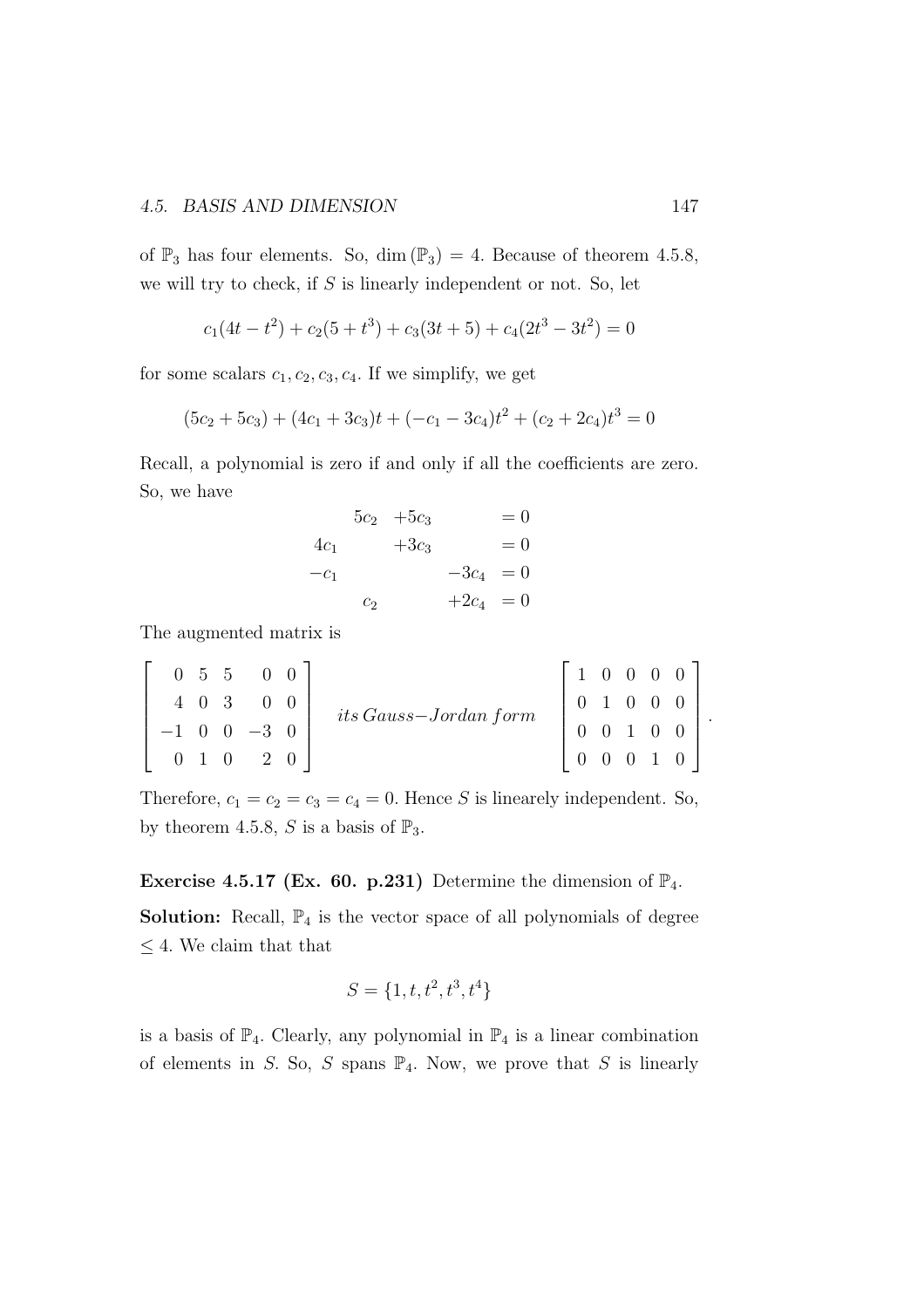independent. So, let

$$
c_0 1 + c_1 t + c_2 t^2 + c_3 t^3 + c_4 t^4 = 0.
$$

Since a nonzero polynomial of degree 4 can have at most four roots, it follows  $c_0 = c_1 = c_2 = c_3 = c_4 = 0$ . So, S is a basis of  $\mathbb{P}_4$  and  $\dim(\mathbb{P}_4) = 5.$ 

Exercise 4.5.18 (Ex. 62. p.231) Determine the dimension of  $M_{32}$ . Solution: In exercise 4.5.10, we established that

$$
S = \{e_{11}, e_{12}, e_{21}, e_{22}, e_{31}, e_{32}\}\
$$

is a basis of  $M_{3,2}$ . So, dim( $M_{32}$ ) = 6.

Exercise 4.5.19 (Ex. 72. p.231) Let

$$
W = \{(t, s, t) : s, t \in \mathbb{R}\}.
$$

Give a geometric description of  $W$ , find a basis of  $W$  and determine the dimension of W.

**Solution:** First note that  $W$  is closed under addition and scalar multiplication. So, W is a subspace of  $\mathbb{R}^3$ . Notice, there are two parameters s, t in the description of W. So, W can be described by  $x = z$ . Therefore, W represents the plane  $x = z$  in  $\mathbb{R}^3$ .

I suggest (guess) that

$$
\mathbf{u} = (1, 0, 1), \mathbf{v} = (0, 1, 0)
$$

will form a basis of W. To see that they are mutually linearly independent, let

$$
a\mathbf{u} + b\mathbf{v} = (0.0.0); \quad OR \quad (a, b, a) = (0.0.0).
$$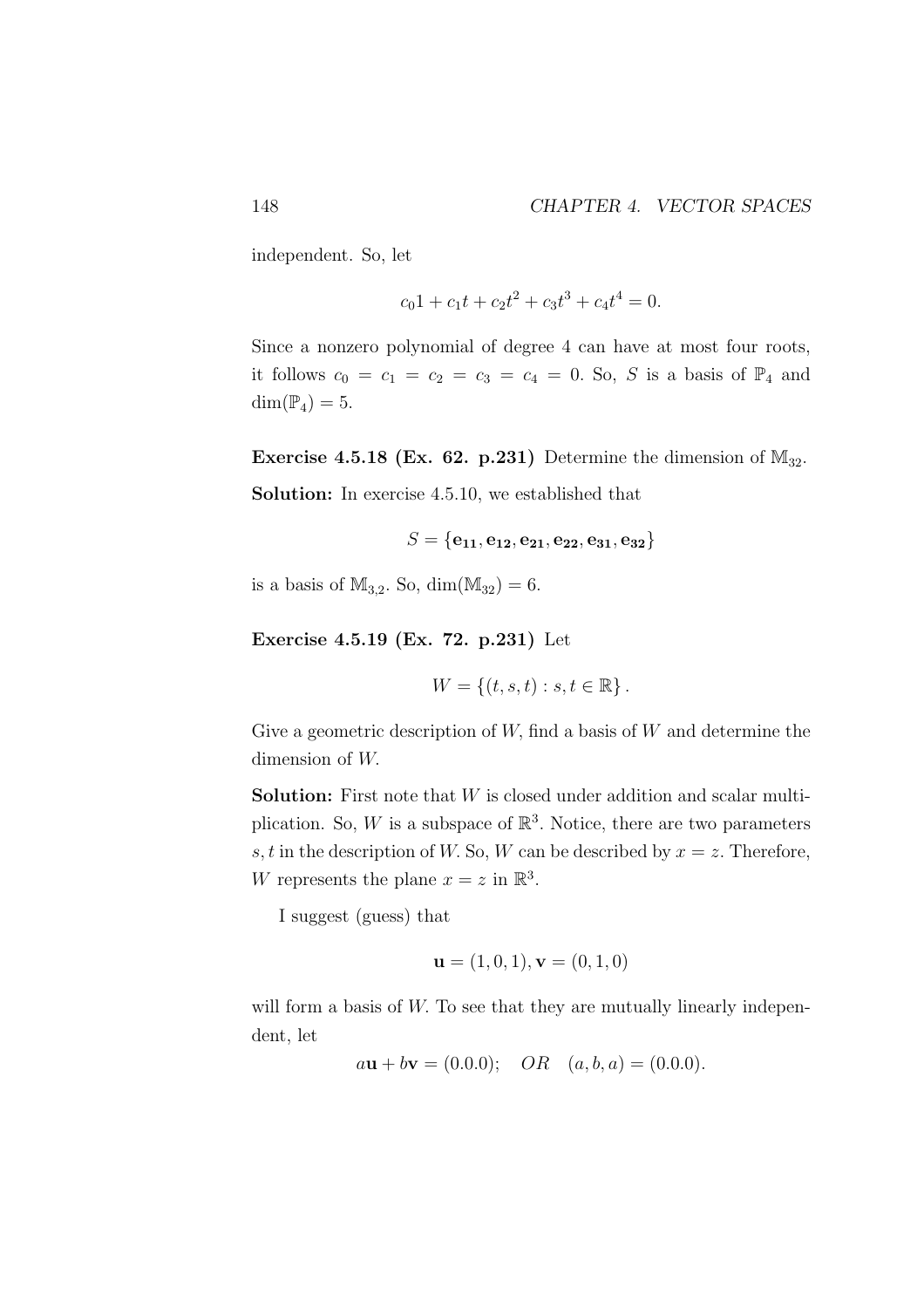So,  $a = 0, b = 0$  and hence they are linearly independent. To see that they span  $W$ , we have

$$
(t, s, t) = t\mathbf{u} + s\mathbf{v}.
$$

So,  $\{u, v\}$  form a basis of W and dim $(W) = 2$ .

Exercise 4.5.20 (Ex. 74. p.232) Let

$$
W = \{ (5t, -3t, t, t) : t \in \mathbb{R} \}.
$$

Fnd a basis of  $W$  and determine the dimension of  $W$ .

**Solution:** First note that  $W$  is closed under addition and scalar multiplication. So, W is a subspace of  $\mathbb{R}^4$ . Notice, there is only parameters t in the description of W. (So, I expect that  $\dim(W) = 1$ . I suggest (guess)

$$
\mathbf{e} = \{(5, -3, 1, 1)\}
$$

is a basis of W. This is easy to check. So,  $\dim(W) = 1$ .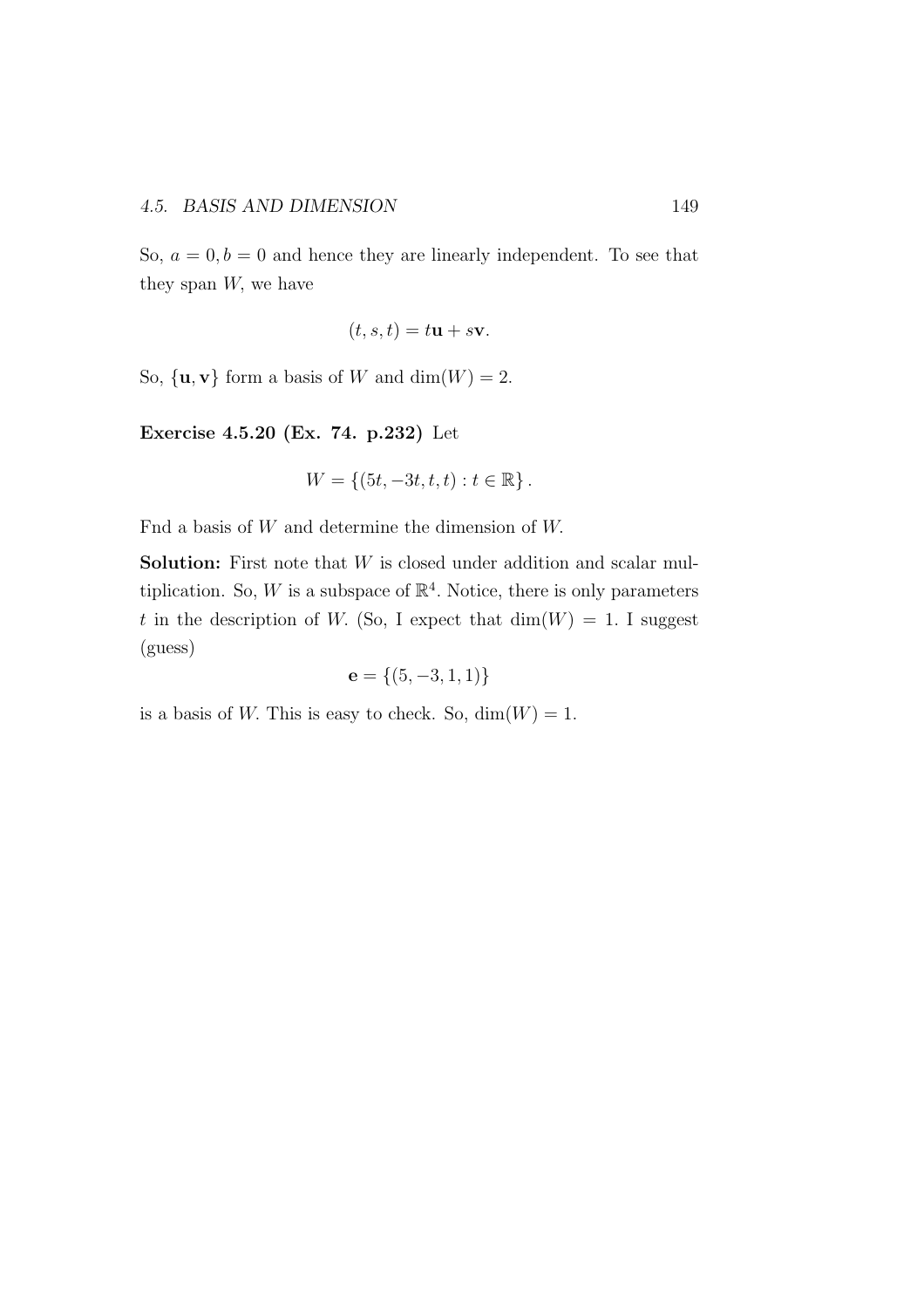## 4.6 Rank of a matrix and SoLE

Homework: [Textbook, §4.6 Ex. 7, 9, 15, 17, 19, 27, 29, 33, 35, 37, 41, 43, 47, 49, 57, 63].

### Main topics in this section *are to define*

- *1. We define row space of a matrix* A *and the column space of a matrix* A.
- *2. We define the rank of a matrix,*
- *3. We define* **nullspace**  $N(A)$  *of a homoheneous system*  $A\mathbf{x} = \mathbf{0}$  *of linear equations. We also define the* nullity *of a matrix* A.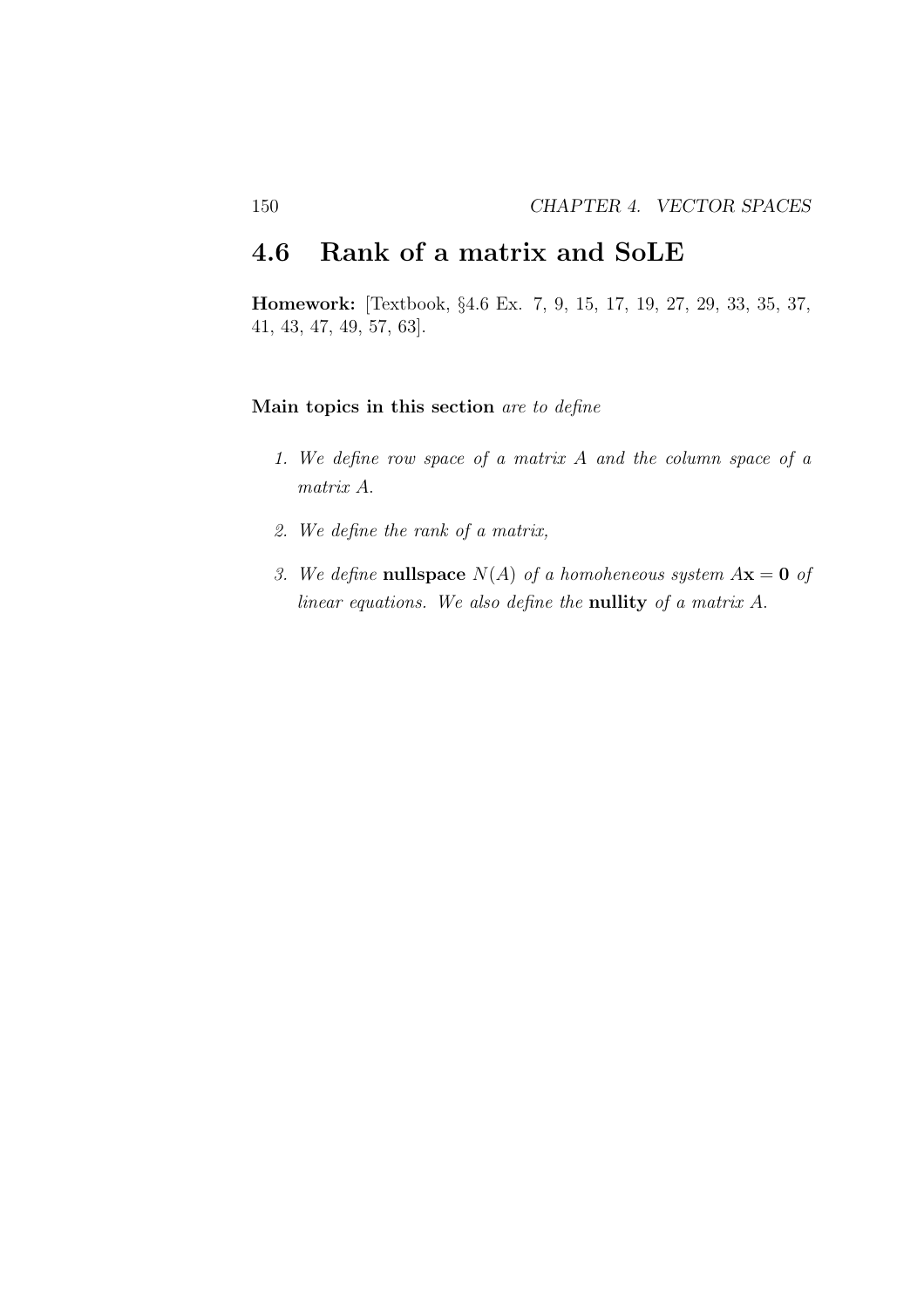**Definition 4.6.1** Let  $A = [a_{ij}]$  be an  $m \times n$  matrix.

- 1. The *n*−tuples corresponding to the rows of A are called row vectors of A.
- 2. Similarly, the m−tuples corresponding to the columns of A are called column vectors of A.
- 3. The row space of A is the subspace of  $\mathbb{R}^n$  spanned by row vectors of A.
- 4. The **column space** of A is the subspace of  $\mathbb{R}^m$  spanned by column vectors of A.

**Theorem 4.6.2** Suppose A, B are two  $m \times n$  matrices. If A is rowequivalent of  $B$  then row space of  $A$  is equal to the row space of  $B$ .

**Proof.** This follows from the way row-equivalence is defined. Since B is rwoequivalent to  $A$ , rows of  $B$  are obtained by (a series of) scalar multiplication and addition of rows of A. So, it follows that row vectors of  $B$  are in the row space of  $A$ . Therefore, the subspace spanned by row vectors of  $B$  is contained in the row space of  $A$ . So, the row space of  $B$ is contained in the row space of  $A$ . Since  $A$  is row-equivalent of  $B$ , it also follows the B is row-equivalent of A. (*We say that the 'relationship' of being 'row-equivalent' is reflexive.*) Therefore, by the same argumen, the row space of A is contained in the row space of B. So, they are equal. The proof is complete. Ē

**Theorem 4.6.3** Suppose A is an  $m \times n$  matrix and B is row-equivalent to  $A$  and  $B$  is in row-echelon form. Then the nonzero rows of  $B$  form a basis of the row space of A.

**Proof.** From theorem 4.6.2, it follows that row space of A and B are some. Also, a basis of the row space of  $B$  is given by the nonzero rows of B. The proof is complete.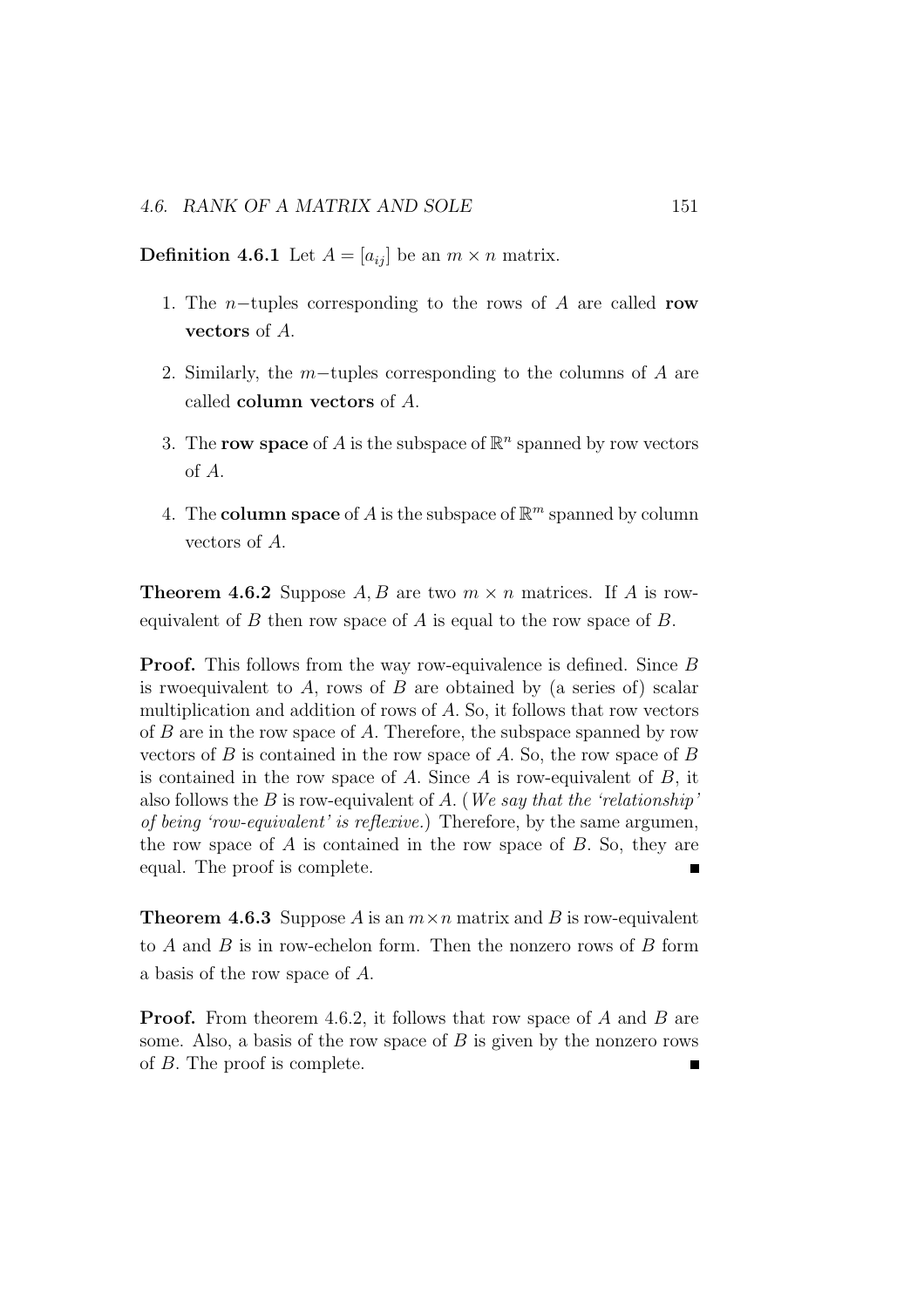**Theorem 4.6.4** Suppose A is an  $m \times n$  matrix. Then the row space and column space of A have same dimension.

Proof. (*You can skip it, I will not ask you to prove this.*) Write

$$
A = \begin{bmatrix} a_{11} & a_{12} & a_{13} & \cdots & a_{1n} \\ a_{21} & a_{22} & a_{23} & \cdots & a_{2n} \\ a_{31} & a_{32} & a_{33} & \cdots & a_{3n} \\ \cdots & \cdots & \cdots & \cdots & \cdots \\ a_{m1} & a_{m2} & a_{m3} & \cdots & a_{mn} \end{bmatrix}
$$

Let  $\mathbf{v_1}, \mathbf{v_2}, \ldots, \mathbf{v_m}$  denote the row vectors of A and  $\mathbf{u_1}, \mathbf{u_2}, \ldots, \mathbf{u_n}$  denote the column vectors of A. Suppose that the row space of A has dimension  $r$  and

$$
S = \{ \mathbf{b_1}, \mathbf{b_2}, \dots, \mathbf{b_r} \}
$$

is a basis of the row space of A. Also, write

$$
\mathbf{b_i}=(b_{i1},b_{i2},\ldots,b_{in}).
$$

We have

 $v_1 = c_{11}b_1 + c_{12}b_2 + \cdots + c_{1r}b_r$  $v_2 = c_{21}b_1 + c_{22}b_2 + \cdots + c_{2r}b_r$ · · · · · · · · · · · · · · ·  $\mathbf{v_m} = c_{m1} \mathbf{b_1} + c_{m2} \mathbf{b_2} + \cdots + c_{mr} \mathbf{b_r}$ 

Looking at the first entry of each of these  $m$  equations, we have

|  | $a_{11} = c_{11}b_{11} + c_{12}b_{21} \cdots + c_{1r}b_{r1}$                                                      |                          |
|--|-------------------------------------------------------------------------------------------------------------------|--------------------------|
|  | $a_{21} = c_{21}b_{11} + c_{22}b_{21}$                                                                            | $\cdots$ $+c_{2r}b_{r1}$ |
|  | $a_{31} = c_{31}b_{11} + c_{32}b_{21} \cdots + c_{3r}b_{r1}$                                                      |                          |
|  | , we are the second contract of the second contract of the second contract of the second contract of the $\alpha$ |                          |
|  | $a_{m1} = c_{m1}b_{11} + c_{m2}b_{21} \cdots + c_{mr}b_{r1}$                                                      |                          |

Let  $\mathbf{c_i}$  denote the *i*<sup>th</sup> column of the matrix  $C = [c_{ij}]$ . So, it follows from these m equations that

$$
\mathbf{u_1} = b_{11}\mathbf{c_1} + b_{21}\mathbf{c_2} + \cdots + b_{r1}\mathbf{c_r}.
$$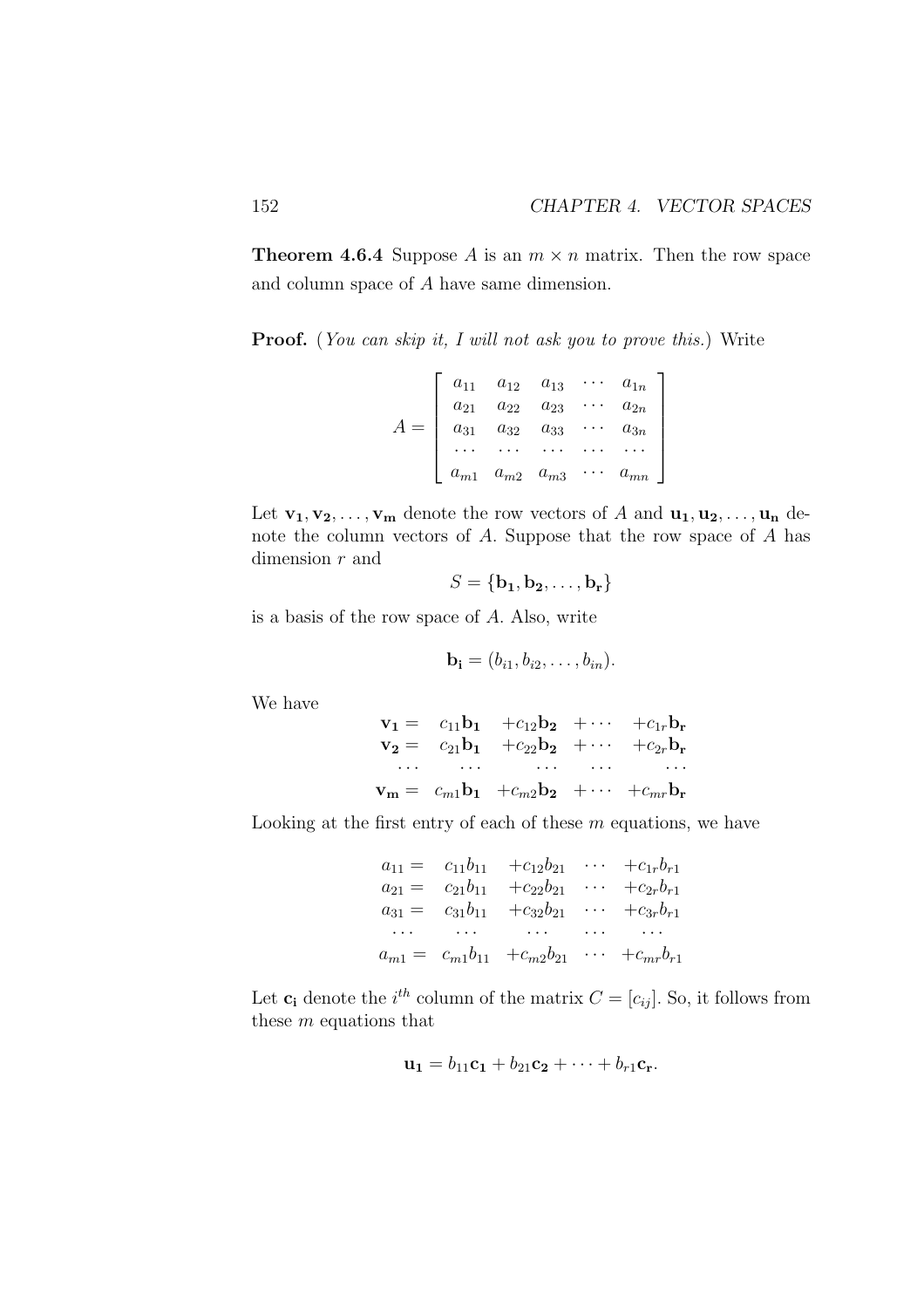Similarly, looking at the  $j<sup>th</sup>$  entry of the above set of equations, we have

$$
\mathbf{u_j} = b_{1j}\mathbf{c_1} + b_{2j}\mathbf{c_2} + \cdots + b_{rj}\mathbf{c_r}.
$$

So, all the columns  $\mathbf{u}_i$  of A are in  $span(\mathbf{c}_1, \mathbf{c}_2, \dots, \mathbf{c}_r)$ . Therefore, the column space of A is contained in  $span(c_1, c_2, \ldots, c_r)$ . It follows from this that the rank of the column space of A has dimension  $\leq r = \text{rank}$ of the row space of A. So,

$$
\dim(column\ space\ of\ A) \leq \dim(row\ space\ of\ A).
$$

Similarly,

$$
\dim(row\ space\ of\ A) \le \dim(column\ space\ of\ A).
$$

So, they are equal. The proof is complete.

**Definition 4.6.5** Suppose A is an  $m \times n$  matrix. The dimension of the row space (equivalently, of the column space) of A is called the rank of A and is denoted by  $rank(A)$ .

Reading assignment: Read [Textbook, Examples 2-5, p. 234-].

### 4.6.1 The Nullspace of a matrix

**Theorem 4.6.6** Suppose A is an  $m \times n$  matrix. Let  $N(A)$  denote the set of solutions of the homogeneous system  $A\mathbf{x} = \mathbf{0}$ . Notationally:

$$
N(A) = \{ \mathbf{x} \in \mathbb{R}^n : A\mathbf{x} = \mathbf{0} \}.
$$

Then  $N(A)$  is a a subspace of  $\mathbb{R}^n$  and is called the **nullspace** of A. The dimension of  $N(A)$  is called the **nullity** of A. Notationally:

$$
nullity(A) := \dim(N(A)).
$$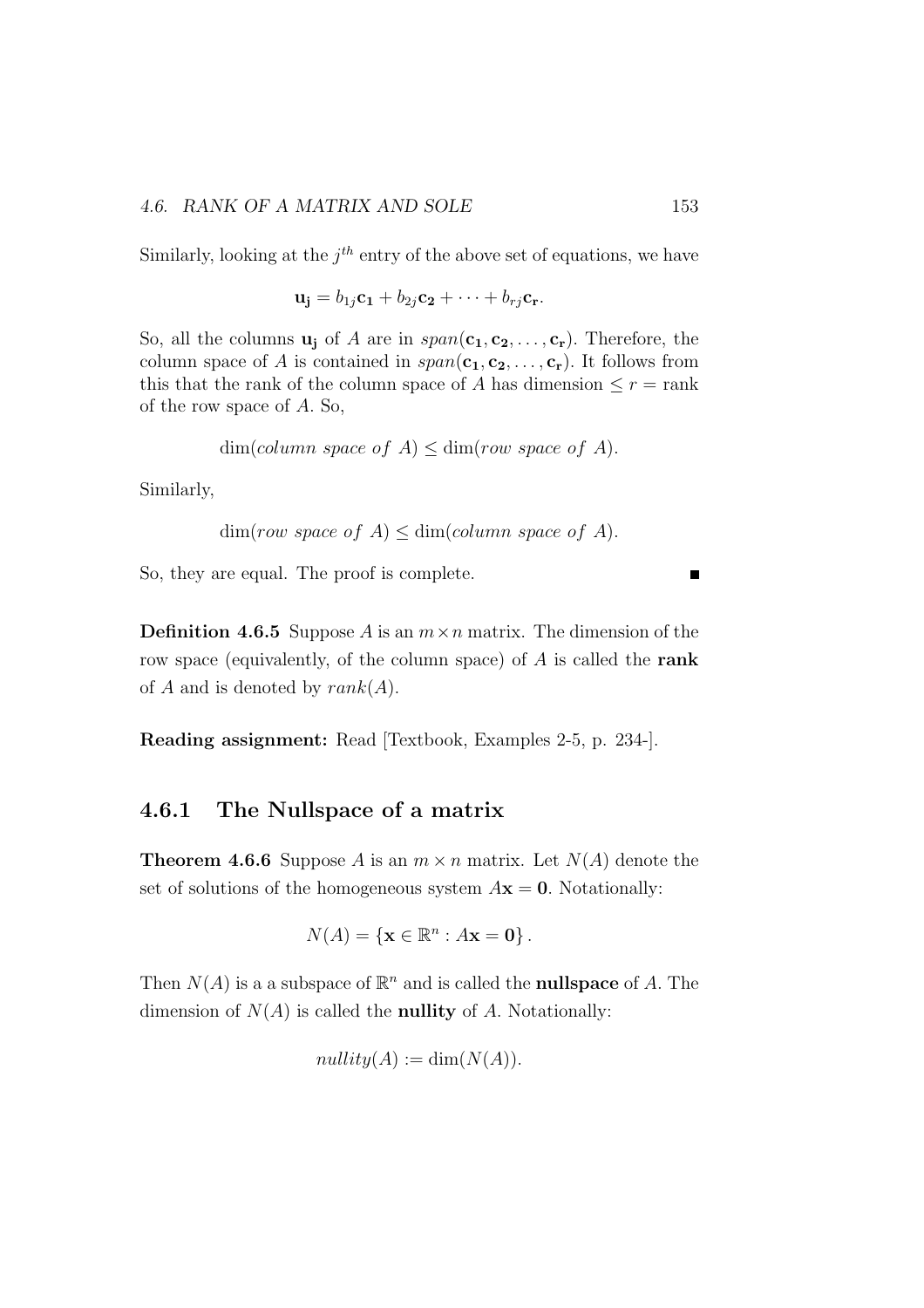**Proof.** First,  $N(A)$  is nonempty, because  $0 \in N(A)$ . By theorem 4.3.3, we need only to check that  $N(A)$  is closed under addition and scalar multiplication. Suppose  $\mathbf{x}, \mathbf{y} \in N(A)$  and c is a scalar. Then

$$
Ax = 0
$$
,  $Ay = 0$ , so  $A(x + y) = Ax + Ay = 0 + 0 = 0$ .

So,  $\mathbf{x} + \mathbf{y} \in N(A)$  and  $N(A)$  is closed under addition. Also

$$
A(c\mathbf{x}) = c(A\mathbf{x}) = c\mathbf{0} = \mathbf{0}.
$$

Therefore,  $c\mathbf{x} \in N(A)$  and  $N(A)$  is closed under scalar multiplication.

**Theorem 4.6.7** Suppose A is an  $m \times n$  matrix. Then

$$
rank(A) + nullity(A) = n.
$$

That means,  $dim(N(A)) = n - rank(A)$ .

**Proof.** Let  $r = rank(A)$ . Let B be a matrix row equivalent to A and B is in Gauss-Jordan form. So, only the first  $r$  rows of  $B$  are nonzero. Let  $B'$  be the matrix formed by top r (i.e. nonzero) rows of B. Now,

$$
rank(A) = rank(B) = rank(B'), nullity(A) = nullity(B) = nullity(B').
$$

So, we need to prove  $rank(B') + nullity(B') = n$ . Switching columns of B' would only mean re-labeling the variables (like  $x_1 \mapsto x_1, x_2 \mapsto$  $x_3, x_3 \mapsto x_2$ ). In this way, we can write  $B' = [I_r, C]$ , where C is a  $r \times n - r$  matrix and corresponds to the variables,  $x_{r+1}, \ldots, x_n$ . The homogeneous system corresponding to  $B'$  is given by:

$$
x_1 \cdots +c_{11}x_{r+1} +c_{12}x_{r+2} + \cdots +c_{1,n-r}x_n = 0
$$
  
\n
$$
x_2 \cdots +c_{21}x_{r+1} +c_{22}x_{r+2} + \cdots +c_{2,n-r}x_n = 0
$$
  
\n
$$
\cdots \cdots \cdots \cdots \cdots \cdots \cdots \cdots
$$
  
\n
$$
\cdots x_r +c_{r1}x_{r+1} +c_{r2}x_{r+2} + \cdots +c_{r,n-r}x_n = 0
$$

The solution space  $N(B')$  has  $n-r$  papameters. A basis of  $N(B')$  is given by

$$
S = {\mathbf{E_{r+1}, E_{r+2}, \ldots, E_n}}
$$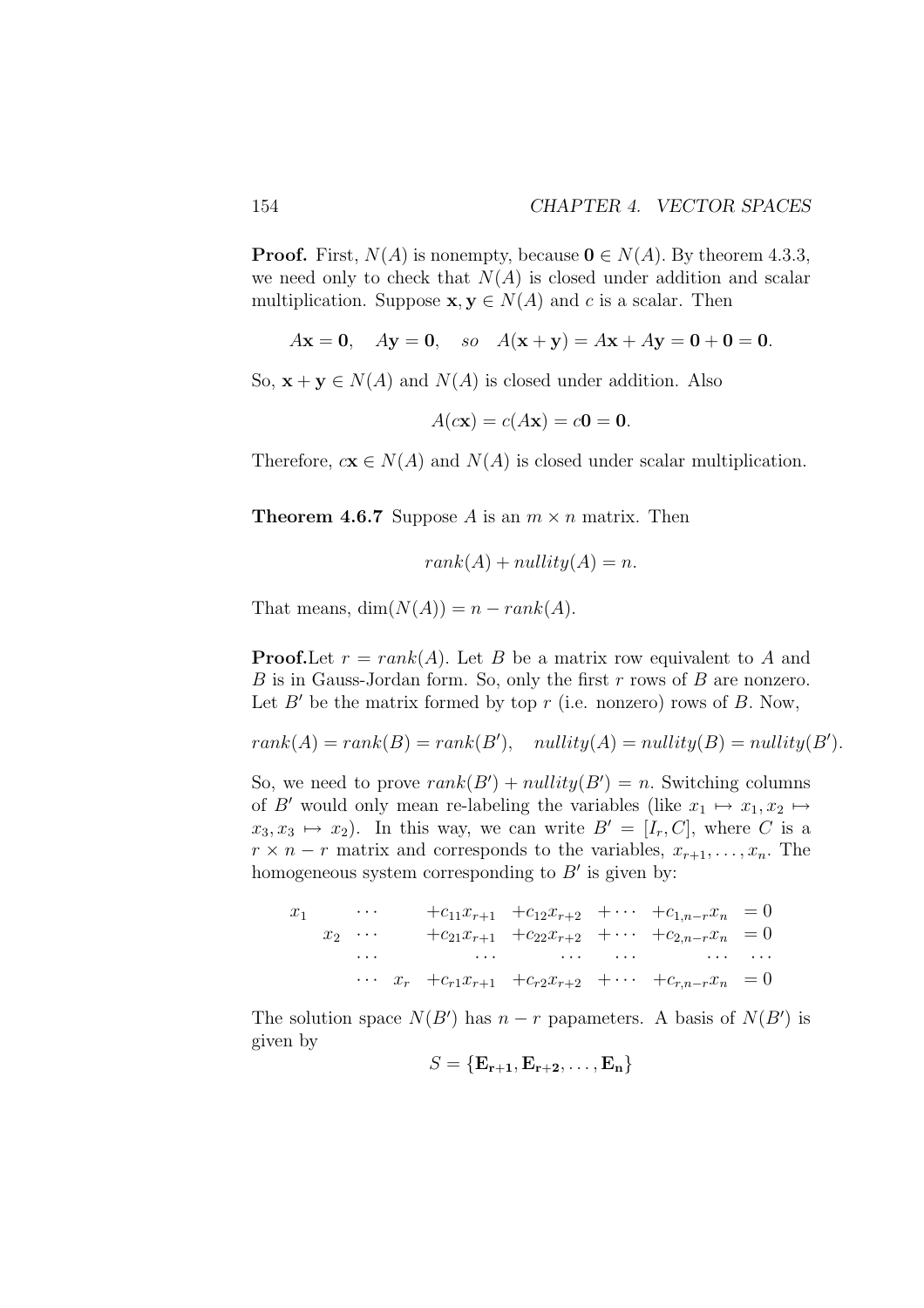where

$$
\mathbf{E}_{\mathbf{r}+1} = -(c_{11}e_1 + c_{21}e_2 + \cdots + c_{r1}e_r) + e_{r+1} \text{ so on}
$$

and  $\mathbf{e}_i \in \mathbb{R}^n$  is the vector with 1 at the  $i^{th}$  place and 0 elsewhere. So,  $nullity(B') = cardinality(S) = n - r$ . The proof is complete.

Reading assignment: Read [Textbook, Examples 6, 7, p. 241-242].

### 4.6.2 Solutionf of SoLE

Given a system of linear equations  $A\mathbf{x} = \mathbf{b}$ , where A is an  $m \times n$  matrix, we have the following:

- 1. Corresponding to such a system  $A\mathbf{x} = \mathbf{b}$ , there is a homogeneous system  $A\mathbf{x} = \mathbf{0}$ .
- 2. The set of solutions  $N(A)$  of the homogeneous system  $A\mathbf{x} = \mathbf{0}$  is a subspace of  $\mathbb{R}^n$ .
- 3. In contrast, if  $\mathbf{b} \neq \mathbf{0}$ , the set of solutions of  $A\mathbf{x} = \mathbf{b}$  is not a subspace. This is because **0** is not a solution of  $A\mathbf{x} = \mathbf{b}$ .
- 4. The system  $A\mathbf{x} = \mathbf{b}$  may have many solution. Let  $\mathbf{x}_p$  denote a PARTICULAR one such solutions of  $A\mathbf{x} = \mathbf{b}$ .
- 5. The we have

**Theorem 4.6.8** *Every solution of the system*  $A\mathbf{x} = \mathbf{b}$  *can be written as*

$$
\mathbf{x} = \mathbf{x_p} + \mathbf{x_h}
$$

*where*  $\mathbf{x_h}$  *is a solution of the homogeneous system*  $A\mathbf{x} = \mathbf{0}$ .

**Proof.** Suppose **x** is any solution of  $A$ **x** = **b**. We have

$$
Ax = b
$$
 and  $Ax_p = b$ .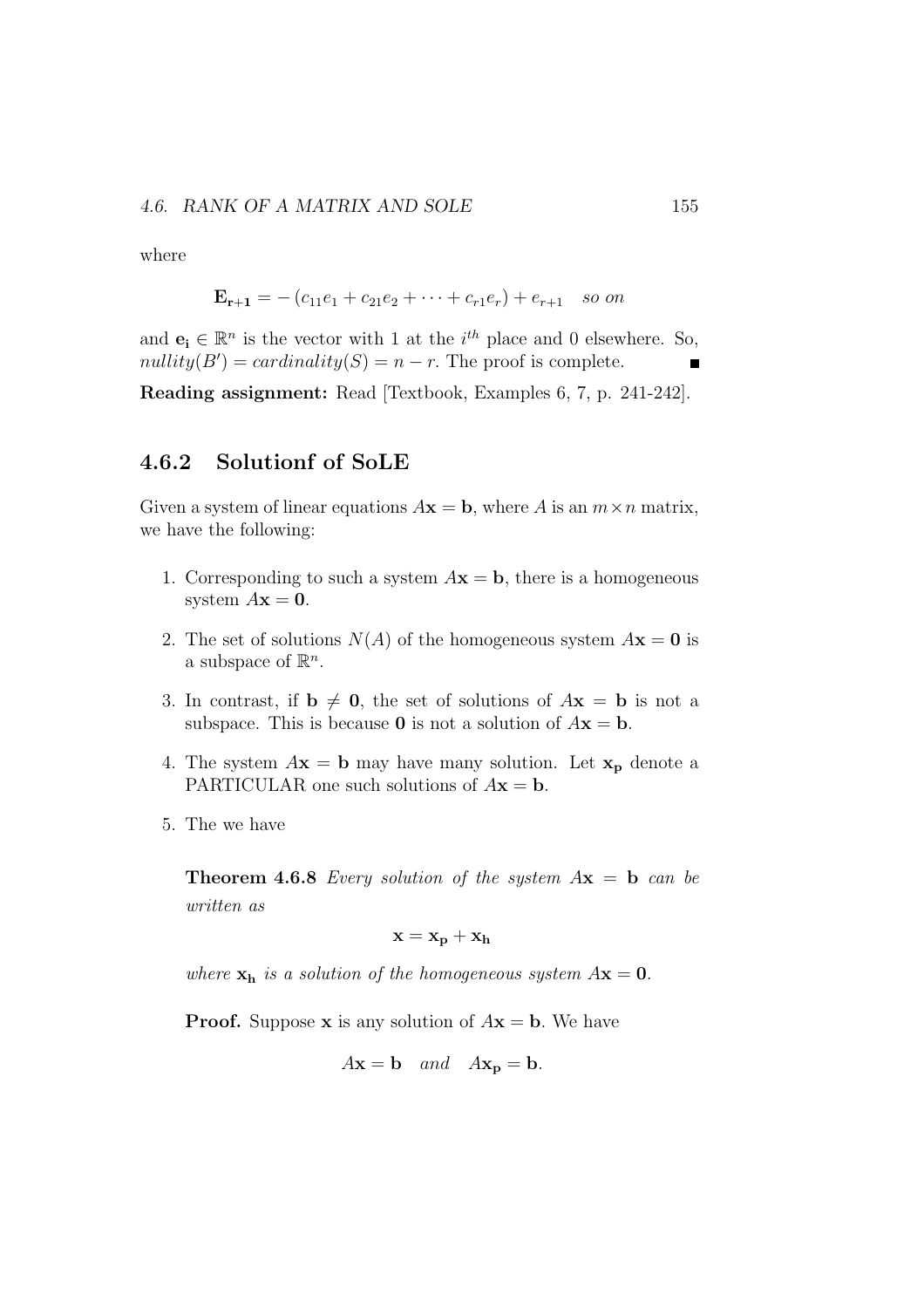$\blacksquare$ 

Write  $\mathbf{x_h} = \mathbf{x} - \mathbf{x_p}$ . Then

$$
A\mathbf{x_h} = A(\mathbf{x} - \mathbf{x_p}) = A\mathbf{x} - A\mathbf{x_p} = \mathbf{b} - \mathbf{b} = \mathbf{0}.
$$

So,  $x_h$  is a solution of the homogeneoud system  $A x = 0$  and

$$
\mathbf{x} = \mathbf{x_p} + \mathbf{x_h}.
$$

The proof is complete.

**Theorem 4.6.9** A system  $A\mathbf{x} = \mathbf{b}$  is consistent if and only if **b** is in the column space of A.

Proof. Easy. It is, in fact, interpretation of the matrix multiplication  $A\mathbf{x} = \mathbf{b}$ .

Reading assignment: Read [Textbook, Examples 8,9, p. 244-245].

**Theorem 4.6.10** Suppose A is a square matrix of size  $n \times n$ . Then the following conditions are equivalent:

- 1. A is invertible.
- 2.  $A$ **x** = **b** has unique solution for every  $m \times 1$  matrix **b**.
- 3.  $A\mathbf{x} = \mathbf{0}$  has only the trivial solution.
- 4. A is row equivalent to the identity matrix  $I_n$ .
- 5. det( $A \neq 0$ .
- 6.  $Rank(A) = n$ .
- 7. The n row vectors of A are linearly independent.
- 8. The n column vectors of A are linearly independent.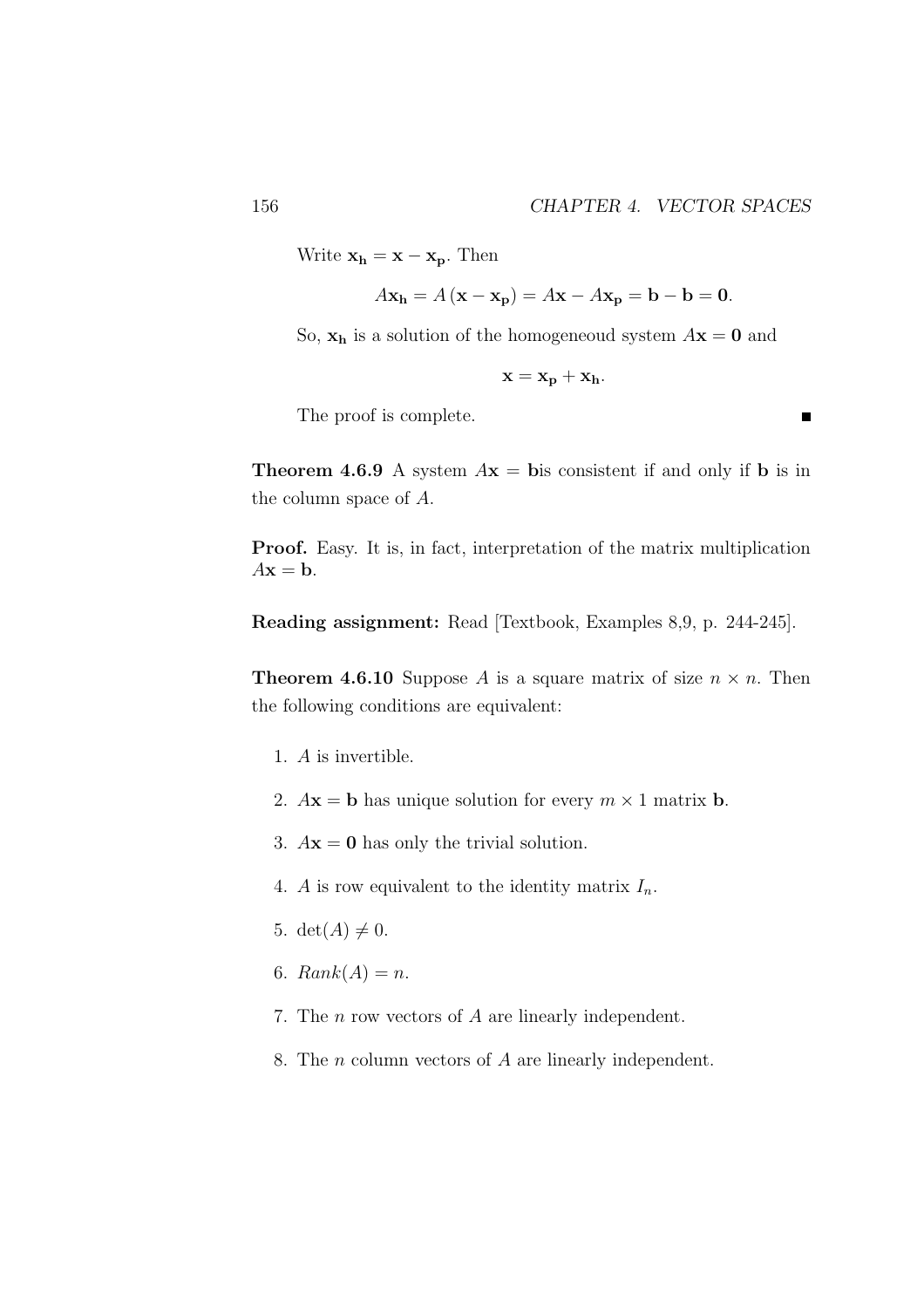Exercise 4.6.11 (Ex. 8, p. 246) Let

$$
A = \left[ \begin{array}{rrr} 2 & -3 & 1 \\ 5 & 10 & 6 \\ 8 & -7 & 5 \end{array} \right].
$$

(a) Find the rank of the matrix A. (b) Find a basis of the row space of A, (c) Find a basis of the column space of A.

Solution: First, the following is the row Echelon form of this matrix (use TI):

$$
B = \begin{bmatrix} 1 & -.875 & .625 \\ 0 & 1 & .2 \\ 0 & 0 & 0 \end{bmatrix}.
$$

The rank of A is equal to the number of nonzero rows of B. So,  $rank(A) = 2.$ 

A basis of the row space of A is given by the nonzero rwos of B. So,

$$
\mathbf{v_1} = (1, -0.875, 0.625) \quad and \quad \mathbf{v_2} = (0, 1, 0.2)
$$

form a basis of the row space of A.

The column space of  $A$  is same as the row space of the transpose  $A<sup>T</sup>$ . We have  $\mathsf{r}$  $\overline{1}$ 

$$
A^T = \begin{bmatrix} 2 & 5 & 8 \\ -3 & 10 & -7 \\ 1 & 6 & 5 \end{bmatrix}.
$$

The following is the row Echelon form of this matrix (use TI):

$$
C = \left[ \begin{array}{rrr} 1 & -\frac{10}{3} & \frac{7}{3} \\ 0 & 1 & 0.2857 \\ 0 & 0 & 0 \end{array} \right].
$$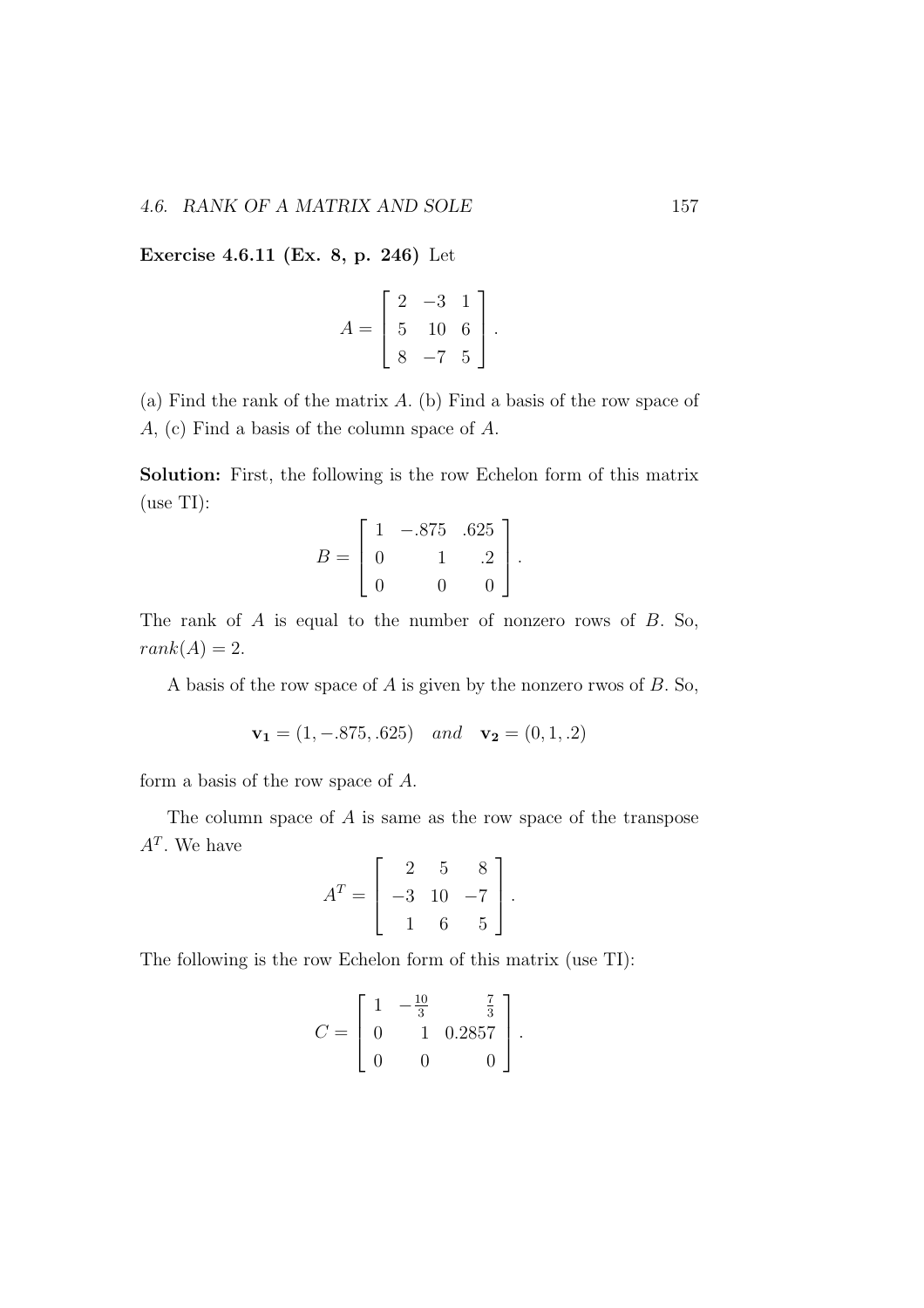A basis of the column space of A is given by the nonzero rows of C, (to be written as column):

$$
\mathbf{u_1} = \begin{bmatrix} 1 \\ -\frac{10}{3} \\ \frac{7}{3} \end{bmatrix}, \quad \mathbf{u_2} = \begin{bmatrix} 0 \\ 1 \\ 0.2857 \end{bmatrix}.
$$

Exercise 4.6.12 (Ex. 16, p. 246) Let

$$
S = \{(1, 2, 2), (-1, 0, 0), (1, 1, 1)\} \subseteq \mathbb{R}^3.
$$

Find a basis of of the subspace spanned by S.

Solution: We write these rows as a matrix:

$$
A = \left[ \begin{array}{rrr} 1 & 2 & 2 \\ -1 & 0 & 0 \\ 1 & 1 & 1 \end{array} \right].
$$

Now the row space of  $A$  will be the same as the subspace spanned by S. So, we will find a basis of the row space of A. Use TI and we get the row Echelon form of A is given by

$$
B = \left[ \begin{array}{rrr} 1 & 2 & 2 \\ 0 & 1 & 1 \\ 0 & 0 & 0 \end{array} \right].
$$

So, a basis is:

$$
\mathbf{u_1} = (1, 2, 2), \quad \mathbf{u_2} = (0, 1, 1).
$$

Remark. The answers regrading bases would not be unique. The following will also be a basis of this space:

$$
\mathbf{v_1} = (1, 2, 2), \quad \mathbf{v_2} = (1, 0, 0).
$$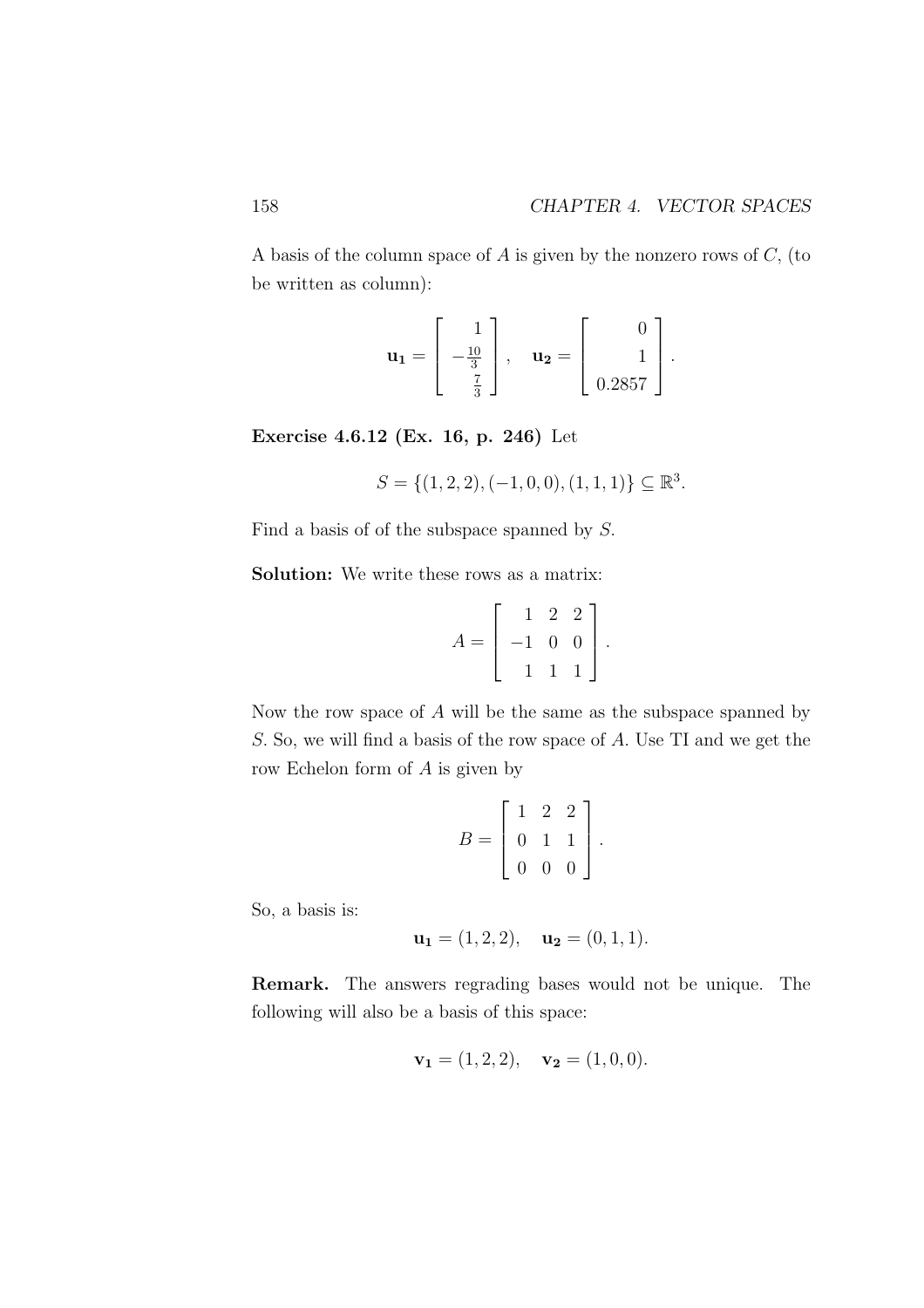#### 4.6. RANK OF A MATRIX AND SOLE 159

### Exercise 4.6.13 (Ex. 20, p. 246) Let

$$
S=\{(2,5,-3,-2),(-2,-3,2,-5),(1,3,-2,2),(-1,-5,3,5)\}\subseteq \mathbb{R}^4.
$$

Find a basis of of the subspace spanned by S.

Solution: We write these rows as a matrix:

$$
A = \begin{bmatrix} 2 & 5 & -3 & -2 \\ -2 & -3 & 2 & -5 \\ 1 & 3 & -2 & 2 \\ -1 & -5 & 3 & 5 \end{bmatrix}.
$$

Now the row space of A will be the same as the subspace spanned by S. So, we will find a basis of the row space of A.

Use  $TI$  and we get the row Echelon form of  $A$  is given by

$$
B = \begin{bmatrix} 1 & 2.5 & -1.5 & -1 \\ 0 & 1 & -0.6 & -1.6 \\ 0 & 0 & 1 & -19 \\ 0 & 0 & 0 & 0 \end{bmatrix}.
$$

So, a basis is:

 ${\bf u}_1 = (1, 2.5, -1.5, -1), \quad {\bf u}_2 = (0, 1, -0.6, -1.6), \quad {\bf u}_3 = (0, 0, 1, -19)\}.$ 

Exercise 4.6.14 (Ex. 28, p. 247) Let

$$
A = \begin{bmatrix} 3 & -6 & 21 \\ -2 & 4 & -14 \\ 1 & -2 & 7 \end{bmatrix}.
$$

Find the dimension of the solution space of  $A\mathbf{x} = \mathbf{0}$ .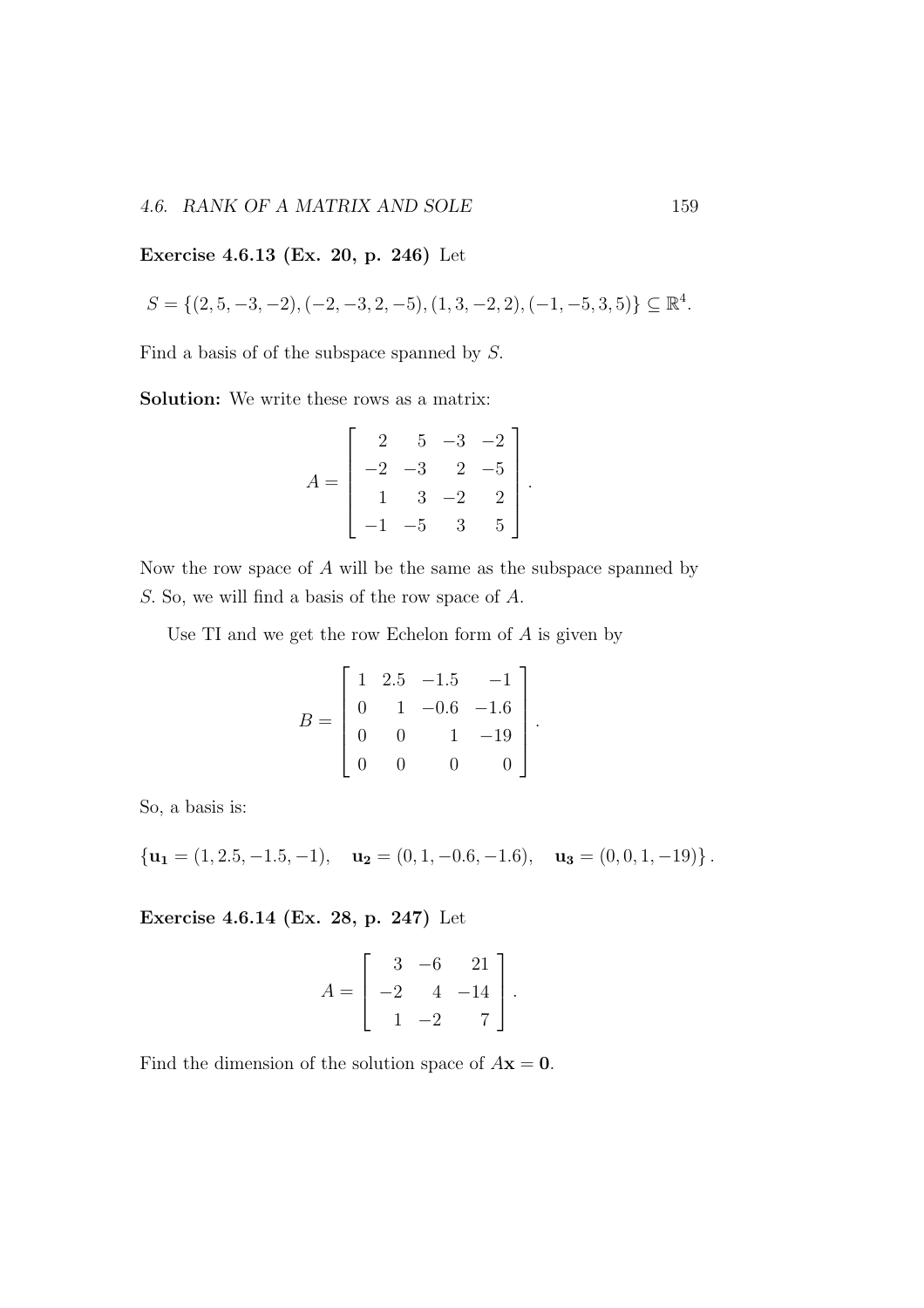Solution: *Step-1: Find rank of* A : Use TI, the row Echelon form of A is  $\overline{a}$ 

$$
B = \left[ \begin{array}{rrr} 1 & -2 & 7 \\ 0 & 0 & 0 \\ 0 & 0 & 0 \end{array} \right].
$$

So, the number of nonzero rows of B is  $rank(A) = 1$ .

*Step-2:* By theorem 4.6.7, we have

$$
rank(A) + nullity(A) = n = 3, \qquad so \quad nullity(A) = 3 - 1 = 2.
$$

That means that the solution space has dimension 2.

Exercise 4.6.15 (Ex. 32, p. 247) Let

$$
A = \begin{bmatrix} 1 & 4 & 2 & 1 \\ 2 & -1 & 1 & 1 \\ 4 & 2 & 1 & 1 \\ 0 & 4 & 2 & 0 \end{bmatrix}
$$

.

Find the dimension of the solution space of  $A\mathbf{x} = \mathbf{0}$ .

Solution: *Step-1: Find rank of* A : Use TI, the row Echelon form of A is  $\mathsf{r}$  $\overline{1}$ 

$$
B = \left[ \begin{array}{rrrr} 1 & .5 & .25 & .25 \\ 0 & 1 & .5 & 0 \\ 0 & 0 & 1 & \frac{1}{3} \\ 0 & 0 & 0 & 1 \end{array} \right].
$$

So, the number of nonzero rows of B is  $rank(A) = 4$ .

*Step-2:* By theorem 4.6.7, we have

$$
rank(A) + nullity(A) = n = 4, \qquad so \quad nullity(A) = 4 - 4 = 0.
$$

That means that the solution space has dimension 0. This also means that the the homogeneous system  $A\mathbf{x} = \mathbf{0}$  has only the trivial solution.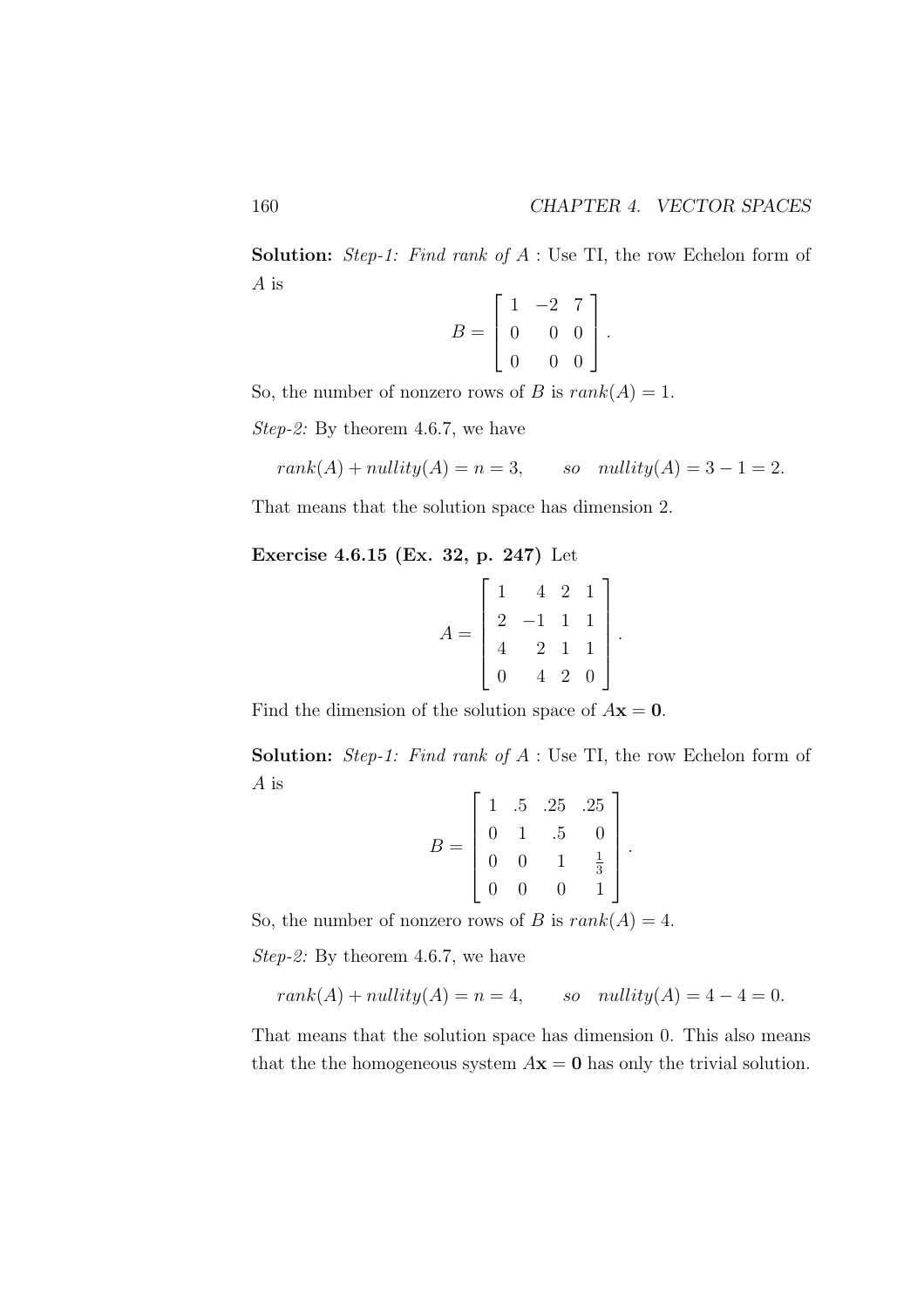Exercise 4.6.16 (Ex. 38 (edited), p. 247) Consider the homogeneous system

$$
2x_1 + 2x_2 + 4x_3 - 2x_4 = 0
$$
  
\n
$$
x_1 + 2x_2 + x_3 + 2x_4 = 0
$$
  
\n
$$
-x_1 + x_2 + 4x_3 - x_4 = 0
$$

Find the dimension of the solution space and give a basis of the same.

Solution: We follow the following steps:

1. First, we write down the coefficient matrix:

$$
A = \left[ \begin{array}{rrr} 2 & 2 & 4 & -2 \\ 1 & 2 & 1 & 2 \\ -1 & 1 & 4 & -1 \end{array} \right]
$$

2. Use TI, the Gauss-Jordan for of the matrix is

$$
B = \left[ \begin{array}{rrr} 1 & 0 & 0 & -1 \\ 0 & 1 & 0 & 2 \\ 0 & 0 & 1 & -1 \end{array} \right]
$$

3. The rank of A is number of nonzero rows of B. So,

 $rank(A) = 3, \text{ by } thm. 4.6.7, \text{ nullity}(A) = n - rank(A) = 4-3 = 1.$ 

So, the solution space has dimension 1.

4. To find the solution space, we write down the homogeneous system corresponding to the coefficient matrix  $B$ . So, we have

$$
\begin{array}{rcl}\nx_1 & -x_4 & = 0 \\
x_2 & +2x_4 & = 0 \\
x_3 & -x_4 & = 0\n\end{array}
$$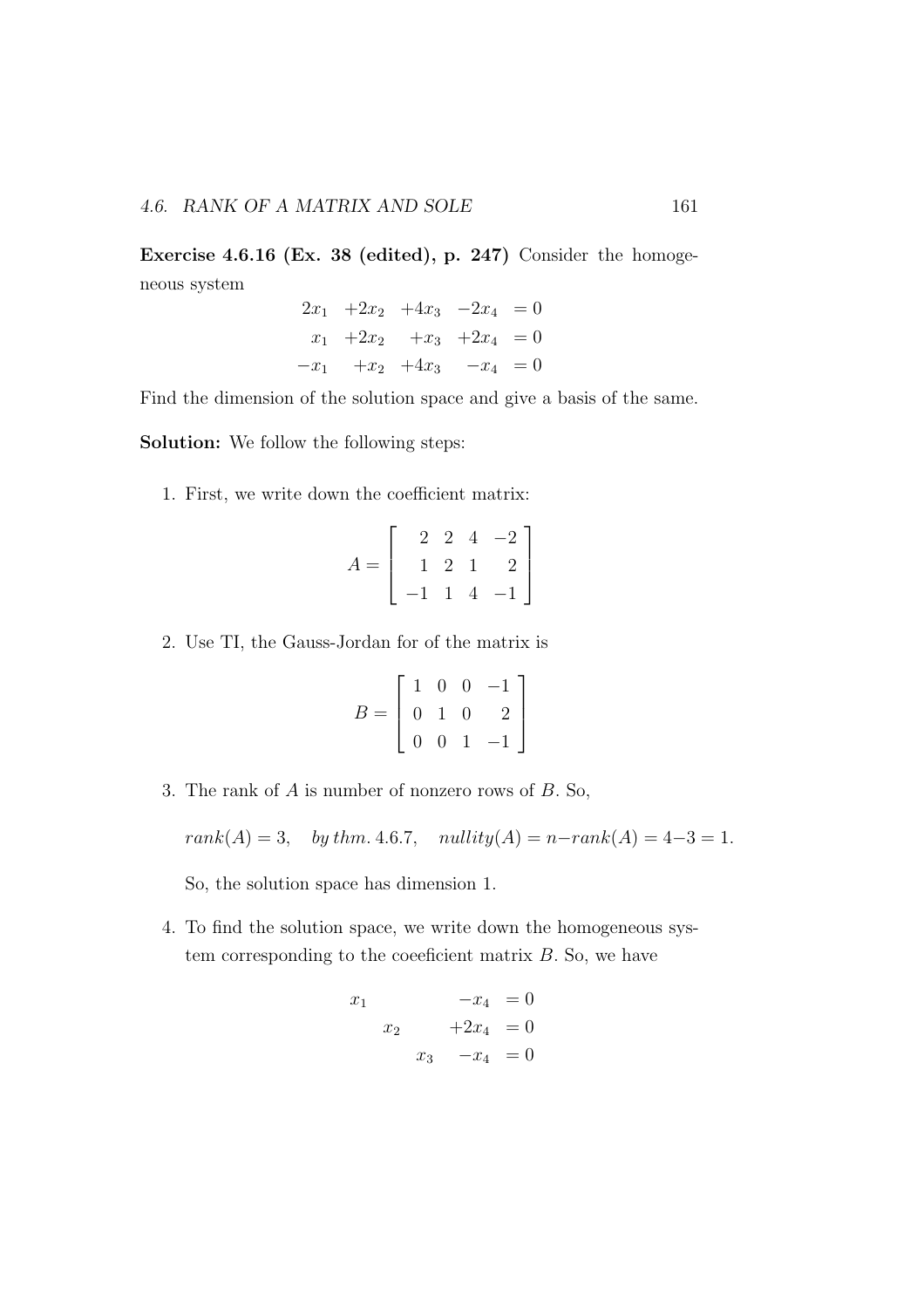5. Use  $x_4 = t$  as parameter and we have

$$
x_1 = t
$$
,  $x_2 = -2t$ ,  $x_3 = t$ ,  $x_4 = t$ .

6. So the solution space is given by

$$
\{(t, -2t, t, t): t \in \mathbb{R}\}.
$$

7. A basis is obtained by substituting  $t = 1$ . So

$$
\mathbf{u} = (1, -2, 1, 1)
$$

forms a basis of the solution space.

Exercise 4.6.17 (Ex. 39, p. 247) Consider the homogeneous system

$$
9x_1 -4x_2 -2x_3 -20x_4 = 0
$$
  
\n
$$
12x_1 -6x_2 -4x_3 -29x_4 = 0
$$
  
\n
$$
3x_1 -2x_2 -7x_4 = 0
$$
  
\n
$$
3x_1 -2x_2 -x_3 -8x_4 = 0
$$

Find the dimension of the solution space and give a basis of the same.

Solution: We follow the following steps:

1. First, we write down the coefficient matrix:

$$
A = \begin{bmatrix} 9 & -4 & -2 & -20 \\ 12 & -6 & -4 & -29 \\ 3 & -2 & 0 & -7 \\ 3 & -2 & -1 & -8 \end{bmatrix}
$$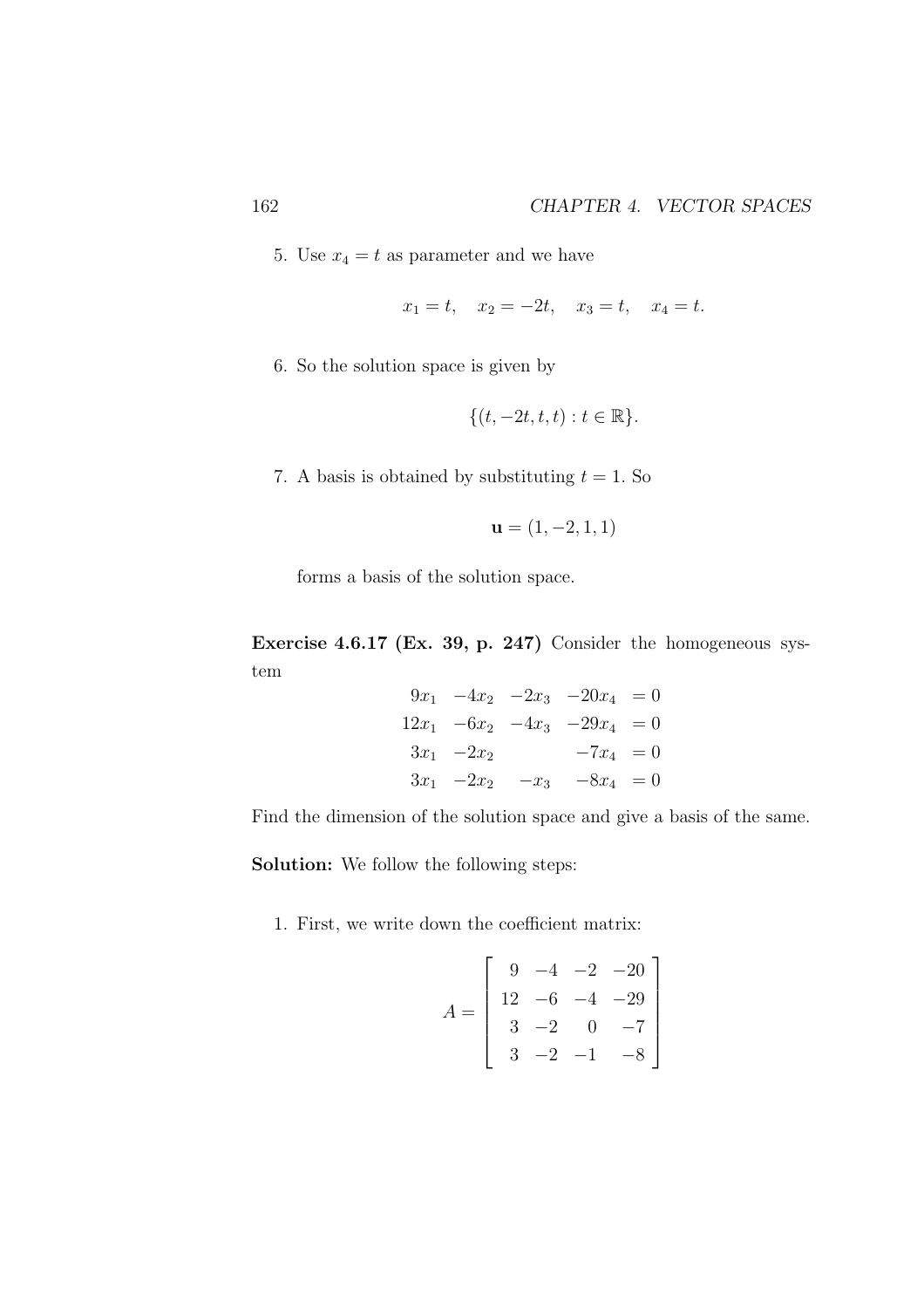### 4.6. RANK OF A MATRIX AND SOLE 163

2. Use TI, the Gauss-Jordan for of the matrix is

$$
B = \left[ \begin{array}{rrrr} 1 & 0 & 0 & -\frac{4}{3} \\ 0 & 1 & 0 & 1.5 \\ 0 & 0 & 1 & 1 \\ 0 & 0 & 0 & 0 \end{array} \right]
$$

3. The rank of A is number of nonzero rows of B. So,

$$
rank(A) = 3
$$
, by thm. 4.6.7,  $nullity(A) = n-rank(A) = 4-3 = 1$ .

So, the solution space has dimension 1.

4. To find the solution space, we write down the homogeneous system corresponding to the coefficient matrix  $B$ . So, we have

$$
x_1 \t -\frac{4}{3}x_4 = 0
$$
  

$$
x_2 \t +1.5x_4 = 0
$$
  

$$
x_3 \t +x_4 = 0
$$
  

$$
0 = 0
$$

5. Use  $x_4 = t$  as parameter and we have

$$
x_1 = \frac{4}{3}t
$$
,  $x_2 = -1.5t$ ,  $x_3 = -t$ ,  $x_4 = t$ .

6. So the solution space is given by

$$
\left\{(\frac{4}{3}t, -1.5t, -t, t) : t \in \mathbb{R}\right\}.
$$

7. A basis is obtained by substituting  $t = 1$ . So

$$
\mathbf{u} = (\frac{4}{3}, -1.5, -1, 1)
$$

forms a basis of the solution space.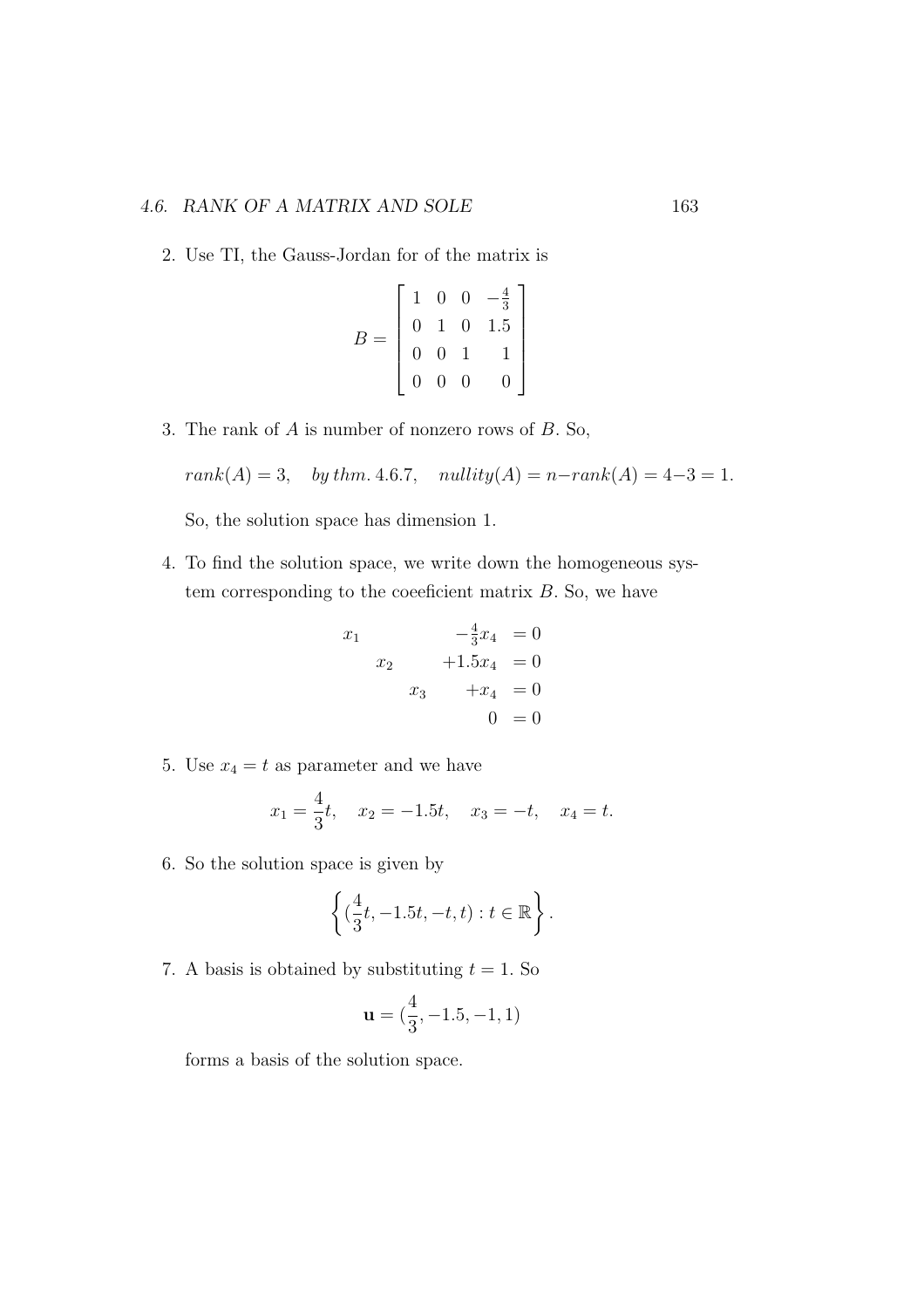Exercise 4.6.18 (Ex. 42, p. 247) Consider the system of equations

$$
3x_1 - 8x_2 + 4x_3 = 19
$$
  
\n
$$
-6x_2 + 2x_3 + 4x_4 = 5
$$
  
\n
$$
5x_1 + 22x_3 + x_4 = 29
$$
  
\n
$$
x_1 - 2x_2 + 2x_3 = 8
$$

Determine, if this system is consistent. If yes, write the solution in the form  $x = x_h + x_p$  where  $x_h$  is a solution of the corresponding homogeneous system  $A\mathbf{x} = \mathbf{0}$  and  $\mathbf{x}_p$  is a particular solution.

Solution: We follow the following steps:

1. To find a particular solution, we write the augmented matrix of the nonhomogeneous system:

$$
\begin{bmatrix} 3 & -8 & 4 & 0 & 19 \\ 0 & -6 & 2 & 4 & 5 \\ 5 & 0 & 22 & 1 & 29 \\ 1 & -2 & 2 & 0 & 8 \end{bmatrix}
$$

The Gauss-Jordan form of the matrix is

 $\sqrt{ }$ 

|  | $\left[\begin{array}{cccc} 1 & 0 & 0 & -2 & 0 \ 0 & 1 & 0 & -.5 & 0 \ 0 & 0 & 1 & .5 & 0 \ 0 & 0 & 0 & 0 & 1 \end{array}\right]$ |  |
|--|----------------------------------------------------------------------------------------------------------------------------------|--|

The last row suggests  $0 = 1$ . So, the system is not consistents.

Exercise 4.6.19 (Ex. 44, p. 247) Consider the system of equations

$$
2x_1 -4x_2 +5x_3 = 8
$$
  
\n
$$
-7x_1 +14x_2 +4x_3 = -28
$$
  
\n
$$
3x_1 -6x_3 +x_3 = 12
$$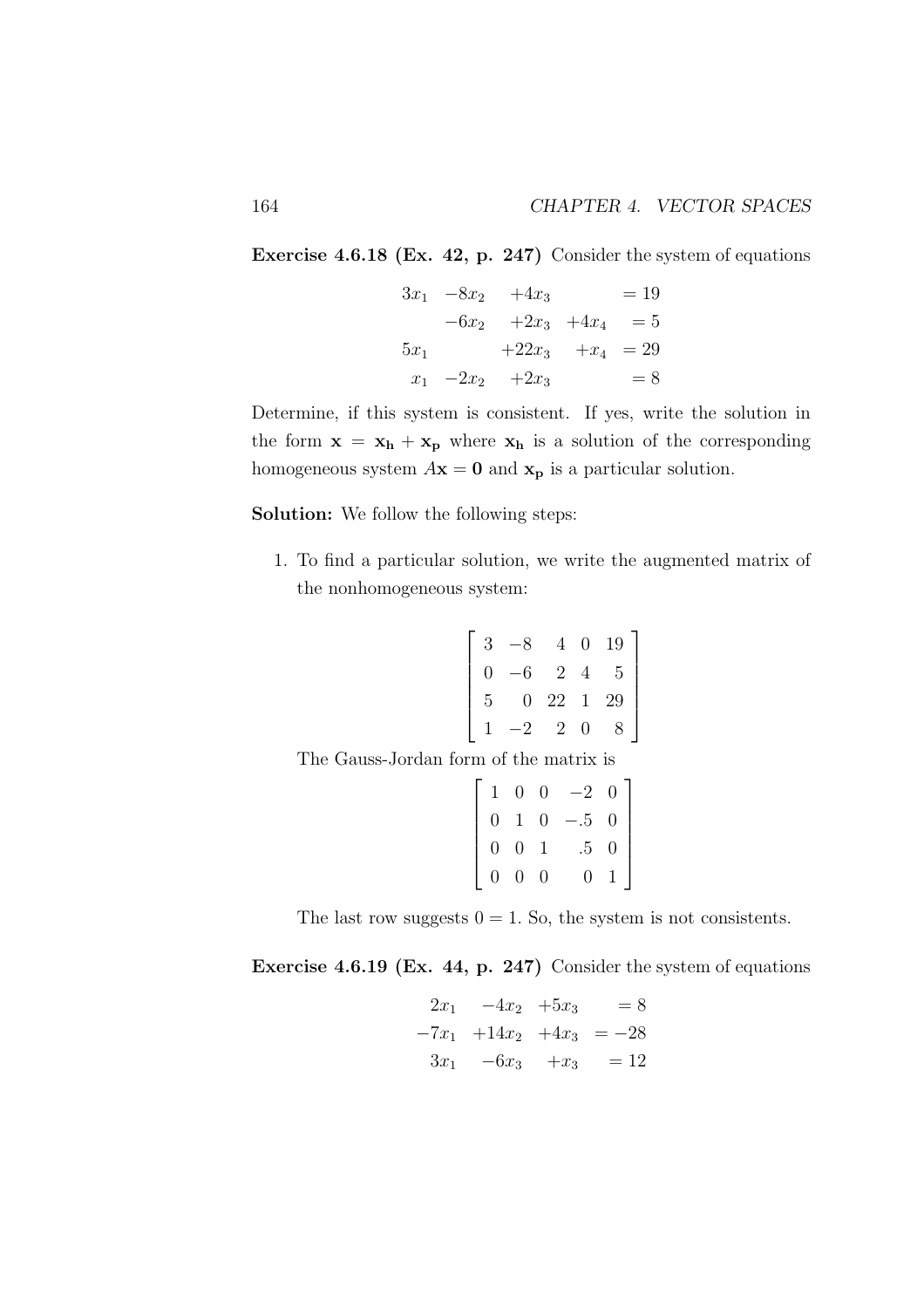Determine, if this system is consistent.If yes, write the solution in the form  $\mathbf{x} = \mathbf{x}_h + \mathbf{x}_p$  where  $\mathbf{x}_h$  is a solution of the corresponding homogeneous system  $A\mathbf{x} = \mathbf{0}$  and  $\mathbf{x}_p$  is a particular solution.

Solution: We follow the following steps:

1. First, the augmented matrix of the system is

$$
\left[\begin{array}{rrrr} 2 & -4 & 5 & 8 \\ -7 & 14 & 4 & -28 \\ 3 & -6 & 1 & 12 \end{array}\right].
$$

Its Gauss-Jordan form is

$$
\left[\begin{array}{rrrr} 1 & -2 & 0 & 4 \\ 0 & 0 & 1 & 0 \\ 0 & 0 & 0 & 0 \end{array}\right].
$$

This corresponds to they system

$$
\begin{array}{rcl}\nx_1 & -2x_2 & = & 4 \\
x_3 & = & 0 \\
0 & = & 0\n\end{array}
$$

The last row indicates that the system is consistent. We use  $x_2 = t$  as a paramater and we have

$$
x_1 = 4 + 2t, \quad x_2 = t, \quad x_3 = 0.
$$

Thaking  $t = 0$ , a particular solutions is

$$
\mathbf{x}_{\mathbf{p}} = (4, 0, 0).
$$

2. Now, we proceed to find the solution of the homogeneous system

$$
2x_1 -4x_2 +5x_3 = 0
$$
  

$$
-7x_1 +14x_2 +4x_3 = 0
$$
  

$$
3x_1 -6x_3 +x_3 = 0
$$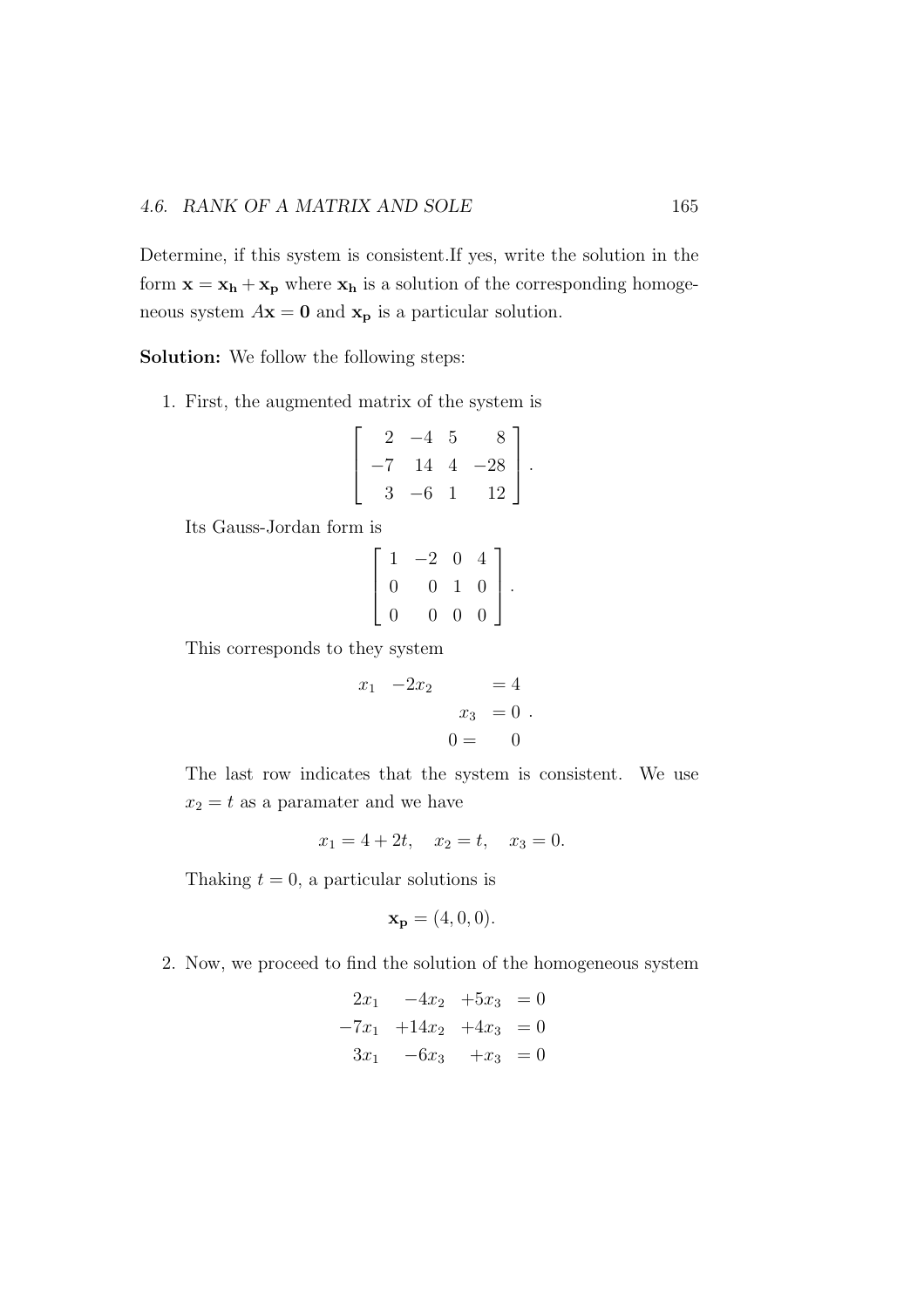(a) The coefficient matrix

$$
A = \left[ \begin{array}{rrr} 2 & -4 & 5 \\ -7 & 14 & 4 \\ 3 & -6 & 1 \end{array} \right].
$$

(b) Its Gauss-Jordan form is

$$
B = \left[ \begin{array}{rrr} 1 & -2 & 0 \\ 0 & 0 & 1 \\ 0 & 0 & 0 \end{array} \right].
$$

(c) The homogeneous system corresponding to  $B$  is

$$
\begin{array}{rcl}\nx_1 & -2x_2 & = 0 \\
x_3 & = 0 \\
0 & = 0\n\end{array}
$$

(d) We use  $x_2 = t$  as a paramater and we have

$$
x_1 = 2t, \quad x_2 = t, \quad x_3 = 0.
$$

(e) So, in parametrix form

$$
\mathbf{x_h} = (2t, t, 0).
$$

3. Final answer is: With  $t$  as parameter, any solutions can be written as

$$
\mathbf{x} = \mathbf{x_h} + \mathbf{x_p} = (2t, t, 0) + (4, 0, 0).
$$

Exercise 4.6.20 (Ex. 50, p. 247) Let

$$
A = \begin{bmatrix} 1 & 3 & 2 \\ -1 & 1 & 2 \\ 0 & 1 & 1 \end{bmatrix} \quad and \quad \mathbf{b} = \begin{bmatrix} 1 \\ 1 \\ 0 \end{bmatrix}
$$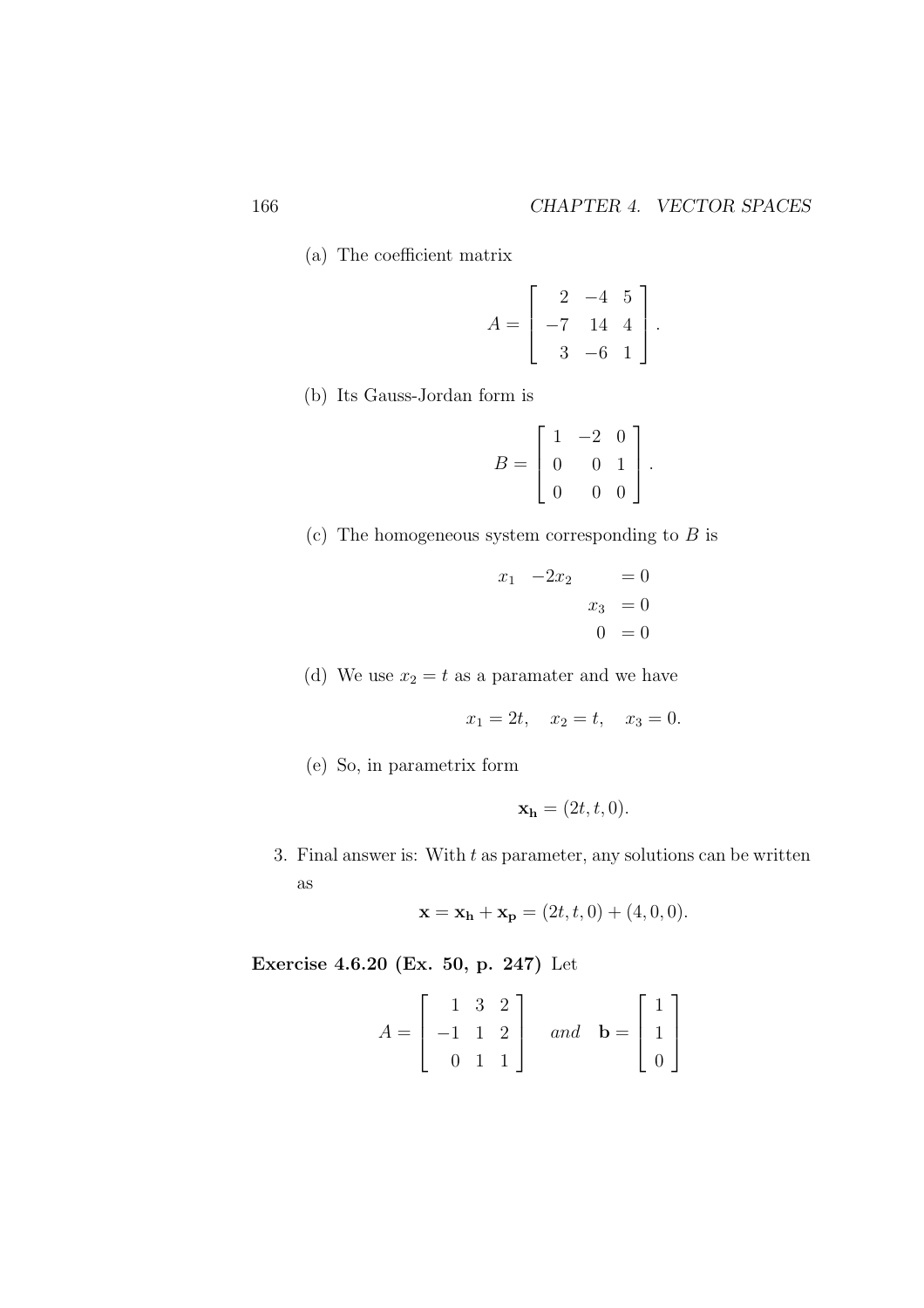Determine, if b is in the column space of A.

**Solution:** The question means, whether the system  $A\mathbf{x} = \mathbf{b}$  has a solutions (i.e. *is consistent*).

Accordingly, the augmented matrix of this system  $A\mathbf{x} = \mathbf{b}$  is

$$
\left[\begin{array}{rrr} 1 & 3 & 2 & 1 \\ -1 & 1 & 2 & 1 \\ 0 & 1 & 1 & 0 \end{array}\right].
$$

The Gauss-Jordan form of this matrix is i

$$
\left[\begin{array}{rrrr} 1 & 0 & -1 & 0 \\ 0 & 1 & 1 & 0 \\ 0 & 0 & 0 & 1 \end{array}\right].
$$

The last row indicates that the system is not consistent. So, b is not in the column space of A.